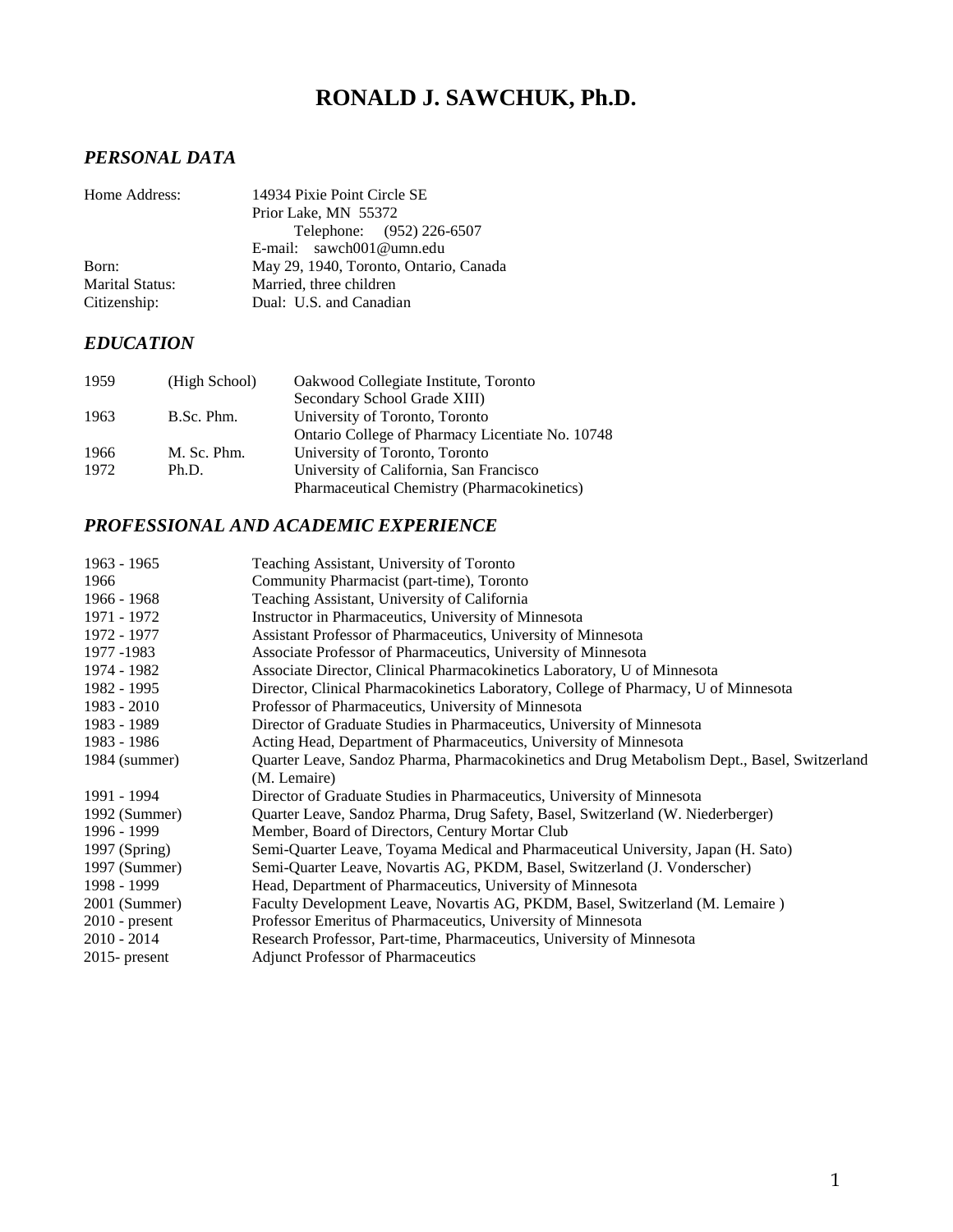### *APPOINTMENTS AND PROFESSIONAL RESPONSIBILITIES*

| Member, Graduate Program in Pharmaceutics, University of Minnesota               |
|----------------------------------------------------------------------------------|
| Consultant to the pharmaceutical industry                                        |
| Director, Bioanalytic and Pharmacokinetic Services, University of Minnesota      |
| Editorial Board, Saudi Pharmaceutical Journal                                    |
| Editorial Board, Journal of Pharmaceutical Sciences                              |
| Member, Graduate Program in Neurosciences, University of Minnesota               |
| Member, Graduate Program in Experimental and Clinical Pharmacology, U of M       |
| Member, Graduate Program in Social, Administrative and Clinical Pharmacy, U of M |
| Editorial Advisory Board, AAPS Journal                                           |
| Editorial Board, Xenobiotica                                                     |
|                                                                                  |

#### *OTHER PROFESSIONAL ACTIVITIES*

Prepared two videotapes on "Pharmacokinetics" for undergraduate instruction, 1974

- Co-editor of a book with James Blanchard, Ph.D. and B.B. Brodie, Ph.D., entitled "Principles and Perspectives in Drug Bioavailability." S. Karger, Publisher, 1979
- Assistant Director, Clinical Pharmacokinetics Laboratory, 1974-82
- Consultant in the Establishment and Implementation of the Drug Quality Assurance Program, United Hospitals, St. Luke's Division, St. Paul, 1975
- Participant in Critical Incidents Workshop, PDI College of Pharmacy, 1977
- Assessor in the Pharmacy Assessment Exercises, 1978
- Coordinator for Continuing Education in Pharmacy, TV Series 1978, 1980
- Expert, Bureau of Drugs and Biologics, Food and Drug Administration, 1982-84
- Screening Committee, Abstracts, Basic Pharmaceutics Section, APS, APhA, 1981
- Review of Grants, Medical Research Council (Canada) 1980-86
- Review of Grants, British Columbia Health Care Foundation, 1981-84
- Advisory Consultant, Site Visit Team NIH (NINCDS) Yale University School of Medicine, October 1979
- Member, Site Visit Team NIH (NINCDS) University of Utah School of Medicine, January 1983
- Member, Special Pharmacology Study Section NIH, April-June 1988
- Review of Grants, Idaho State Board of Education, 1989-91
- Review of Grants, Greater Minnesota Corporation, 1990-91
- Organizer and Symposium Co-Chair, "Microdialysis in Drug Metabolism and Disposition Studies", for the Annual AAPS Meeting, San Antonio TX, 1992
- Symposium Co-Chair, "Kinetic and Dynamic Challenges of the 90's", for the Annual AAPS Meeting, San Diego, CA, 1994
- Organizing Committee Member for the NATO Advanced Study Institute, "Pharmacokinetics: From Theory to Practice", Erice, Italy, April 5-16, 1994
- Co-organizer and Participating Instructor, "Pharmacokinetics for the Pharmacist and Pharmaceutical Scientist" University of Milan, Varese, September 10 -15, 1995.
- Member, Board of Directors, Century Mortar Club, 1996-present.
- National Advisory Committee, FAMU RCMI Program, Tallahassee, FL, 1991-2000
- Co-organizer and Participating Instructor, "Pharmacokinetics for the Biomedical and Pharmaceutical Scientist", University of Milan, Varese, September 7 -12, 1997.
- Scientific Advisory Committee, 1<sup>st</sup> Symposium on Microdialysis and Pharmacokinetics, Leiden, The Netherlands April 1998
- Organizer and Participating Instructor, "Pharmacokinetics for the Biomedical and Pharmaceutical Scientist", University of Malta, Msida, September 6 -15, 1998.
- Founder, Microdialysis Focus Group, American Association of Pharmaceutical Scientists, 1998.
- Scientific Advisory Committee, 2<sup>nd</sup> International Symposium on Microdialysis in Drug Research and Development, Stockholm, Sweden, June 2000
- Chair, Microdialysis Focus Group, American Association of Pharmaceutical Scientists, 1998-2000.
- Co-Chair, Organizing Committee, 3rd International Symposium on Microdialysis in Drug Research and Development, Minneapolis, MN, USA, June 2002
- Visiting Professor, Guilin Medical College, Guilin PRC (2002-2007)
- Scientific Advisory Committee, 4<sup>th</sup> International Symposium on Microdialysis in Drug Research and Development, Vienna, Austria, June 2004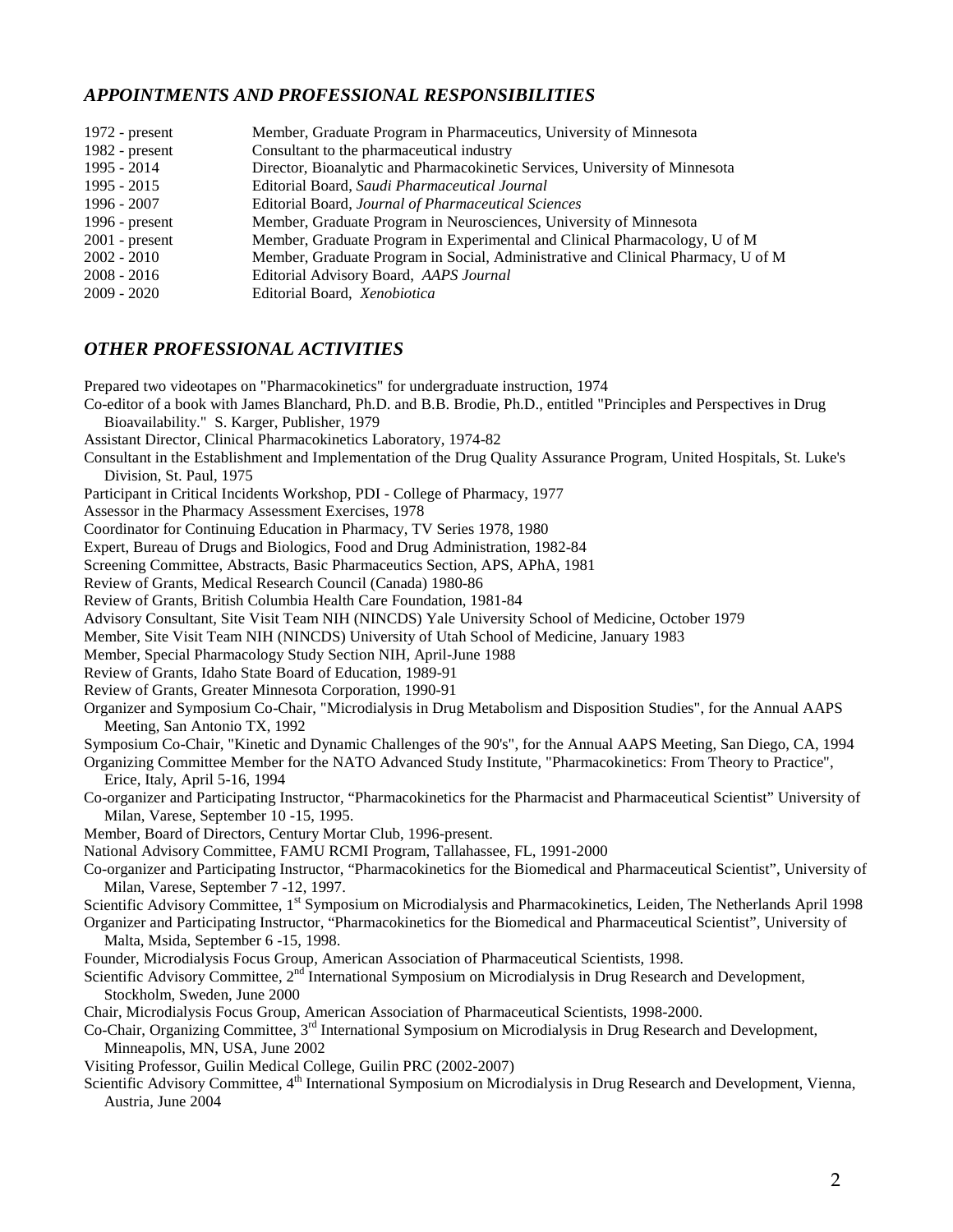Scientific Advisory Committee, Abbott Laboratories, for the FDA Critical Path Initiative, September 2004

Scientific Advisory Committee, 5<sup>th</sup> International Symposium on Microdialysis in Drug Research and Development, Leiden, The Netherlands, June 2006

GLP-1 Scientific Advisory Panel, Medtronic, Minneapolis, MN, April 2009-present

### *CURRENT AND PAST MEMBERSHIP IN PROFESSIONAL AND SCIENTIFIC SOCIETIES*

American Association of Pharmaceutical Scientists (Fellow) American Association for the Advancement of Sciences (Fellow) American Pharmacists Association (APhA) American Society for Pharmacology and Experimental Therapeutics International Society of Anti-Infective Pharmacology International Society for the Study of Xenobiotics Technology Park, Heidelberg, Germany Century Mortar Club (Board of Directors, 1996-98) Rho Chi Honor Society

#### *SCHOLARSHIPS, HONORS AND AWARDS*

| 1964    | Scholarship, Canadian Foundation for the Advancement of Pharmacy                      |
|---------|---------------------------------------------------------------------------------------|
| 1965-66 | National Research Council of Canada                                                   |
| 1965    | Warner-Lambert Research Fellowship                                                    |
| 1968-70 | National Institute of Health (NIH) Training Grant                                     |
| 1981-82 | Teacher of the Year, College of Pharmacy, University of Minnesota                     |
| 1986    | Recipient of Horace T. Morse-Amoco Foundation Award                                   |
| 1988    | Fellow, American Association of Pharmaceutical Scientists                             |
| 1990    | Fellow, American Association for the Advancement of Sciences                          |
| 1996    | Hallie Bruce Memorial Lecture Award                                                   |
| 1997    | Fellowship, Japanese Society for the Promotion of Science                             |
| 1999    | Meritorious Manuscript Award, American Association of Pharmaceutical Scientists       |
| 2001    | Weaver Medal of Honor                                                                 |
| 2004    | Distinguished Lecture, Creighton University School of Pharmacy and Health Professions |
| 2005    | Academy of Distinguished Teachers, University of Minnesota                            |
| 2006    | Distinguished Lecture, Temple University School of Pharmacy                           |
| 2007    | APhA Research Achievement Award in the Basic Pharmaceutical Sciences                  |

#### *COMMITTEE APPOINTMENTS*

#### COLLEGE OF PHARMACY

|                  | 1972-73, 1973-74 Student American Pharmaceutical Association Minnesota Chapter (Faculty Advisor) |
|------------------|--------------------------------------------------------------------------------------------------|
| 1972-75          | Student Admissions and Academic Standing Committee, College of Pharmacy                          |
| 1972-73          | Task Force on College of Pharmacy Organization                                                   |
| 1973-74          | Continuing Education Committee                                                                   |
| 1972-78          | Admissions Committee for Pharm.D. Program, College of Pharmacy (Chair 1973-74; 1977-78)          |
| 1974-75          | University of Minnesota Health Sciences B/C Implementation Committee                             |
| 1974-77          | <b>Constitution and By-laws Committee</b>                                                        |
| 1974-75          | Unit K Committee, Graduate School                                                                |
| 1975-76          | Task Force on Pharm.D. Admissions                                                                |
| 1976-78          | <b>Professional Education Committee</b>                                                          |
| 1977-78          | <b>Task Force on Travel</b>                                                                      |
| 1977-78          | Anatomy, Physiology, Pathology Study Group                                                       |
| 1977-78          | Drug Product Design and Evaluation Study Group                                                   |
| 1976-78          | Search Committee for Biopharmaceutics Faculty Member                                             |
| 1977-78          | Search Committee for Assistant Director HCMC                                                     |
| 1977-78          | Search Committee for Research Associate, CEP Project D-1 (Chairman)                              |
| 1978-79          | Pharm.D. Program Planning Committee (Chairman)                                                   |
| 1978-79, 1979-80 | Computer Systems Committee (Chairman)                                                            |
| 1979-80          | Professional Education Committee (Chairman)                                                      |
| 1980-81          | Educational Policy Committee (Chairman)                                                          |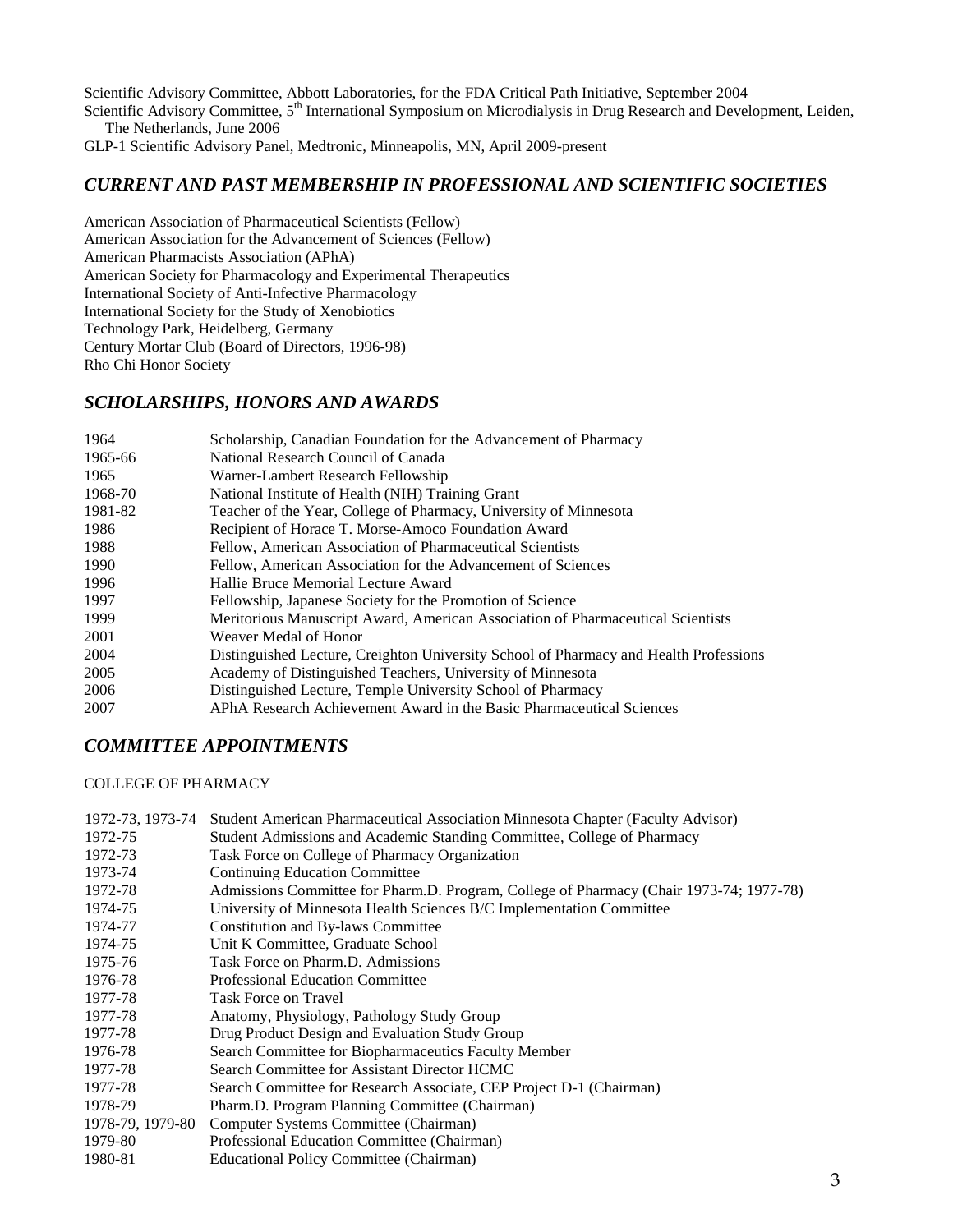| 1980-82                | <b>Externship Committee</b>                                                                                                      |
|------------------------|----------------------------------------------------------------------------------------------------------------------------------|
| 1981-82                | Academic Standing Committee                                                                                                      |
| 1981-83                | Health Sciences Policy and Review Council                                                                                        |
| 1981-82                | Graduate Faculty Nominations and Course Proposals Committee                                                                      |
| 1982-83                | Academic Standing Committee (Chairman)                                                                                           |
| 1982-83                | Advisory Committee on Animal Care Facilities                                                                                     |
| 1983-85                | <b>Council of Directors of Graduate Studies</b>                                                                                  |
| 1982-83                | Task Force on Computers                                                                                                          |
| 1983                   | Search Committee for Department Chairman (Chairman)                                                                              |
| 1983                   | Search Committee for Clinical Faculty at HCMC                                                                                    |
| 1984                   | Ad Hoc Committee on External Pharm.D. Program                                                                                    |
| 1984                   | Executive Committee (Chairman)                                                                                                   |
| 1984                   | Search Committee for Dean of College of Pharmacy                                                                                 |
| 1984                   | Search Committee for Psychiatry Position, St. Paul-Ramsey Medical Center                                                         |
| 1984                   | Search Committee for Clinical Faculty at Hennepin County Medical Center                                                          |
| 1985                   | Endowed Chair in Pharmaceutics Search Committee (Chair)                                                                          |
| 1985                   | Assistant Professor in Pharmaceutics Search Committee (Chair)                                                                    |
| 1985                   | Appointments, Promotion and Tenure Committee                                                                                     |
| 1985                   | <b>Space Committee</b>                                                                                                           |
| 1985                   | Clinical Assistant Professor (MMC) Search Committee                                                                              |
| 1985-89                | <b>Executive Committee</b>                                                                                                       |
| 1986-87                | Appointments, Promotion and Tenure Committee (Chair)                                                                             |
| 1986-90                | <b>Educational Policy Committee</b>                                                                                              |
| 1986-87                | Subcommittee of Educational Policy Committee                                                                                     |
| 1986                   | Search Committee for Endowed Chair (Chair)                                                                                       |
| 1986-87                | College of Pharmacy Strategic Planning Committee                                                                                 |
| 1986-87                | Subcommittee of Strategic Planning Committee to Develop College Goals and Objectives                                             |
| 1987-90                | Continuing Pharmacy Education Advisory Committee (Chair)                                                                         |
| 1987-88                | <b>Admissions Committee</b>                                                                                                      |
| 1988-89                | Admissions Committee (Chair)                                                                                                     |
| 1989-91                | Promotion and Tenure Committee                                                                                                   |
| 1991-92                | Promotion and Tenure Committee (Chair-Elect)                                                                                     |
| 1991-92                | <b>General Research Support Committee</b>                                                                                        |
| 1992-93                | Promotion and Tenure Committee (Chair)                                                                                           |
| 1992-93                | <b>General Research Support Committee</b>                                                                                        |
| 1993-94                | Academic Standing Committee (Chair-Elect)                                                                                        |
| 1994-95                | Academic Standing Committee (Chair)                                                                                              |
| 1994-98                | <b>College Computer Committee</b>                                                                                                |
| 1995-96                | Promotion and Tenure Committee                                                                                                   |
| 1995-96                | Internal Organization and Leadership Task Force                                                                                  |
| 1996-97                | Non-traditional Pharm.D. Task Force                                                                                              |
| 1997-98                | Search Committee for Endowed Chair in Geriatric Pharmacotherapy                                                                  |
| 1997-98                | <b>Admissions Committee</b>                                                                                                      |
| 1997-98                |                                                                                                                                  |
| 1998-2000              | Search Committee for Immunotherapy Faculty Position (Chair)                                                                      |
| 2000-2001              | Search Committee for Pharmaceutics Faculty Position                                                                              |
|                        | <b>Educational Policy Committee</b>                                                                                              |
| 2001-2002<br>2001-2002 | Search Committee for ECP Faculty Position                                                                                        |
|                        | <b>Educational Policy Committee (Chair)</b>                                                                                      |
| 2001-2002              | Search Committee for Pharmaceutics Faculty Position                                                                              |
| 2001-2002              | College of Pharmacy Phar. Sci. 2020 Committee, Capital Campaign (Co-Chair)<br>College of Pharmacy Faculty Consultative Committee |
| 2001-2004              |                                                                                                                                  |
| 2002-2003              | <b>Educational Policy Committee (Past Chair)</b>                                                                                 |
| 2002-2003              | College of Pharmacy Collegiate Review Committee (Chair)                                                                          |
| 2002-2003              | College of Pharmacy Central Council (Faculty Representative)                                                                     |
| 2002-2003              | College of Pharmacy Instructional Development Working Group for the Duluth Expansion                                             |
| 2003-2005              | Search Committee for Pharmaceutics Faculty Position at UMD (Chair)                                                               |
| 2004-2007              | College of Pharmacy Assessment Committee                                                                                         |
| 2005-2006              | Search Committee for Endowed Chair in Geriatric Pharmacotherapy                                                                  |
| 2006-2007              | Search Committee for Pharmaceutics Faculty Position                                                                              |
| 2018                   | Organizing and Advisory Committee, Celebrating 125 Years                                                                         |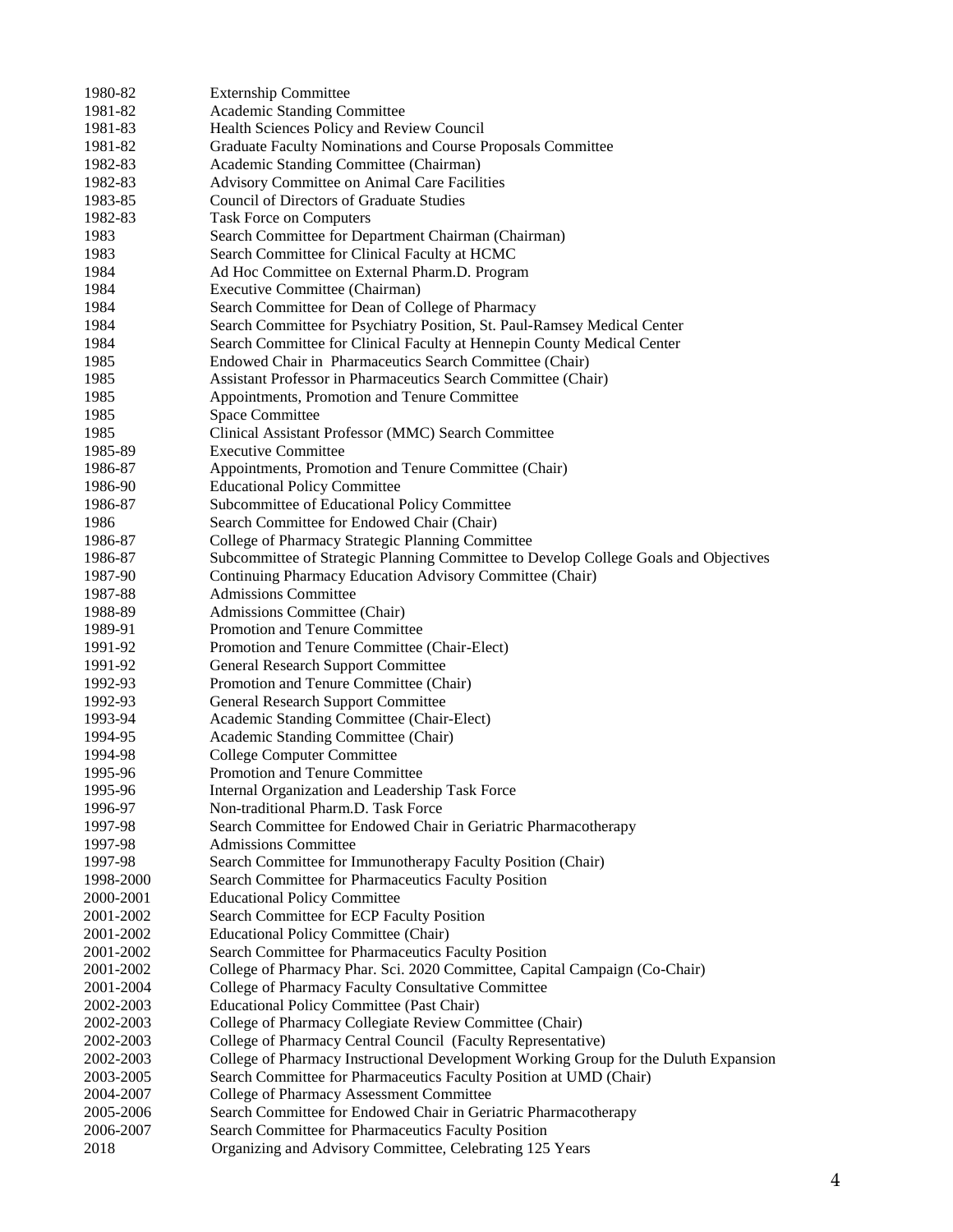#### UNIVERSITY COMMITTEE APPOINTMENTS

| 1974-78          | Subcommittee on Academic-Industrial Interface, Academic Relations Committee, 3M Technical Forum     |
|------------------|-----------------------------------------------------------------------------------------------------|
| 1975-76          | Health Sciences Primary Health Care Program Committee (Alternate),                                  |
|                  | Solicitor for the University of Minnesota Consolidated Fund Drive                                   |
| 1977-78          | Alternate Senator (U. of Minnesota)                                                                 |
| 1978-81          | Senator (U. of Minnesota)                                                                           |
| 1984-85          | Health Sciences Learning Resources Committee                                                        |
| 1986             | College Delegate to All-University Single Quarter Leave Working Group, Academic Affairs             |
| 1989             | Health Sciences Policy and Review Council, Graduate School                                          |
| 1989-91; 1991-93 | Biological Sciences (formerly Plant and Animal Sciences) Policy and Review Council, Graduate School |
| 1991-93          | Graduate Faculty Nominations Subcommittee, Biological Sciences Policy and Review Council, Graduate  |
|                  | School                                                                                              |
| 1992-93          | Graduate Faculty Nominations Subcommittee (Chair), Biological Sciences Policy and Review Council,   |
|                  | Graduate School                                                                                     |
| 1995-1998        | Biological Sciences Policy and Review Council, Graduate School                                      |
| 1997-98          | Faculty Research Development Proposal Review Committee for the Academic Health Center               |
| 2001-2004        | Academic Health Center Faculty Consultative Committee                                               |
| 2001-2002        | SCFP Subcommittee on Twin Cities Facilities and Support Services (STCFSS)                           |
| 2003             | <b>AHC Seed Grant Review Committee</b>                                                              |
| 2003             | AHC FCC Internal Screening Committee for Academy of Excellence Nominees                             |
| 2004-2007        | All-University Honors Committee, University of Minnesota                                            |
|                  |                                                                                                     |

## STATE, NATIONAL, AND INTERNATIONAL COMMITTEE APPOINTMENTS

| 1974-76      | Representative to AACP Council of Faculties                                                                         |  |
|--------------|---------------------------------------------------------------------------------------------------------------------|--|
| 1977-78      | AACP Task Force on Guidelines for Pharm.D. Accreditation                                                            |  |
| 1980-82      | Academic Advisory Committee, Kellogg Pharmaceutical Scientist Program                                               |  |
| 1981         | Screening Committee for Academy of Pharmaceutical Sciences, Basic Pharmaceutics Section                             |  |
| 1989-present | Member, Scientific Committee, International Pharmaceutical Technology Symposium (FIP)                               |  |
| 1990         | Academic Affairs Committee, AACP (Member)                                                                           |  |
| 1990         | Program Committee, Controlled Release Society Annual Meeting (Member)                                               |  |
| 1989-91      | Continuing Education Committee, State Board of Pharmacy (Member)                                                    |  |
| 1990-95      | <b>USP Committee of Revision (Member)</b>                                                                           |  |
| 1991-93      | NIH/NINDS Antiepileptic Drug Development Program (Consultant)                                                       |  |
| 1995         | Fellows Nominations Committee for AAPS, PPDM Section                                                                |  |
| 1995         | Screening Committee for AAPS PPDM Section Abstracts                                                                 |  |
| 1997-2000    | Fellows Nominations Committee for AAPS, PPDM Section                                                                |  |
| 1999-2000    | Committee on AAPS Section Structure and Procedure Guideline                                                         |  |
| 2000-2001    | PPDM Vice Chair, American Association of Pharmaceutical Scientists                                                  |  |
| 2000-2002    | Co-Chair, Organizing Committee, $3rd$ International Symposium on Microdialysis in Drug<br>Research and              |  |
|              | Development                                                                                                         |  |
| 2001-2002    | PPDM Chair Elect, American Association of Pharmaceutical Scientists                                                 |  |
| 2001-2002    | Annual Program Planning Committee, American Association of Pharmaceutical Scientists                                |  |
| 2001-2002    | Program Coordinating Committee, American Association of Pharmaceutical Scientists                                   |  |
| 2002-2003    | PPDM Section Chair, American Association of Pharmaceutical Scientists                                               |  |
| 2002-2003    | PPDM Committee for Graduate Student Symposium Awardees, American Association of Pharmaceutical<br><b>Scientists</b> |  |
| 2002-2003    | Short Course Program Review Team, American Association of Pharmaceutical Scientists                                 |  |
| 2003-2004    | PPDM Section Past-Chair, American Association of Pharmaceutical Scientists                                          |  |
| 2004-2007    | Member-at-Large, American Association of Pharmaceutical Scientists Executive Council                                |  |
| 2004-2006    | Clinical and Operational Working Group (CORWG), NASA                                                                |  |
| 2004-2005    | AAPS Executive Council Liaison to the Clinical Sciences section of AAPS                                             |  |
| 2005-2006    | AAPS Executive Council Liaison to the DDD section of AAPS                                                           |  |
| 2005-2006    | AAPS Executive Council Liaison to the PDD section of AAPS                                                           |  |
| 2005-2006    | AAPS Executive Council Liaison to the 2006 Annual Meeting Program Committee                                         |  |
| 2005-2006    | AAPS Executive Council Liaison to the 2006 Annual Meeting Screeners                                                 |  |
| 2005-2006    | AAPS Executive Council Liaison to the 2006 Program Coordination Committee                                           |  |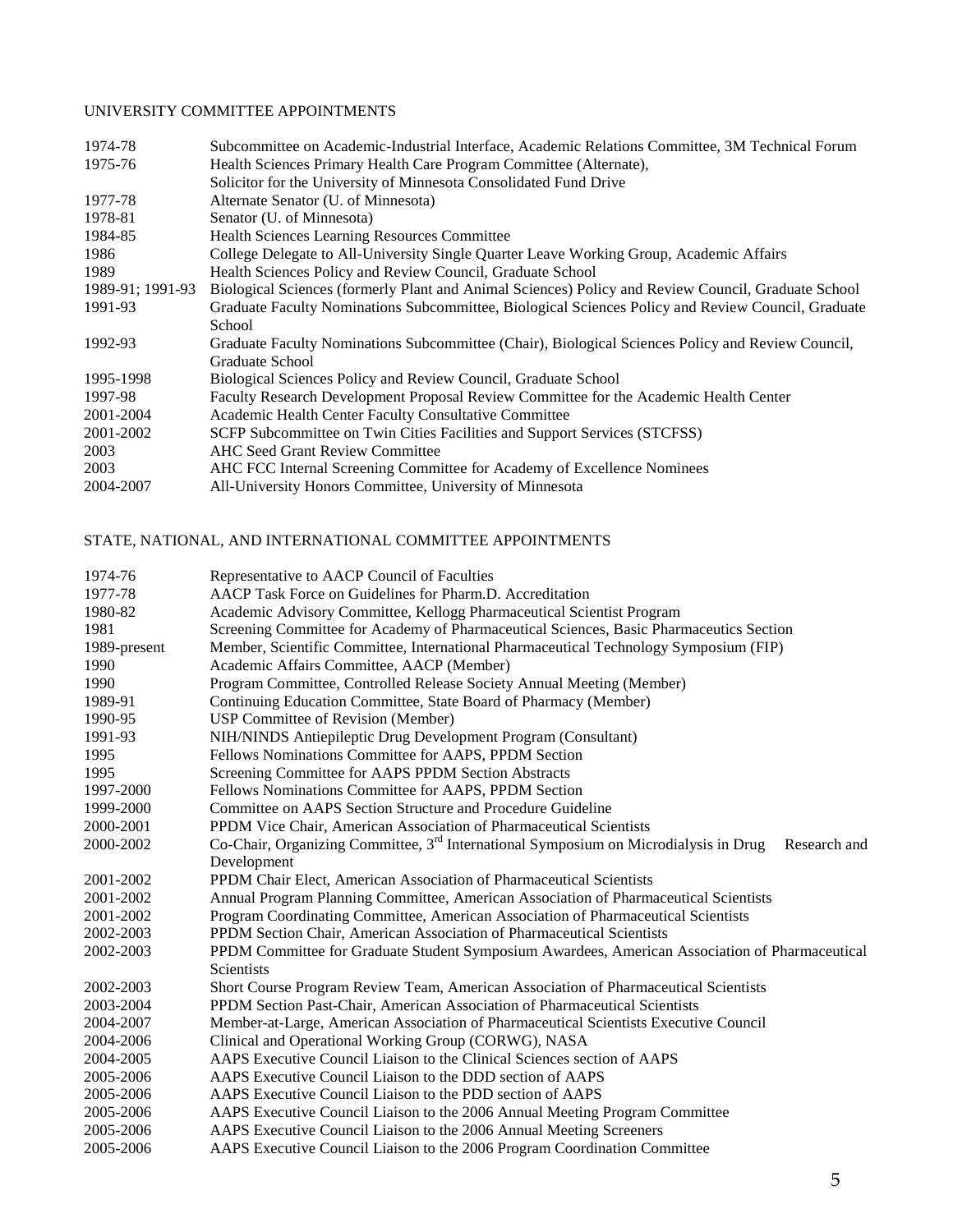| 2006      | <b>AAPS Reference Resources Task Force</b>                               |
|-----------|--------------------------------------------------------------------------|
| 2006-2007 | AAPS Executive Council Liaison to the APO section of AAPS                |
| 2006-2007 | AAPS Executive Council Liaison to the PT section of AAPS                 |
| 2006-2007 | AAPS Executive Council Liaison to the International Affairs Committee    |
| 2009-2011 | <b>Epilepsy NINDS Steering Committee</b>                                 |
| 2009-2011 | NINDS Consortium to Study Bioequivalence of Anti-Epileptic Drug Products |
|           |                                                                          |

#### *INVITED PRESENTATIONS*

Continuing Education Program (6 hours) Minneapolis, MN, 1973. Upper Midwest Hospital Conference, 1974. Continuing Education Program (6 hours) Rochester, MN, 1974. University of Illinois, Chicago, IL, 1974. Department of Clinical Pharmacology, University of Minnesota, 1974. AACP Annual Meeting and Teachers' Seminar (Workshop Leader), Lake Kiamesha, NY, 1975. Debate Symposium, "Drug Product Selection," St. Paul, MN, 1977. Continuing Education for Minneapolis Veteran Pharmacists (2 hours), Minneapolis, MN, 1978. Continuing Education in Pharmacy (2 hours), Mankato, MN, 1978 Continuing Education in Pharmacy "Seminar at Sea" (4 hours of instruction), 1978. HPLC Workshop, Invited Lecturer, Bloomington, MN, 1978. University of Kentucky, Lexington, KY, 1979. American Association of Clinical Chemists, Midwest Section, Minneapolis, MN, 1979. University of Illinois, Chicago, IL, 1979. Smith Kline Corp., Philadelphia, PA, 1979. Department of Pathology, St. Cloud Hospital, St. Cloud, MN, 1979. Comprehensive Epilepsy Program, Minneapolis, MN, 1979. University of North Carolina, Chapel Hill, NC, 1979. Burroughs Wellcome Co., Research Triangle Park, NC, 1979. St. Paul-Ramsey Medical Center, St. Paul, MN, 1989. Continuing Education in Pharmacy (4 hours) Minneapolis, MN, September-October, 1981. Medical Research Council of Canada, Visiting Professor, University of British Columbia, Vancouver, 1982. Invited Lecturer, National Institutes of Health, Epilepsy Branch, Bethesda, MD, 1982. Geriatric Research, Education and Clinical Center, Bloomington, MN, September, 1982. Continuing Education in Pharmacy (6 hours), Duluth, MN, September, 1982. Ciba-Geigy, Pharmaceuticals Division, Ardsley, December 2, 1982. Swiss Federal Institute of Technology, Zurich, Switzerland, June 19, 1984. Biopharmacy Division, Sandoz AG, Basel, Switzerland, June 22, 1984. Biopharmacy Division, Sandoz AG, Basel, Switzerland, July 24, 1984. "Cyclosporine Pharmacokinetics in the Rabbit: In Vivo Disposition and In Situ Absorption Studies," Rhone-Poulenc Visiting Professor, University of Toronto, Ontario, February 5, 1985. "Pharmacokinetics and Pharmacodynamics," Drug Therapy Symposium VI, St. Paul, MN, February 27, 1985. "Absorption and Disposition Studies with Cyclosporine," Sandoz, AG, Basel, Switzerland, July 15, 1985. "Absorption of Cyclosporine from Rabbit Small Intestine Using an In Situ Perfusion Model," Vorstand des Instituts fur Pharmazie U. Lebensmittlechemie der Ludwig-Maximilians-Universitat, Munich, West Germany, July 17, 1985. "Analytic considerations in the Investigation of the Pharmacokinetics of Cyclosporine," Medizinischen Hochschule, Hanover, West Germany, September 11, 1985. "Mixed-Order Absorption of a Sustained Release Carbamazepine Tablet in Humans," Institut fur Pharmazeutische Technologie der Johann Wolfgang Goethe-Universitat, Frankfurt am Main, West Germany, May 15, 1986. "Simultaneous First- and Zero-order Absorption of Commercial Carbamazepine Tablets," 5th Symposium on Biopharmaceutics and Pharmacokinetics, Piestany, Czechoslovakia, May 22, 1986. "Simultaneous First- and Zero-order Absorption of Tegretol in Human Volunteers," National Institutes of Health, Epilepsy Branch, NINCDS, Bethesda, MD, November 6, 1986. "Comparison of Plasma AUCs using the Traditional Point-by-Point and Pooled Sample Methods: Application in the Analysis of Human Pharmacokinetics of Carbamazepine and its metabolites," Food and Drug Administration, Rockville, MD, July 20, 1987.

- "The Absorption and Disposition Kinetics of Carbamazepine and its Metabolites in Humans," Ciba-Geigy, Summit, NJ, July 23, 1987.
- "Pharmacokinetics in Contemporary Pharmacy Practice," Minneapolis Veteran Pharmacists Association, Richfield, MN, September 15, 1987.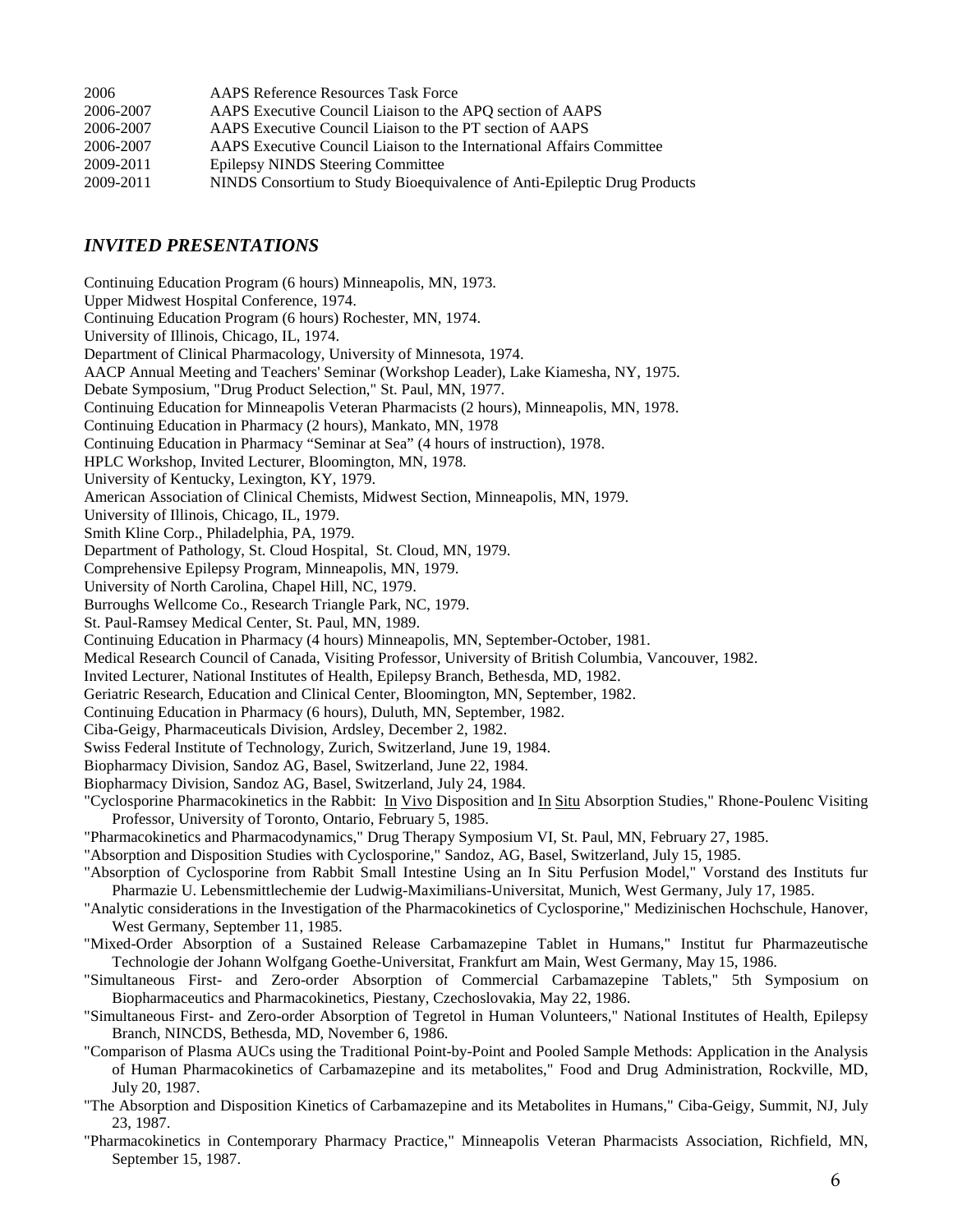- The following four lectures were given in Beijing, Chengdu, and Guilin, China during a visit sponsored by the Chinese Academy of Medical Sciences in late October/early November 1987:
	- 1. "Theory and Application of a Pharmacokinetic Model in Individualizing Dosing Regimens for the Aminoglycosides."
	- 2. "First- and Zero-order Absorption of Carbamazepine from Commercial Tablets in Epileptic Patients and Normal Volunteers."
	- 3. "Significance of Nonlinear Disposition Kinetics in the Adjustment of Dosing Regimens."
	- 4. "Relative Bioavailability of Phenytoin Formulations: Problems in Assessment Due to Michaelis-Menten Elimination Kinetics."
- "Does Tegretol need to be Dosed TID?" Comprehensive Epilepsy Program, Minneapolis, MN, March 21, 1988.
- "The Kinetics of Absorption of Carbamazepine (Tegretol ) and its Metabolism in Humans," Vorstand des Instituts der Pharmazie, Ludwig-Maximilians Universitat, Munich FRG, June 8, 1988.
- "Pharmacokinetic and Physiologic Considerations in Oral Controlled Drug Delivery," Novel Drug Delivery Symposium, Minneapolis, MN, September 20, 1988.
- "Clinical Applications of the Two-Compartment Open Model," Regional Kidney Disease Program, Hennepin County Medical Center, Minneapolis, MN, November 16, 1988.
- The following five lectures were presented in a Continuing Education in Pharmacy Program: "Concepts and Applications in Pharmacokinetics, Parts I and II"; "Therapeutic Response and Toxicity"; "Monitoring Drug Therapy"; and "Bioavailability and Bioequivalence", St. Thomas, Virgin Islands, March 8-13, 1989.
- "The Pharmacokinetics of Zidovudine (AZT) with Some Observations on the Interaction with Probenecid," Queen's University of Belfast, Belfast, North Ireland, June 15, 1989.
- "Pharmacokinetic and Analytical Considerations in Monitoring Zidovudine (AZT) Levels in Children with Aids," Fourth International Congress on Pediatric Laboratory Medicine, Washington, DC, August 23, 1989.
- "Inhibition of Zidovudine Metabolism and Excretory Transport," Department of Pharmacodynamics, Semmelweis University of Medicine, Budapest, Hungary, September 13, 1989.
- "Evaluating Bioequivalence," Western Michigan Society of Hospital Pharmacists, Grand Rapids, MI, March 2, 1990.
- "Effect of Temperature and Medium of Analysis on Cyclosporine Concentration," Canadian Consensus Meeting on Cyclosporine Monitoring, Minaki Lodge, Canada, May 11, 1990.
- "Studies of the Interaction between Zidovudine (AZT) and Probenecid in Animals and Humans." Pharmaceutics and Process R & D, Ayerst Laboratories Inc., Rouse's Point, NY, August 17, 1990.
- "Mechanistic Studies to Examine the Effect of Probenecid on the Brain Uptake of Zidovudine," Shanghai Medical University, Shanghai, P.R.C., October 13, 1990.
- A lecture series (16 hrs) on the topic of "Clinical Pharmacokinetics and Therapeutic Drug Monitoring" was given to staff members of the Chinese Academy of Medical Sciences and Hospital Pharmacists, Beijing, P.R.C., October 15-20, 1990.
- "Comparative Intestinal Absorption of Compounds of Varying Lipophilicity, and the Effect of Absorptive Water Flux." Lederle Laboratories, Pearl River, NY, September 12, 1991.
- "Analysis of Zidovudine Distribution into Specific Brain Regions Utilizing Microdialysis," Bristol Myers-Squibb Research Institute, Princeton, NJ, September 17, 1991.
- "Distribution of AZT Into Specific Brain Regions in the Rabbit Utilizing Microdialysis," University of Illinois College of Medicine, Peoria, IL, October 9, 1991.
- "Studies on the Transport of Nucleosides into Specific Brain Regions Using Microdialysis with *In Vivo* Calibration." University of Florida, College of Pharmacy, Gainesville, FL, December 6, 1991.
- "Analysis of Zidovudine Distribution into Specific Brain Regions Utilizing Microdialysis," University of Arizona College of Pharmacy, Tucson, AZ, February 17, 1992.
- "Regional Considerations in the In Situ Intestinal Absorption of Glycylcycline and Minocycline, and the Effect of Solvent Drag," Lederle Laboratories, Pearl River, NY, May 11, 1992.
- "Comparative Absorption of Fluorothymidine and Related Nucleosides in Different Anatomic Intestinal Regions," Lederle Laboratories, Pearl River, NY, May 11, 1992.
- "Microdialysis Techniques for the Study of Drug Distribution, and the Problem of Recovery *In Vivo*," Europhor Toulouse, France, June 19, 1992.
- "The Use of Microdialysis in Studying the Distribution of Exogenous Substances in Biological Tissues," Sandoz Pharma, Basel Switzerland, June 24, 1992.
- "Inhibition of Brain Distribution and Systemic Clearance of AZT by Probenecid," Sandoz Pharma, Basel Switzerland, June 30, 1992.
- "Uptake of Zidovudine (AZT) into Rabbit Brain Using Microdialysis with *In Vivo* Calibration," Knoll AG, Ludwigshafen, Germany, July 1, 1992.
- "Microdialysis in the Study of the Distribution and Metabolism of Exogenous Substances," Pharmaceutical Chemical Institute, University of Heidelberg, Heidelberg, Germany, July 2, 1992.
- "The Relationship Between Urine and Plasma Concentrations of Lipophilic Drugs: Implications for Therapeutic Drug Monitoring," Sandoz Pharma, Basel Switzerland, July 8, 1992.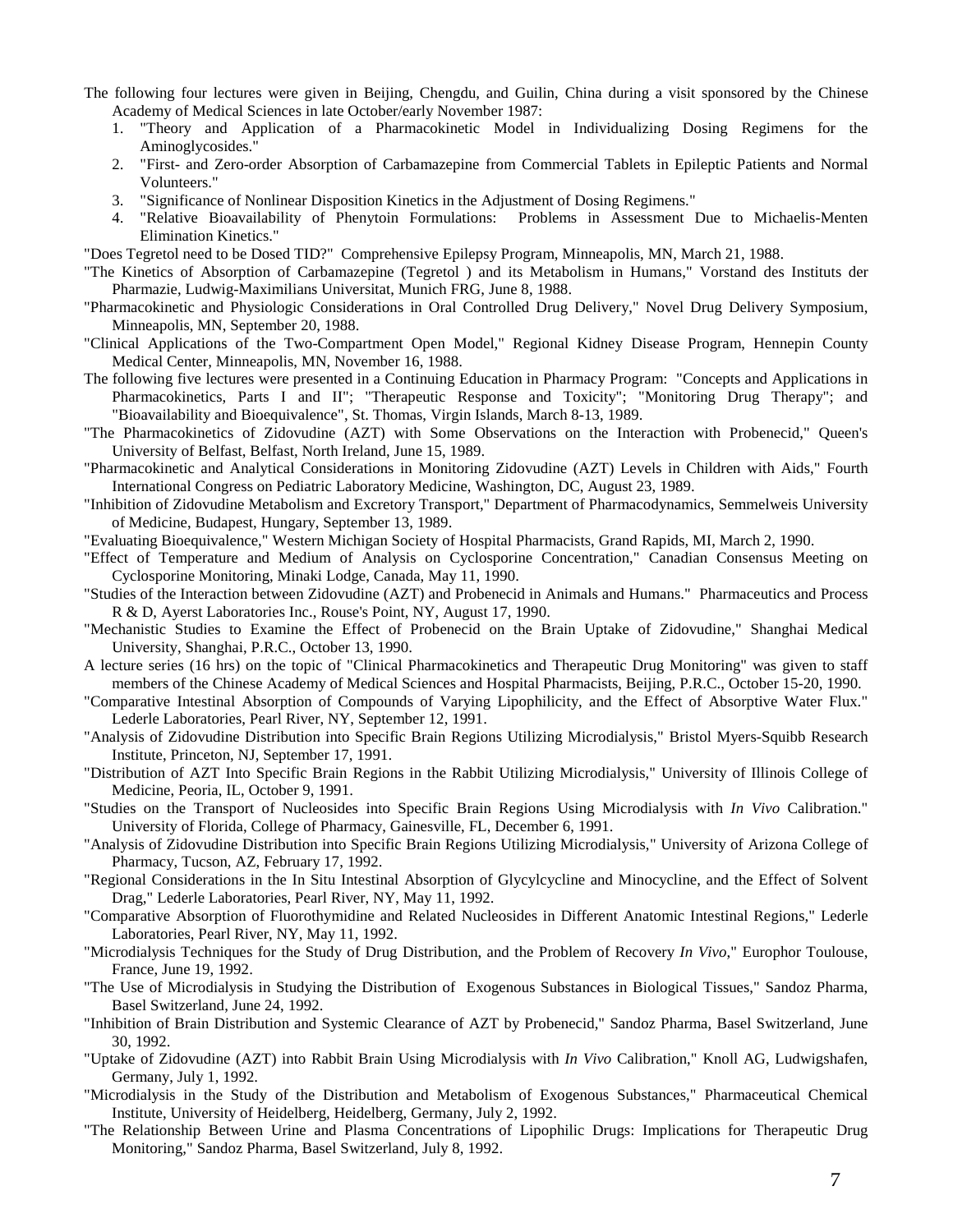- "Estimation of the Elimination Rate Constant for Metabolites which Exhibit Formation-Rate Limited Disappearance," Sandoz Pharma, Basel Switzerland, July 23, 1992.
- "Experimental Determination of Free Tissue Levels Using Microdialysis," 4th Biennial Conference on Chemotherapy of Infectious Diseases and Malignancies, Prague, Czechoslovakia, August 31, 1992.
- "Estimating half-lives of anticonvulsants from pharmacologic data," Natural Resources Research Institute, UMD, October 13, 1992.
- "*In Situ* Intestinal Absorption of Tetracycline Derivatives and the Effect of Absorptive Water Flux," Lederle Laboratories, Pearl River, NY, November 13, 1992.
- "Reversibility of Carbamazepine Autoinduction upon Dose Termination in Normal Volunteers," Abbott Laboratories, Abbott Park, IL, December 2, 1992.
- "Barriers to the Oral Delivery of Drugs," Wyeth-Ayerst Research, Radnor, PA, February 23, 1993.
- "Preliminary Results of Studies which Examine the Distribution of the NMDA Antagonist, EAB 515, to Rat Brain," Sandoz Pharma, Basel Switzerland, April 26, 1993.
- "Microdialysis Calibration Using the Zero-Net Flux Method and Retrodialysis in Studying the Distribution of Exogenous Substances to Rat Brain," Sandoz Pharma, Basel Switzerland, April 26, 1993.
- "Investigation of the Pharmacodynamics of the NMDA Antagonist, EAB 515, in the Rat During Intravenous and Intracerebroventricular Administration." Sandoz Research Institute, Berne, Switzerland, April 28, 1993.
- "Comparative Distribution of AZT to Brain Tissue Extracellular Fluid During Intravenous and Intracerebroventricular Infusion." Food and Drug Administration, Rockville, MD, May 21, 1993.
- "Interspecies Scaling of Pharmacokinetics in the Evaluation and Development of New Antiepileptic Drugs." Natural Resources Research Institute, University of Minnesota—Duluth, Duluth, MN, August 11, 1993.
- "Application of Pharmacokinetic Principles in Practice." Minneapolis Veteran Pharmacists Association, St. Louis Park, MN, September 21, 1993.
- "Microdialysis as a Tool to Study Drug Delivery to the Brain." North Jersey American Chemical Society Drug Metabolism Discussion Group, Somerset, NJ, October 7, 1993.
- "Graduate Studies and Research Careers in Pharmaceutics." University of Minnesota—Duluth Department of Chemistry, Duluth, MN, December 3, 1993.
- "Microdialysis in Pharmacokinetic and Drug Metabolism Studies." 95th Annual Meeting, American Society for Clinical Pharmacology and Therapeutics, New Orleans, LA, April 1, 1994.
- "Modeling and Simulation of Complex Pharmacokinetic Systems." NATO Advanced Study Institute, Erice, Italy, April 12, 1994.
- "Microdialysis in the Study of Drug Distribution." NATO Advanced Study Institute, Erice, Italy, April 13, 1994.
- "Pharmacokinetic Studies Utilizing Microdialysis." Department of Pharmaceutical Chemistry, University of Kansas, Lawrence, KS, May 2, 1994.
- "Pharmacokinetic Studies Utilizing Microdialysis and On-Line HPLC." 4th International Workshop in Bioanalysis, Lawrence, KS, July 12, 1994.
- "Application of Microdialysis in Pharmacokinetic Studies." Gordon Research Conference in Drug Metabolism, Holderness School, Plymouth, NH, July 20, 1994.
- "Microdialysis and its Application in Pharmacokinetic Studies." Ciba-Geigy, Pharmacokinetics and Bioanalytics Division, Ardsley, NY, July 25, 1994.
- "Assessing Drug Transport in the Brain with Microdialysis." 9th Annual Meeting, American Association of Pharmaceutical Scientists, San Diego, CA, November 6-10, 1994.
- "Applications of Microdialysis in Preclinical Pharmacokinetic Studies." 3M Pharmaceuticals, 3M Center, St. Paul, MN, November 29, 1994.
- "Problems in Assessing the Absorption of Carbamazepine from Sustained Release Dosage Forms in Epileptic Patients." Pharmavene, Inc., Gaithersburg, MD, February 23, 1995.
- "Selected Preclinical Pharmacokinetic Studies with Tacrine." Parke-Davis Pharmaceuticals, Ann Arbor, MI, May 5, 1995.
- "Brain Distribution and Metabolism Studies with Tacrine and Two Hydroxylated Metabolites." Department of Pharmaceutics and Pharmacodynamics, University of Illinois, Chicago, IL, July 28, 1995.
- "Microdialysis and its Application in Preclinical Drug Distribution and Absorption Studies." Chiron Corporation, Emeryville, CA, August 18, 1995.
- "The Principle of Quantitative Microdialysis and its Application in Preclinical Drug Distribution Studies." Genentech, Inc., South San Francisco, CA, October 9, 1995.
- "Graduate Programs and Research Opportunities in Pharmaceutics." 13th Annual Symposium on Pharmaceutical Sciences Graduate Programs, Merrillville, IN, October 21, 1995.
- "Principles of Microdialysis and Applications in Preclinical Drug Distribution and Absorption Studies," Wyeth-Ayerst, Pearl River, NY, December 6, 1995.
- "Microdialysis in Preclinical Drug Distribution Studies." Dupont Merck, Newark ,DE, December 8, 1995.
- "Microdialysis and its Application to the Study of Drug/Metabolite Distribution in the Central Nervous System," University of Pittsburgh, Pittsburgh, PA, January 25, 1996.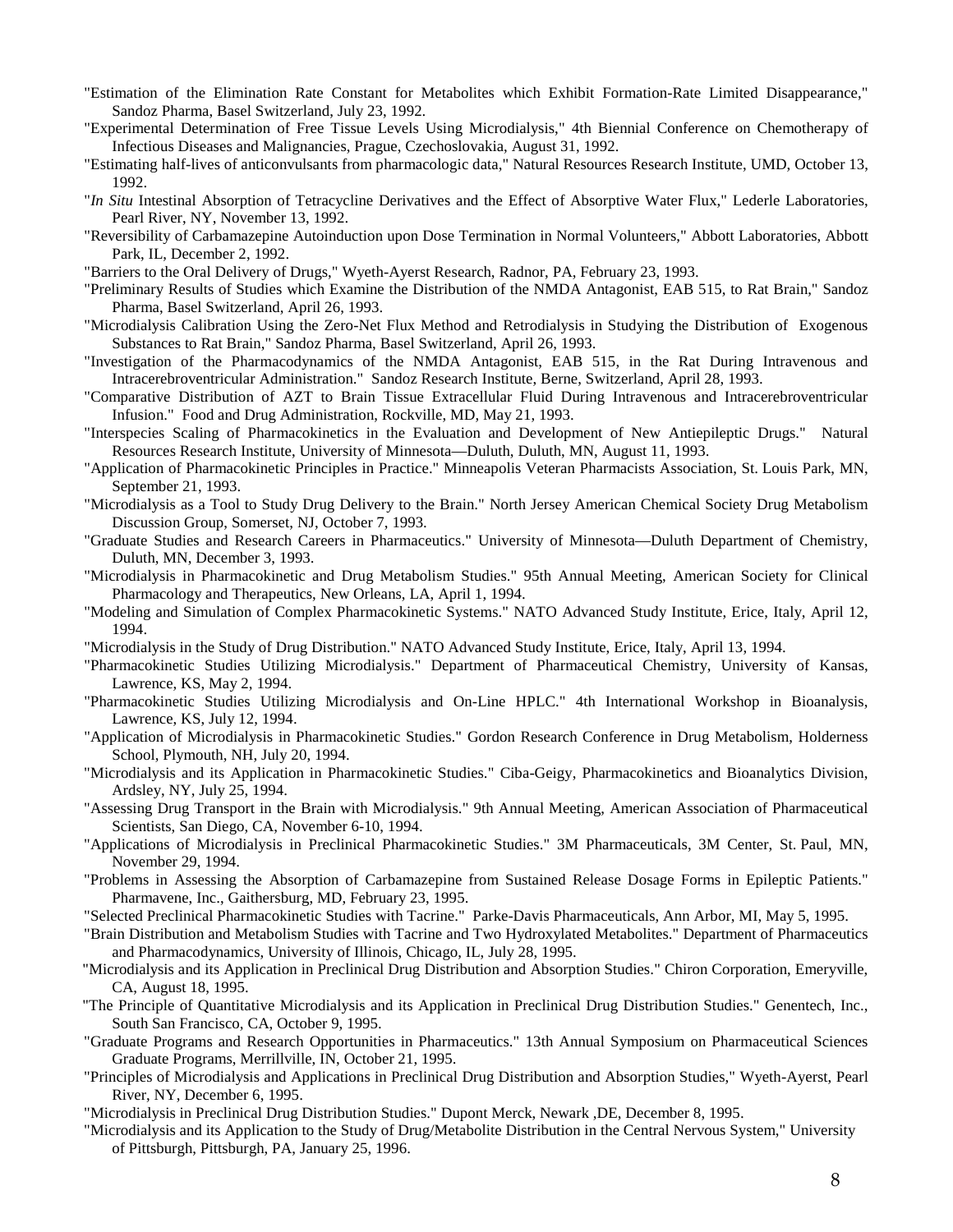- "Therapeutic Drug Monitoring: A Fodor's Guide." Hallie Bruce Memorial Lecture Award, Minnesota Society of Health-Services Pharmacists, Minneapolis, MN, April 13, 1996"
- "Preclinical Studies of Drug Distribution to the Brain using Microdialysis." Pharmaceutical Peptides Inc, Cambridge, MA, May 2, 1996.
- "Microdialysis and its Application in Nonclinical Studies of Drug Distribution and Absorption." Bristol-Myers Squibb, Princeton, NJ, June 24, 1996.
- "Continuous Monitoring by Microdialysis in Neuropharmacokinetic Investigations." Faculty of Pharmacy, University of Tanta, Tanta, Egypt, March 5, 1997.
- "Preclinical Studies of Drug Distribution to the Brain using Microdialysis," Toyama Medical and Pharmaceutical University, Toyama, Japan, April 11, 1997.
- "Application of Pharmacokinetic Principles in Individualizing Aminoglycoside Dosing," Toyama Medical and Pharmaceutical University, Toyama, Japan, April 11, 1997.
- "Preclinical Studies of Drug Distribution to the Brain using Microdialysis," Meiji College of Pharmacy, Tokyo, Japan, April 18, 1997.
- "Individualizing Aminoglycoside Dosing and Once-a-Day Aminoglyocosides," Meiji College of Pharmacy, Tokyo, Japan, April 18, 1997.
- "Education of Pharmacists and Pharmaceutical Scientists at the University of Minnesota," 260th Meeting on Continuing Education of Pharmacists, Okuda-Shinmachi, Toyama, Japan, April 26, 1997.
- "Pharmacokinetic Basis of Drug-drug Interactions," Novartis Workshop on Metabolic Drug-Drug Interactions, Schluchsee, Germany, October 14, 1997.
- "Microdialysis and its Application in Preclinical Pharmacokinetic Studies," Merck Research Laboratories, West Point, PA, December 16, 1997.
- "Microdialysis and its Application in Preclinical Pharmacokinetic Studies," Merck and Co, Inc. Rahway NJ, December 17, 1997.
- "Brain Distribution Studies employing Microdialysis and Crossover Designs," *1st International Symposium in Drug Research and Development*, Noorwijkerhout, Netherlands, April 3, 1998.
- "Application of Sample Pooling in the Time Domain to Estimate CL, Vss and MRT in the Search for Lead Compounds." Chiron Corporation, Emeryville, CA, May 5, 1998.
- "Microdialysis as a Sampling Technique in Preclinical Pharmacokinetic Studies." Pfizer Inc, Groton CT, June 18,1998
- "Assessing Drug Delivery to the CNS Using Microdialysis Sampling." School of Medicine, University of Minnesota, Duluth, October 19,1998.
- "Pharmacokinetic Studies Using Microdialysis Sampling." American Association of Pharmaceutical Scientists Annual Meeting, San Francisco CA, November 18, 1998.
- "Applications of Microdialysis in Pharmacokinetics: Brain, Blood, and Middle Ear Fluid." Bristol-Myers Squibb, Wallingford CT, May 14, 1999.
- "Applications of Microdialysis in Preclinical Pharmacokinetics: Brain, Blood and Middle Ear Fluid." Parke-Davis, Ann Arbor, MI, May 21, 1999.
- "Blood Sample Pooling and the Determination of Mean Residence Times in High-Throughput Pharmacokinetic Screening"." Parke-Davis, Ann Arbor, MI, May 21, 1999.
- "Role of controlled release formulations in the steady-state pharmacokinetics and pharmacodynamics of anticonvulsants" Impax Pharmaceuticals, Inc, Hayward CA, June 9, 1999.
- "Investigating Neuropharmacokinetics and Drug Delivery to the CNS using Microdialysis*." 8th International Conference on In Vivo Methods: Monitoring Molecules in Neuroscience.* Stonybrook NY, June 19-23, 1999.
- "Use of Microdialysis in Pharmacokinetics" at the 8<sup>th</sup> BMSR Workshop on *Advanced Methods of Pharmacokinetic and Pharmacodynamic System Analysis,* Marina del Rey, CA May 25-26, 1999.
- "Applications of Microdialysis in Preclinical Pharmacokinetics." Amgen, Inc., Thousand Oaks, CA, June 28, 1999.
- "Pharmacokinetic –Pharmacodynamic Principles in Drug Development." Chiron Corporation, Emeryville, CA, August 20, 1999.
- "Microdialysis and its Application in Pharmacokinetics: Brain, Blood, and Middle Ear Fluid." Abbott Labs, Abbott Park IL Aug 27, 1999.
- "Distribution kinetics of antibiotics to the chinchilla middle ear" Department of Biopharmaceutical Sciences, Uppsala University, Uppsala, Sweden, March 16, 2000.
- "In Vivo Microdialysis as a Tool to Study Site Specific Drug Delivery*" Millennial World Congress of Pharmaceutical Sciences.* San Francisco CA, April 17, 2000.
- "In Vivo Microdialysis as a Tool to Study Site Specific Drug Delivery" *Engebretson Symposium on Drug Discovery and Development.* Minneapolis, MN. May 18, 2000.
- "In Vivo Microdialysis as a Tool to Study Drug Delivery". *19th Annual Robert S. Rozman Memorial Symposium,* Langhorne PA , May 25, 2000.
- "Basic Principles of Microdialysis, Experimental Setup". *Course on Basic and Advanced Aspects of In Vivo Microdialysis*", Stockholm, Sweden, June14, 2000.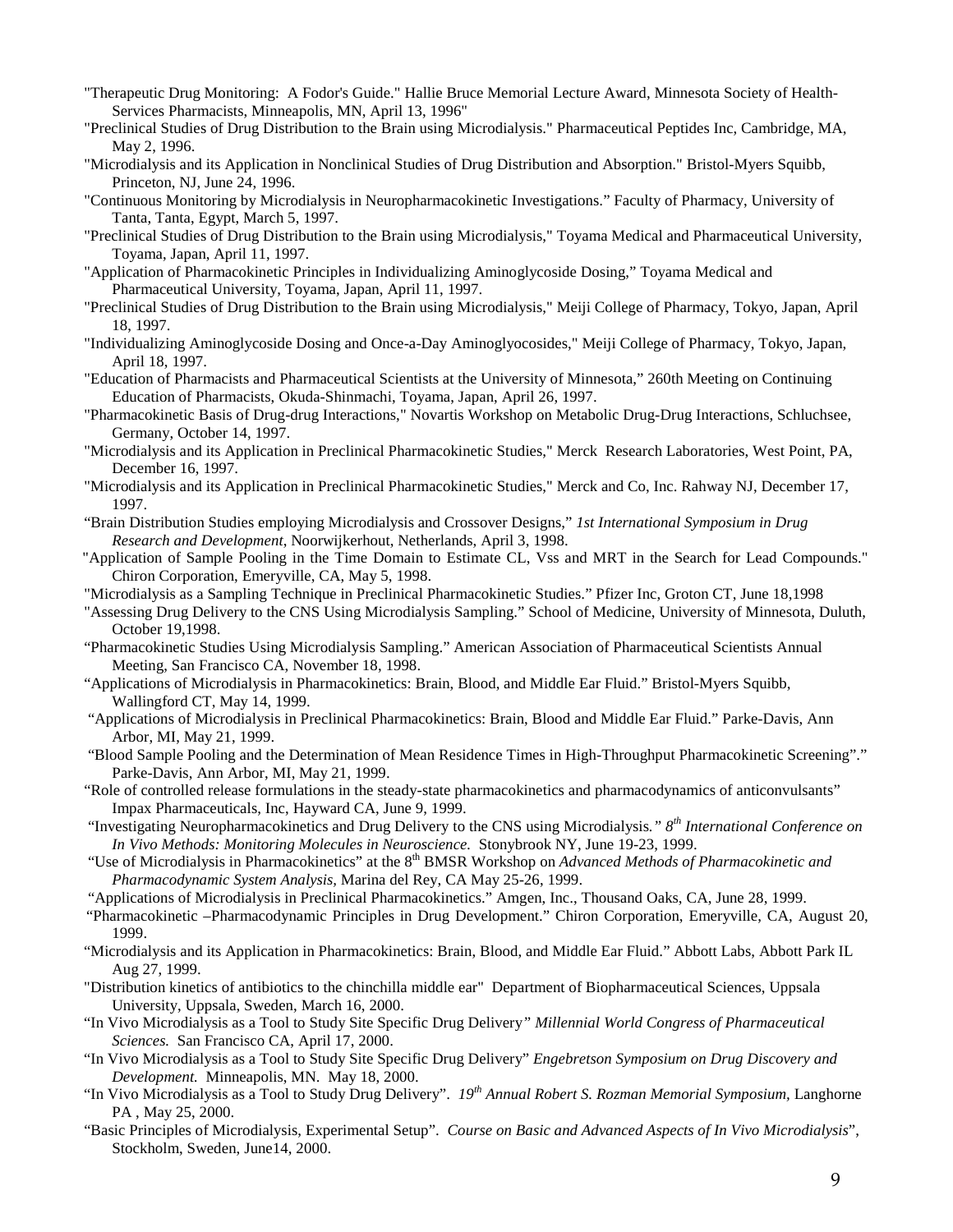- "Recovery: Basic Idea and Practical Methods". *Course on Basic and Advanced Aspects of In Vivo Microdialysis*", Stockholm, Sweden, June14, 2000.
- "Studies of Distribution of Antibiotics to the Middle Ear by Microdialysis" *2nd International Symposium on Microdialysis in Drug Research and Development*, Stockholm, Sweden, June15, 2000.
- "Basic Concepts in Clinical Pharmacokinetics" A 2-Day Course. Abbott Laboratories, Abbott Park IL and Victory Hospital, Waukegan, IL, July 18-19, 2000
- "Microdialysis and its Application in Preclinical Pharmacokinetics: Brain, Blood, and Middle Ear Fluid." Dupont Pharmaceuticals, Wilmington, DE July12, 2000.
- "Pharmacokinetic –Pharmacodynamic Principles in Drug Development." Abbott Labs, Abbott Park IL Jan 9, 2001
- "Biopharmaceutical and Pharmacokinetic Considerations in Delivering Drug to the CNS" Medtronic Neuro Division, Minneapolis. January 25, 2001
- "Clinical Pharmacokinetic Principles in Drug Development." Novartis Pharma, Tokyo, April 12, 2001
- "In Vivo Microdialysis as a Tool to Study Site Specific Drug Delivery" Showa University, Tokyo, Japan, April 13, 2001
- "In Vivo Microdialysis as a Tool to Study Drug Delivery in Preclinical Studies". Xi'an Medical College, Xi'an, PRC. April 25, 2001
- "Principles of Pharmacokinetics and their Application in Drug Development" Novartis Pharma, Basel, Switzerland, July 3, 2001.
- "Microdialysis and its Application in Preclinical Studies of Drug Delivery to Target Tissues" Boehringer-Ingelheim Pharma KG, Dept. of Pharmacokinetics & Drug Metabolism, Biberach, Germany, July 5, 2001.
- "Estimation of Intrinsic Clearances and Organ Partition Coefficients in an Organ Perfusion Model" Novartis Pharma, Basel, Switzerland, July 26, 2001.
- "Pharmacodynamic Modeling of the Sigmoid Emax Model" Novartis Pharma, Basel, Switzerland, July 31, 2001.
- "Prediction of the Pharmacokinetics of Cefdinir in Children from the Results of Animal Studies. Omnicef® Clinical Advisory Meeting, Dallas, TX, February 9, 2002.
- "Applications of Microdialysis in Studying Drug Delivery to Specific Targets". Guilin Medical School, Guilin PRC, March 28, 2002
- "Microdialysis: A Tool to Study Brain Uptake?" Gordon Research Conference on the Barriers of the CNS, Tilton School, Tilton NH, June 25, 2002
- "A Model for the Distribution of Drugs between Plasma, CSF and Parenchyma", Workshop on Microdialysis Techniques in the CNS, Gordon Research Conference on the Barriers of the CNS, Tilton School, Tilton NH, June 26, 2002
- "Microdialysis in the Study of Drug Delivery to the Central Nervous System", Department of Pharmaceutics, Seoul National University, Seoul, South Korea, November 25, 2002.
- "Investigating Antibiotic Delivery to the Middle Ear". Chong Kun Dang Pharma, Cheonan, South Korea, November 27, 2002.
- "Microdialysis and its Application in Preclinical Pharmacokinetic and Drug Delivery Investigations", 32nd Annual Meeting of the Korean Pharmaceutical Society, Seoul, South Korea, November 28, 2002.
- "Applications of Pharmacokinetic Principles in Drug Development". Schering-Plough Research Institute. Kenilworth, NJ. December 19, 2002
- "A Course in Pharmacokinetics in Pharmaceutical Development". Abbott Laboratories. Harrison Conference Center, Lake Bluff, IL. May 15-16, 2003
- "Characterizing Antibiotic Delivery to the Middle Ear for the Treatment of Otitis Media. Biomedical Simulations Resource Workshop: Advanced Methods of PK/PD Systems Analysis. Marina del Rey, CA. June 20-21, 2003.
- "Cerebrospinal Fluid Distribution of Intrathecally Administered Antiviral Nucleosides". Monitoring Molecules in Neuroscience. 10th International Conference on In Vivo Methods. Department of Neuroscience, Karolinska Institutet Stockholm, Sweden. June 24-27, 2003
- "Microdialysis Sampling in Drug Development: Applications in Preclinical Research." Sunrise School, American Association of Pharmaceutical Scientists Annual Meeting, Salt Lake City, UT, October 26, 2003.
- "Clinical Pharmacokinetics in Pharmaceutical Development." Abbott Laboratories. Harrison Conference Center, Lake Bluff, IL. July 23-24, 2003.
- "The Role of Pharmacokinetics in Drug Discovery." Abbott Laboratories. Harrison Conference Center, Lake Bluff, IL. March 18, 2004.
- "Microdialysis and its Application in Preclinical Pharmacokinetic and Drug Delivery Investigations." CDER, Food and Drug Administration, Rockville, MD. March 29, 2004.
- "Interspecies Scaling, PB-PK modeling and Microdialysis in Antibiotic Drug Development." Novartis Institute for Biomedical Research, Cambridge, MA. April 9, 2004.
- "Does it get to the Target Site? Microdialysis as a Tool to Study Preclinical Drug Distribution and Delivery" Amgen Inc., Thousand Oaks, CA. April 30, 2004.
- "Microdialysis of Antibiotics." 4th International Symposium on Microdialysis in Drug Research and Development, Vienna, Austria, June 19, 2004.
- "The Chinchilla Microdialysis AOM Model" Pfizer Global Pharmaceuticals, New York, NY. June 25, 2004.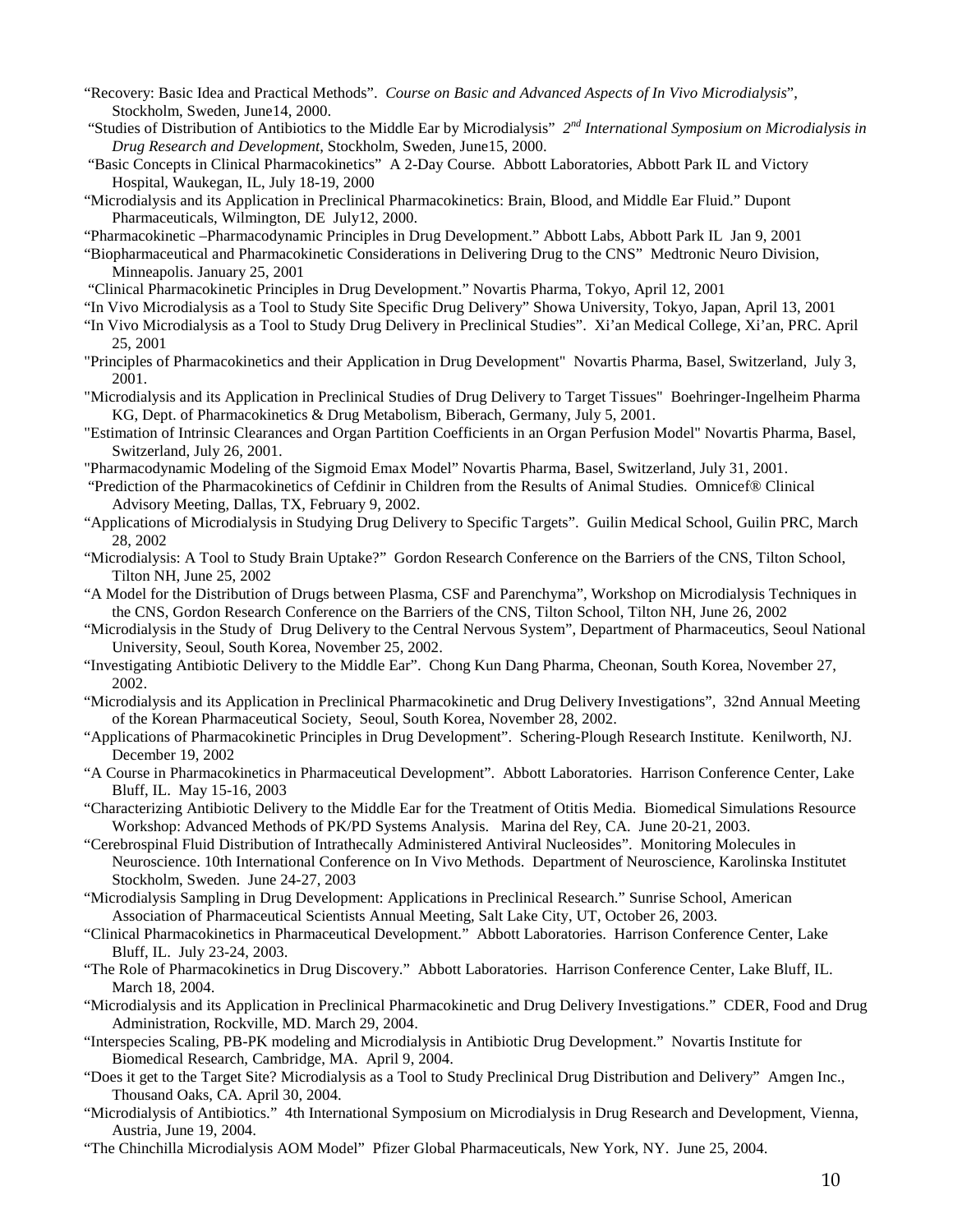- "Advantages of the Chinchilla Microdialysis Model" Scientific Basis for Tissue-Directed Antimicrobial Therapy Symposium, Boston MA, July 21-22, 2004.
- "Evaluating Drug Distribution to the Target Site and Predicting Tissue Exposure in Humans from Animal Data" Scientific Advisory Committee, Abbott Laboratories. The FDA Critical Path Initiative and the Role of Modeling/Simulation in Improving the Efficiency of Drug Development. Lake Forest, IL. September 8-9, 2004.
- "Assessing Drug Delivery to the Target Site: The Role of Microdialysis in Measuring Tissue Exposure in Animals and Humans." Distinguished Lecture, Creighton University School of Pharmacy and Health Professions, Omaha NE, November 30, 2004.
- "Microdialysis—Introduction to Basic Principles and Applications". AAPS Workshop on Microdialysis Principles, Application, and Regulatory Perspectives, Nashville TN, November 4, 2005.
- "A Phase I Open-Label, Dose-Ranging Study to Investigate the Safety and Tolerability of Gabapentin Injection Administered Intrathecally in Individuals with Chronic, Intractable Pain: A Pharmacokinetic Report". Medtronic WHQ, Fridley, MN, February 16, 2006.
- "Public Outreach and AAPS: Students are the Future of Our Association". Temple University School of Pharmacy, Philadelphia, PA. February 20, 2006.
- "Assessing Drug Delivery: Using Microdialysis to Measure Target Site Exposure in Animals and Humans". Wyeth Distinguished Lecture Series, Temple University School of Pharmacy, Philadelphia, PA. February 20, 2006.
- "Pharmacokinetics for Scientists Engaged in Drug Discovery". Lundbeck Research, USA. Paramus NJ. February 24, 2006. "Pharmacokinetic Issues related to Intrathecal Drug Dosing". Medtronic WHQ, Fridley, MN, March 15, 2006.
- "TTM Technology: Antibiotic Distribution to Middle Ear Fluid" Abbott Laboratories, Abbott Park, IL. May 16, 2006.
- "Trans-tympanic Membrane (TTM) Drug Delivery to the Middle Ear" Alcon Laboratories, Fort Worth TX. Feb 2, 2007.
- "Bugs and Drugs: Does the Anti-infective Agent get to the Target Site?". Science Luncheon Presentation. APhA Annual Meeting. Atlanta, GA. March 18, 2007
- "Future Perspectives on the Contributions of Microdialysis in Drug Research and Development" Keynote Address. Fifth International Symposium on Microdialysis in Drug Research and Development. Leiden, NE. April 25, 2007.
- "Drug Delivery to the Middle Ear across the Tympanic Membrane for Therapy of Acute Otitis Media". Global Gators 6th Symposium on Clinical Pharmacy and Clinical Pharmacology. Munich, Germany. June 9, 2007.
- "The Pharmacokinetics of Hydrophilic Drugs during Intrathecal Infusion: the Concept of a Targeted Delivery Advantage". Novartis Pharma AG, Basel, Switzerland. June 13, 2007.
- "Trans-tympanic Membrane Delivery of an Antibiotic into Chinchilla Middle Ear" Alcon Laboratories, Fort Worth TX. October 15, 2008.
- "A Phase I Study to Investigate the Safety and Pharmacokinetics of Intrathecal Gabapentin Injection in Individuals with Chronic Pain". University of Poitiers, Poitiers, France, April 29, 2009.
- "Cerebrospinal fluid flow, and the convective/diffusive transport of drugs in the CSF" Abbott GmbH and Co., Ludwigshafen, Germany. Oct 15, 2010.
- "The Neuropharmacokinetics of Hydrophilic Drugs during Intrathecal Infusion: the Concept of a Targeted Brain Delivery Advantage" Abbott GmbH and Co., Ludwigshafen, Germany. Oct 15, 2010.
- "A Brief Introduction to Pharmacokinetics" Upsher-Smith Laboratories, Inc., Maple Grove, MN. December 2, 2010.
- "CSF flow, and convective/diffusive transport of drugs" Upsher-Smith Laboratories, Inc., Maple Grove, MN. December 2, 2010.
- "Modeling the delivery of drugs to target sites in the CNS" Upsher-Smith Laboratories, Inc., Maple Grove, MN. December 2, 2010.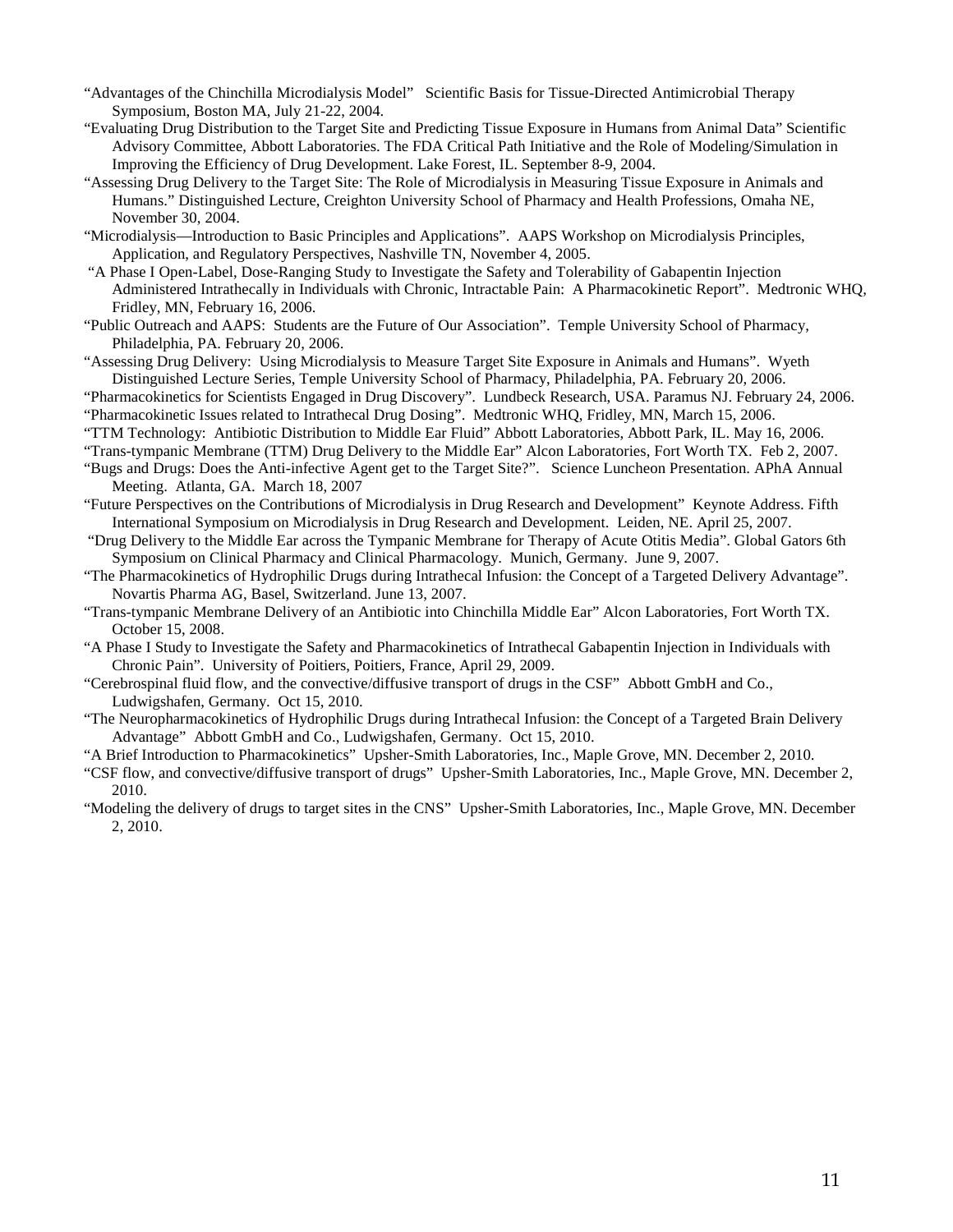### *TEACHING AT THE UNIVERSITY OF MINNESOTA*

#### Undergraduate

| 1971 - 1972   | Co-instructor in Phar 5680 "Pharmacokinetics"                                                 |
|---------------|-----------------------------------------------------------------------------------------------|
| 1971 - 1975   | Discussant in Pharm.D. Conferences                                                            |
| 1972 - 1973   | Participating instructor in Phar 5670                                                         |
| 1972 - 1978   | Discussion leader in Pharm.D. I conferences                                                   |
| 1972 - 1985   | Course director, Phar 5680 "Pharmacokinetics"                                                 |
| 1975 - 1995   | Course director, Phar 5685 "Clinical Pharmacokinetics"                                        |
| 1991 - 1999   | Course director, Phar 5681 "Basic Pharmacokinetic Modeling"                                   |
| 1996 - 1998   | Course director and Participating instructor, Phmc 5460 "Pharmacokinetics"                    |
| 1998 - 2003   | Course director and instructor, Phar 6216 "Pharmacokinetic Simulation and Data Analysis using |
|               | SAAM"                                                                                         |
| 1999 - 2004   | Course director and Participating instructor, Phar 6163 "Pharmacokinetics"                    |
| 1998 - 2004   | Participating instructor in Phar 6164 "Biopharmaceutics"                                      |
| $2004 - 2010$ | Participating instructor, Phar 6163 "Pharmacokinetics"                                        |
|               |                                                                                               |
| Graduate      |                                                                                               |
| 1972 - 1999   | Course director in Phm 8420 "Modeling Approaches in Pharmacokinetics"                         |
| $1972 - 1999$ | Participating instructor in Phm 8421, Phm 8425                                                |
| 1972 - 2005   | Participating instructor in Phm 8100 (Seminar) and Phm 8101 (Pharmaceutics Readings)          |
| 1984 - 1999   | Participating instructor in Phm 8425 "Advanced Topics in Pharmacokinetics"                    |
| 1986 - 1999   | Course co-director in Phm 8105 "Pharmacokinetics Research Seminar"                            |
| $2000 - 2006$ | Course co-director in Phm 8150 "Pharmacokinetics Research Seminar"                            |
| $2000 - 2006$ | Course Co-director and Participating instructor in Phm 8421 "Advanced Pharmacokinetics"       |
| $2004 - 2010$ | Participating instructor in Phm 8481 "Advanced Neuropharmaceutics"                            |
| $2006 - 2010$ | Participating instructor in Phm 8421 "Advanced Pharmacokinetics"                              |
| 2016-present  | Participating instructor in Phm 8421 "Advanced Pharmacokinetics"                              |
| 2017          | Course Director and Instructor, "Pharmacokinetic Simulation and Data Analysis using SAAM"     |
| 2020          | Course Director and Instructor, "Pharmacokinetic Modeling and Simulation with SAAM II and     |
|               |                                                                                               |
|               | PopKinetics                                                                                   |

#### *TEACHING AT OTHER SITES*

- "An Introduction to Clinical Pharmacokinetics" Abbott Laboratories. Abbott Park, IL. January 9-10, 2001.
- "An Introduction to Clinical Pharmacokinetics" Abbott Laboratories. Abbott Park, IL. March 29-30, 2001.
- "An Introduction to Clinical Pharmacokinetics" Abbott Laboratories. Abbott Park, IL. May 17-18, 2001.
- "An Introduction to Clinical Pharmacokinetics" Abbott Laboratories. Harrison Conference Center, Lake Bluff, IL. November 8-9, 2001.
- "An Introduction to Pharmacokinetics" Abbott Laboratories. Harrison Conference Center, Lake Bluff, IL. March 14-15, 2002.

"An Introduction to Pharmacokinetics" Abbott Laboratories. Abbott Park, IL. July 22-23, 2002.

"An Introduction to Pharmacokinetics" Abbott Laboratories. Parsippany, NJ. Aug 26-27, 2002.

"An Introduction to Pharmacokinetics" Bristol-Myers Squibb. Wilmington, DE. September 19-20, 2002.

"Applications of Pharmacokinetic Principles in Drug Development". Schering-Plough Research Institute. Kenilworth, NJ. December 19-20, 2002

"A Course in Pharmacokinetics in Pharmaceutical Development". Abbott Laboratories. Harrison Conference Center, Lake Bluff, IL. May 15-16, 2003

"An Introduction to Pharmacokinetics" Abbott Laboratories. Harrison Conference Center, Lake Bluff, IL. July 23-24, 2003.

"Short Course in Pharmacokinetics for Drug Discovery" Abbott Laboratories. Lake Bluff, IL. March 17-18, 2004.

- "Preclinical Pharmacokinetics in Pharmaceutical Discovery." Bristol-Myers Squibb, Princeton, NJ. May 6-7, 2004.
- "Introduction to Pharmacokinetics" Abbott Laboratories. Abbott Park, IL, July 27-28, 2004.
- "Introduction to Clinical Pharmacokinetics" Millennium Pharmaceuticals, Inc. Cambridge, MA, December 2-3, 2004.
- "Introduction to Clinical Pharmacokinetics" Gilead Sciences, Foster City, CA. December 8-9, 2005.
- "Basic Pharmacokinetic Concepts for the Pharmaceutical Scientist" Co-instructor. Boehringer-Ingelheim Pharmaceuticals, Inc., USA. Ridgefield, CT, April 13-14, 2006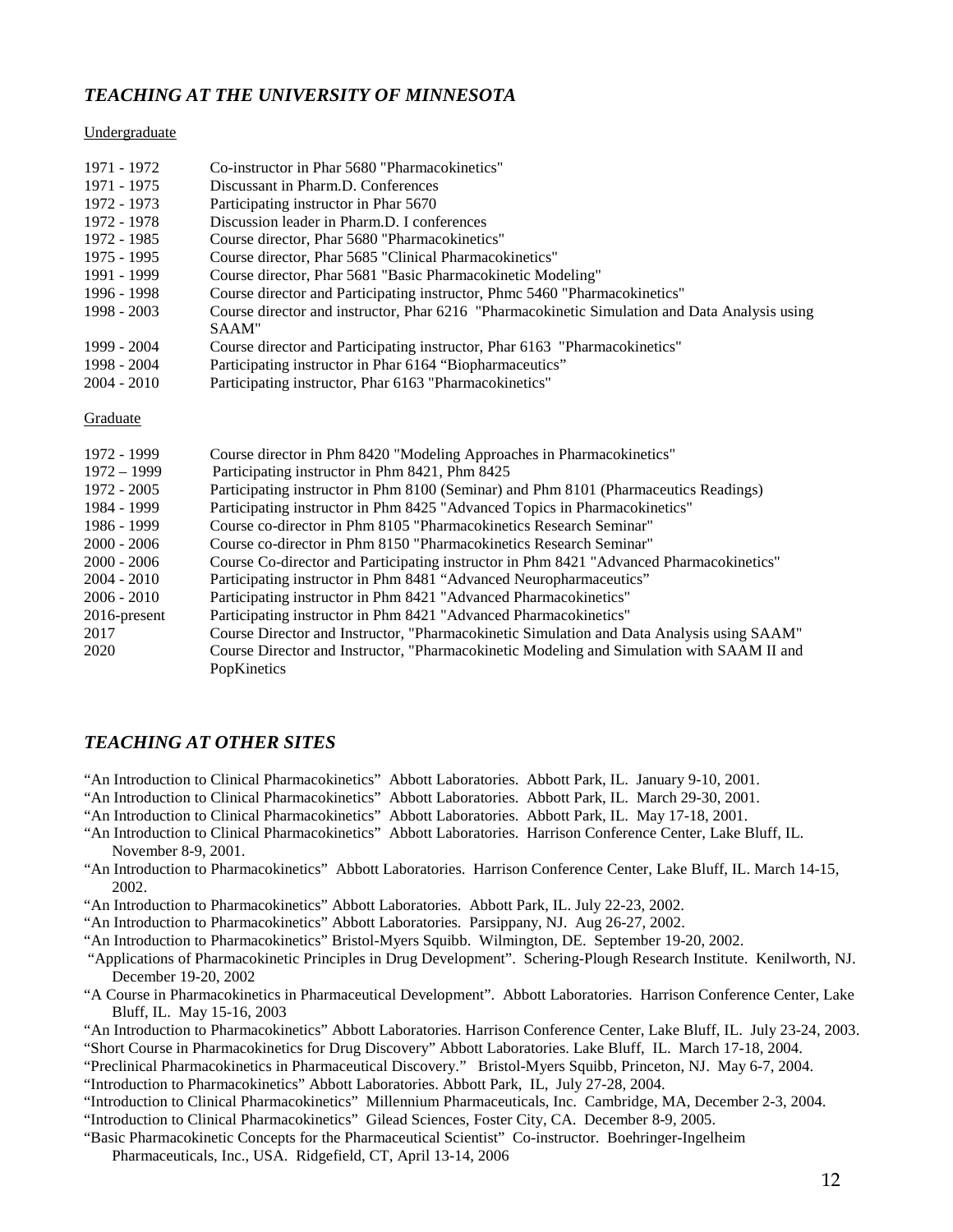"An Introduction to Pharmacokinetics" Lundbeck Research, USA, Inc. Paramus, NJ, February 24, 2006.

- "Basic Pharmacokinetic Concepts for the Pharmaceutical Scientist" Co-instructor. Abbott Laboratories. Abbott Park, IL. June 4-5, 2007.
- "Basic Pharmacokinetic Concepts for the Pharmaceutical Scientist" Co-instructor. Theravance, Inc. South San Francisco, CA. August 20-21, 2007.
- "Basic Pharmacokinetic Concepts" Co-instructor. US Patent and Trademark Office. Alexandria, VA. October 4, 2007.
- "Basic Pharmacokinetic Concepts for the Pharmaceutical Scientist" Co-instructor. Allergan, Inc. Irvine, CA. July 24-25, 2008.
- "Basic Pharmacokinetic Concepts for the Pharmaceutical Scientist". Co-instructor. Abbott Laboratories, Abbott Park, IL. August 19-20, 2008.
- "Basic Pharmacokinetic Concepts for the Pharmaceutical Scientist". Co-instructor. Gilead Sciences, Foster City, CA. October 9-10, 2008.
- "Basic Pharmacokinetic Concepts for the Pharmaceutical Scientist". Co-instructor. Genentech, South San Francisco, CA. July 23-24, 2009.
- "Basic Pharmacokinetic Concepts for the Pharmaceutical Scientist". Co-instructor. Abbott Laboratories. Abbott Park, IL. July 30-31, 2009.
- "Neuropharmacokinetic Concepts for CNS Drug Delivery". Co-instructor. Abbott Laboratories. Abbott Park, IL. January 8, 2010.
- "Basic Pharmacokinetic Concepts for the Pharmaceutical Scientist". Co-instructor. Abbott Laboratories. Abbott Park, IL. August 4-5, 2010.
- "Basic Pharmacokinetic Concepts for the Upsher-Smith Pharmaceutical Scientist". Co-instructor. Upsher-Smith Laboratories, Maple Grove, MN. September 21-23, 2011.
- "Basic Pharmacokinetic Short Course for Pharmaceutical Scientists". Co-instructor. Novartis Pharma, Florham Park, NJ. November 17-18, 2011.
- "Basic Pharmacokinetic Concepts for the Pharmaceutical Scientist". Co-instructor. Abbott Laboratories. Independence Grove, IL. April 12-13, 2012.
- "Basic Pharmacokinetic Short Course for Pharmaceutical Scientists". Co-instructor. Novartis Institutes for Biomedical Research, Emeryville, CA. September 16 -17, 2013.
- "Basic Pharmacokinetic Concepts for the Pharmaceutical Scientist". Co-instructor. Genentech, South San Francisco, CA. May 7-8, 2014.
- "Basic Pharmacokinetic Concepts for the Pharmaceutical Scientist". Co-instructor. Abbvie. Independence Grove, IL. July 16-17, 2014.
- "Basic Pharmacokinetic Concepts for the Pharmaceutical Scientist". Co-instructor. Genentech, South San Francisco, CA. May 27-28, 2015.
- "Basic Pharmacokinetic Concepts for the Pharmaceutical Scientist". Co-instructor. Abbvie. Independence Grove, IL. June 17-18, 2015.
- "Basic Pharmacokinetic Concepts for the Pharmaceutical Scientist". For non-pharmacokineticists . Co-instructor. Abbvie. Independence Grove, IL. June 1, 2016.
- "Basic Pharmacokinetic Concepts for the Pharmaceutical Scientist". For pharmacometricians. Co-instructor. Abbvie. Independence Grove, IL. June 2, 2016.
- "Basic Pharmacokinetic Concepts for the Pharmaceutical Scientist". Co-instructor. Vertex Pharmaceuticals Inc. Boston, MA. Oct 11-12, 2016.
- "Pharmacokinetic Short Course for Genentech Pharmaceutical Scientists". Co-instructor. Genentech, South San Francisco, CA. May 11-12, 2017.
- "Pharmacokinetic Concepts for the Pharmaceutical Scientist". Co-instructor. Gilead Sciences, Foster City, CA. November 8-9, 2018
- "Pharmacokinetic Short Course for Genentech Pharmaceutical Scientists". Co-instructor. Genentech, South San Francisco, CA. October 24-25, 2019.
- "Pharmacokinetic Virtual Short Course for Genentech Pharmaceutical Scientists". Co-instructor. Genentech, South San Francisco, CA. (Virtual Course taught over 4 days with Zoom), April 27 - May 7, 2020.
- "Pharmacokinetic Virtual Short Course for Genentech Pharmaceutical Scientists". Co-instructor. Genentech, South San Francisco, CA. (Virtual Course taught over 6 days with Zoom), May 26 – June 8, 2020.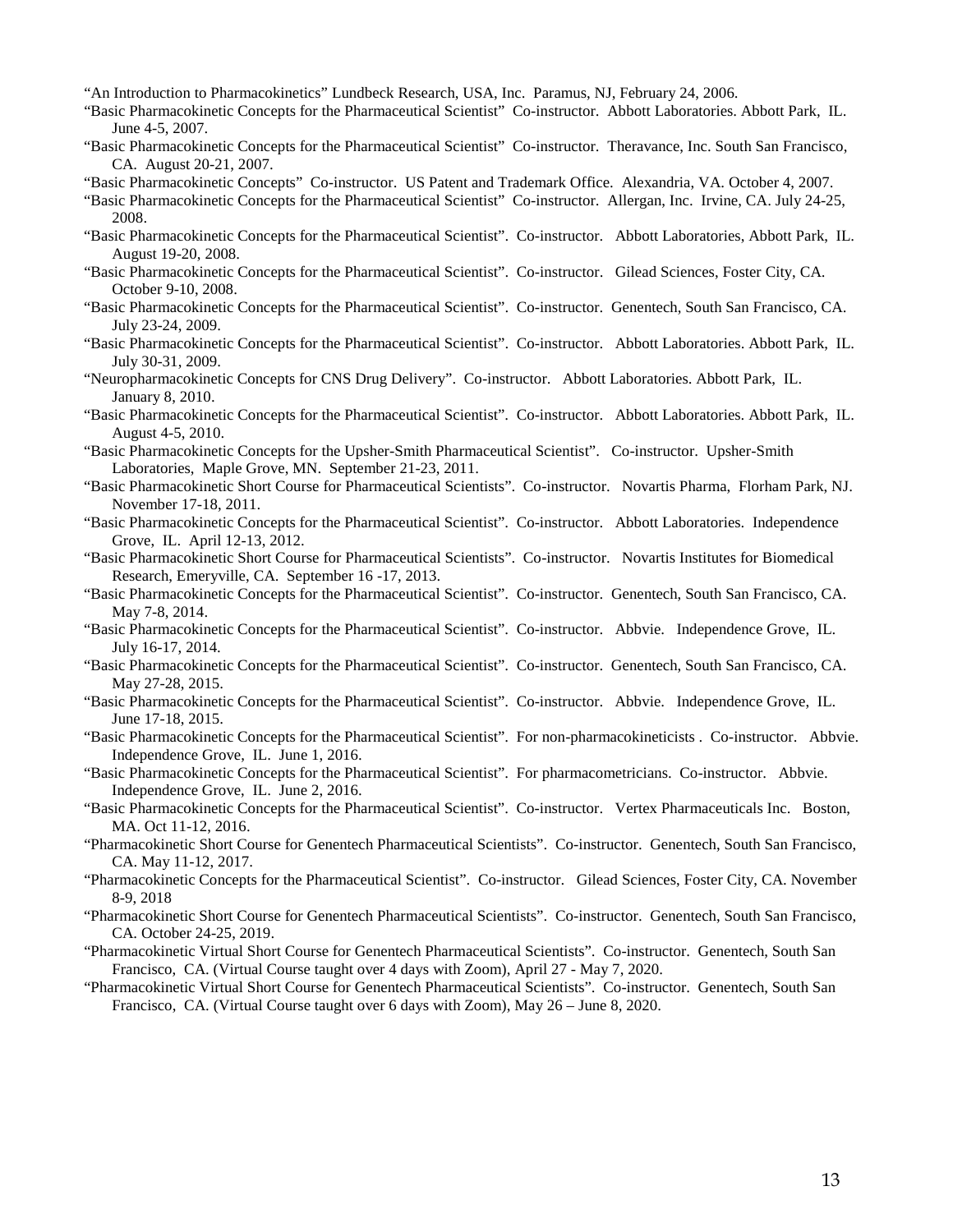#### **Graduate Students supervised as Primary Advisor and Year of Degree Award**

| 1978 | Wargin, W.A.          | Ph.D. |
|------|-----------------------|-------|
| 1978 | El-Yazigi, A.         | Ph.D. |
| 1980 | <b>Mugure Pyron</b>   | M.S.  |
| 1981 | Sue-Chi Wu            | M.S.  |
| 1983 | Hsuehling Su          | M.S.  |
| 1984 | Dale Yu               | Ph.D. |
| 1984 | Walid Awni            | Ph.D. |
| 1985 | Lillian Riad          | M.S.  |
| 1985 | Rose Eggerth          | Ph.D. |
| 1987 | Hisham Abou-Auda      | Ph.D. |
| 1989 | Mohsen Hedaya         | Ph.D. |
| 1989 | Ajit K. Shah          | Ph.D. |
| 1989 | Lillian Riad          | Ph.D. |
| 1991 | Helen Chan            | Ph.D. |
| 1992 | William Elmquist      | Ph.D. |
| 1992 | Shekman Wong          | Ph.D. |
| 1994 | Yanfeng Wang          | Ph.D. |
| 1994 | <b>Bimal Malhotra</b> | Ph.D. |
| 1996 | Richard Brundage      | Ph.D. |
| 1997 | Zheng Yang            | Ph.D  |
| 1998 | <b>Belinda Cheung</b> | Ph.D. |
| 2001 | Yue Huang             | Ph.D  |
| 2001 | Guanfa Gan            | Ph.D. |
| 2002 | Joanna Peng           | Ph.D  |
| 2002 | Tong Zhu              | Ph.D. |
| 2004 | Ji Ping               | Ph.D  |
| 2004 | Wei Liu               | Ph.D. |
| 2005 | Yan Song              | Ph.D. |
| 2007 | Nael Mostafa          | Ph.D. |
| 2007 | Zhihong Li            | Ph.D. |
|      |                       |       |

## *GRANTS , CONTRACTS, and OTHER SUPPORT*

| 1972-73          | University of Minnesota Graduate School                                                               |
|------------------|-------------------------------------------------------------------------------------------------------|
| 1973-74          | University of Minnesota Media Production Fund                                                         |
| 1975-78; 1978-80 | NIH/NINCDS Comprehensive Epilepsy Program Contract (Principal Investigator, Project D-1)              |
| 1976; 1977       | Medical Education and Research Foundation Grant (Co-investigator with John W. McBride, M.D.)          |
| 1976-78          | FDA Contract to Study the Pharmacokinetics and Toxicology of Phenytoin Sodium Products in             |
|                  | <b>Clinical Patients</b>                                                                              |
| 1980-81; 1981-83 | Grant to Support Research Involving the Analysis of Cyclosporin A in Biological Fluids (Sandoz, Inc.) |
| 1982-83; 1983-84 | "Pharmacokinetics and Biopharmaceutic Studies of Cyclosporin A in Selected Animal and In Vitro        |
|                  | Systems" (NIH; Principal Investigator; Co-investigator, R.P. Enever)                                  |
| 1984             | Comparative Bioavailability of Sodium Phenytoin in Normal Volunteers (Zenith Labs)                    |
| 1984             | Relative Bioavailability of Carbamazepine in Chewable and Conventional Tablets (Ciba-Geigy)           |
| 1984             | Transdermal Delivery of Propranolol (Medtronics)                                                      |
| $11/84 - 1/85$   | Absorption and Metabolism of Carbamazepine in Normal Volunteers (Ciba-Geigy)                          |
| $1/85 - 4/85$    | Transdermal Absorption of $\beta$ -Blockers (Medtronics, Inc.)                                        |
| $11/85 - 4/86$   | Relative Bioavailability of Sustained Release Oral Dosage Forms of Carbamazepine (Ciba-Geigy)         |
| $1/86 - 6/86$    | Analysis of Analgesics in Receptor Media (Medtronics)                                                 |
| $8/86 - 12/86$   | Bioequivalence of Carbamazepine Oral Dosage Forms (Ciba-Geigy)                                        |
| $1/86 - 12/88$   | Pharmacokinetics of Diltiazem in the Rabbit (Marion)                                                  |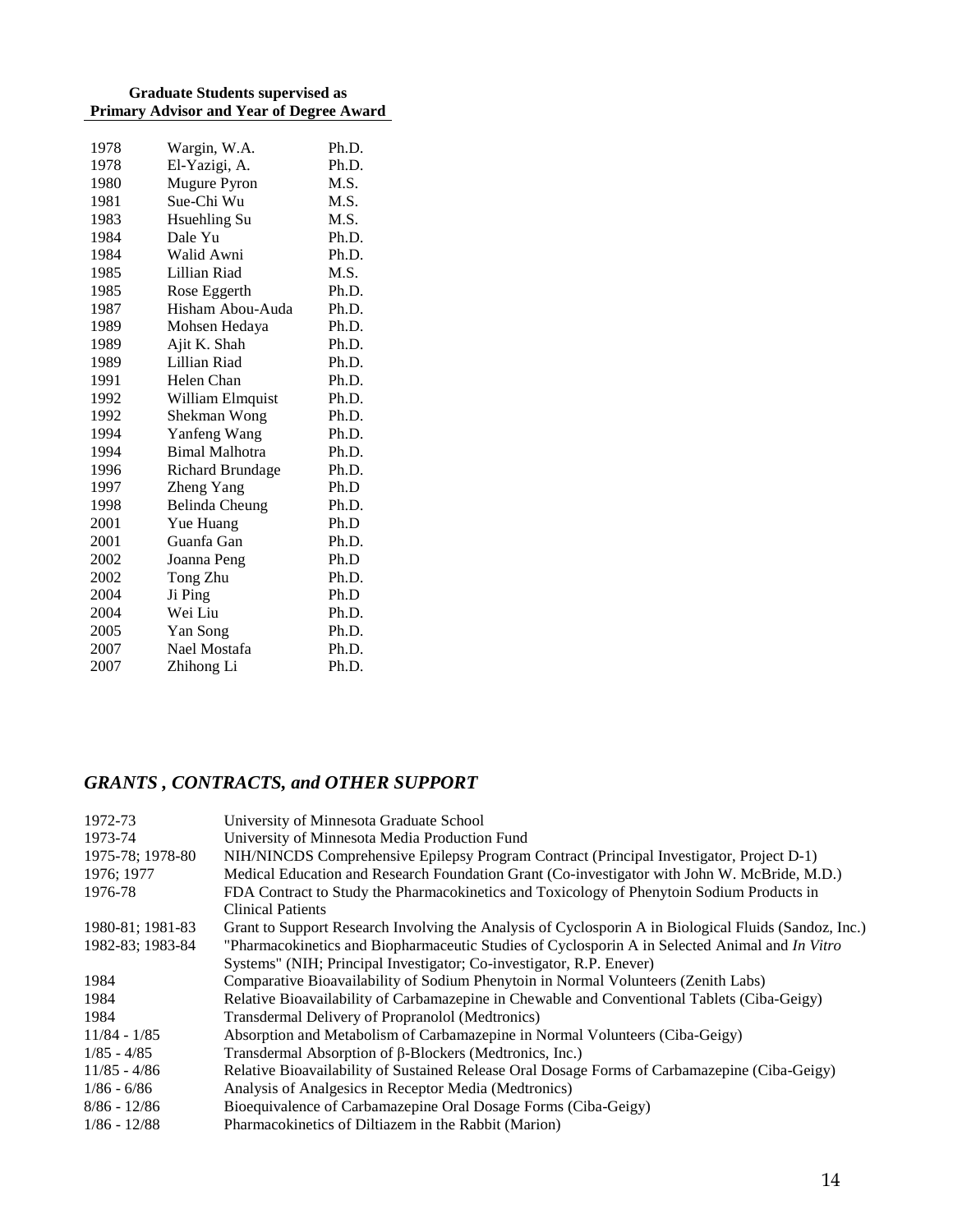| $2/87 - 9/87$       | Bioequivalence of Carbamazepine Dosage Forms Demonstrating Varying Dissolution Rates (Ciba-<br>Geigy)                                   |
|---------------------|-----------------------------------------------------------------------------------------------------------------------------------------|
| $6/1/87 - 10/15/87$ | Effect of Urine Flow on the Renal Clearance of Carbamazepine and its Metabolites in Humans (Ciba-                                       |
|                     | Geigy)                                                                                                                                  |
| $1/88 - 6/88$       | Effect of Fasting on the Absorption of Diclofenac Sodium in Normal Human Volunteers (Ciba-Geigy)                                        |
| $4/1/89 - 3/31/92$  | Enhancing Brain Uptake of AZT by Transport Inhibition, (NINCDS / NIH)                                                                   |
| $7/1/89 - 6/30/90$  | Induction of Carbamazepine Metabolism as a Function of Dosing Rate in Normal Volunteers (Ciba-<br>Geigy)                                |
| $9/91 - 6/92$       | Brain Distribution of EAB-515 in the Rabbit (Sandoz, Ltd.)                                                                              |
| $11/91 - 5/92$      | In Situ Absorption from Rabbit Intestine (Lederle Laboratories)                                                                         |
| $3/92 - 8/92$       | Clinical Studies of the Absorption of an Oral Immunosuppressant (Apotex Laboratories)                                                   |
| $11/92 - 10/93$     | Brain Distribution of an NMDA-Receptor Antagonist in the Rat (Sandoz, Ltd).                                                             |
| $10/92 - 5/93$      | Brain Uptake of a CNS-Active Agent (Warner-Lambert)                                                                                     |
| $11/92 - 3/93$      | In Situ Absorption from Rabbit Intestine (Lederle Laboratories)                                                                         |
| $9/94 - 5/95$       | Population Pharmacokinetic Analysis of A General Anesthetic in Man (Abbott Laboratories)                                                |
| $7/94 - 5/95$       | Brain Uptake of a Cholinesterase Inhibitor and its Metabolites (Warner-Lambert)                                                         |
| $10/94 - 9/95$      | Distribution of Antiviral Nucleosides into Rat Cortex (Bristol-Myers Squibb)                                                            |
| $9/95 - 8/96$       | Bioanalytical Methods Development of Selected Drugs and Metabolites (MedTox)                                                            |
| $1/96 - 9/96$       | Pharmacokinetic Analysis of IL-2 in the Pig (Chiron)                                                                                    |
| $1/96 - 6/98$       | Analysis of Selected Macrolides by High-pressure Liquid Chromatography (TAP)                                                            |
| $4/96 - 10/97$      | Brain Penetration of Fosphenytoin and Phenytoin in the Rabbit (Warner-Lambert)                                                          |
| $4/96 - 9/96$       | Analysis and Brain Uptake of PPI-457 (Pharmaceutical Peptides, Inc)                                                                     |
| $7/97 - 3/98$       | Regional Intestinal Absorption of Anti-CMV agents (Bristol-Myers Squibb)                                                                |
| $8/97 - 6/98$       | EM574 Absorption in the Rabbit in situ (TAP)                                                                                            |
| $7/97 - 9/97$       | Pharmacokinetics of Macrolides in Protocol EM-97-006 (TAP)                                                                              |
| 11/97 - 12/97       | Drug Interaction Pharmacokinetic Analysis (McNeil)                                                                                      |
| $8/97 - 3/98$       | Analysis and Pharmacokinetics of Macrolides in EM-97-008 (TAP)                                                                          |
| $10/97 - 12/97$     | Pharmacokinetics of Slow Release Agents in the CNS (Chiron)                                                                             |
| 1/98                | LC/MS/MS Equipment Grant (TAP)                                                                                                          |
| $2/98 - 12/99$      | Analysis of Macrolides and Metabolites in EM-97-013 (TAP)                                                                               |
| $3/98 - 12/99$      | Chemical Stability of Selected Agents (Medtronic)                                                                                       |
| 5/98                | Validation of Analysis of Macrolides in Dog Plasma (TAP)                                                                                |
| $8/98$              | Validation of Analysis of Macrolides in Rabbit Plasma (TAP)                                                                             |
| 8/98                | Stability of Anticancer Drugs in Solution (Medtronic)                                                                                   |
| 8/98                | EM574 Toxicokinetics in the Dog (TAP)                                                                                                   |
| 12/98               | EM574 Toxicokinetics in the Rabbit (TAP)                                                                                                |
| 1/99                | Pharmacodynamics of EM574 on LES Pressure (protocol 004) (TAP)                                                                          |
| 3/99                | Effect of Time of Dosing on Absorption of EM574 (protocol 007(TAP)                                                                      |
| 4/99                | Effect of Gastric Emptying on the Pharmacokinetics of EM574 and its Metabolites (protocol 002)<br>(TAP)                                 |
| 2/99                | Stability of FUDR and Heparin in Solution (Medtronic)                                                                                   |
| 2/99                | Pharmacodynamics and PKs of EM574 and its Metabolites During Chronic Dosing (protocol 029)<br>(TAP)                                     |
| $3/00 - 8/01$       | Pharmacokinetics of CDTR and Distribution to Middle Ear Fluid (TAP)                                                                     |
| $8/00 - 6 - 01$     | Distribution of Ketolides to Middle Ear Fluid (Abbott)                                                                                  |
| $10/01 - 09/03$     | Pharmacokinetics of Ketolides (Abbott)                                                                                                  |
| $12/01 - 11/03$     | Pharmacokinetics and Distribution of cefdinir (Abbott)                                                                                  |
| $12/02 - 12/03$     | Effect of a P-Glycoprotein Inhibitor on the Middle Ear Distribution of Clarithromycin (Abbott)                                          |
| $12/02 - 6/04$      | Distribution a Cephalosporin into Middle Ear Fluid in Children with Otitis Media (H LaRoche)                                            |
| $12/02 - 12/04$     | Development and Testing of Formulations for Delivery of Antibiotics to the Middle Ear (Abbott)                                          |
| $5/03 - 4/05$       | A New Approach for the Therapy of Otitis Media (Abbott)                                                                                 |
| $8/04 - 7/05$       | Distribution of Macrolide Antibiotics to tissue sites (Pfizer)                                                                          |
| $5/05 - 11/05$      | Testing the Distribution of Amoxicillin into Middle Ear Fluid in the Chinchilla following Pulsatile                                     |
|                     | Dose Administration (Advancis)                                                                                                          |
| $1/06 - 9/06$       | Distribution of Macrolide antibiotics to Pulmonary Tissue and Skeletal Muscle (Pfizer)                                                  |
| $9/07 - 10/08$      | Transtympanic Membrane Delivery of an Antibiotic to the Middle Ear (Alcon)                                                              |
| $11/07 - 12/08$     | Development of an Acute Otitis Media Middle Ear Microdialysis Model in the Chinchilla with                                              |
| $1/10 - 12/10$      | Implanted Tympanostomy Tube (Alcon)<br>Testing the Penetration of an Antibiotic into Chinchilla Middle Ear using Transtympanic Membrane |
|                     | Delivery Formulations - Phase II (Alcon)                                                                                                |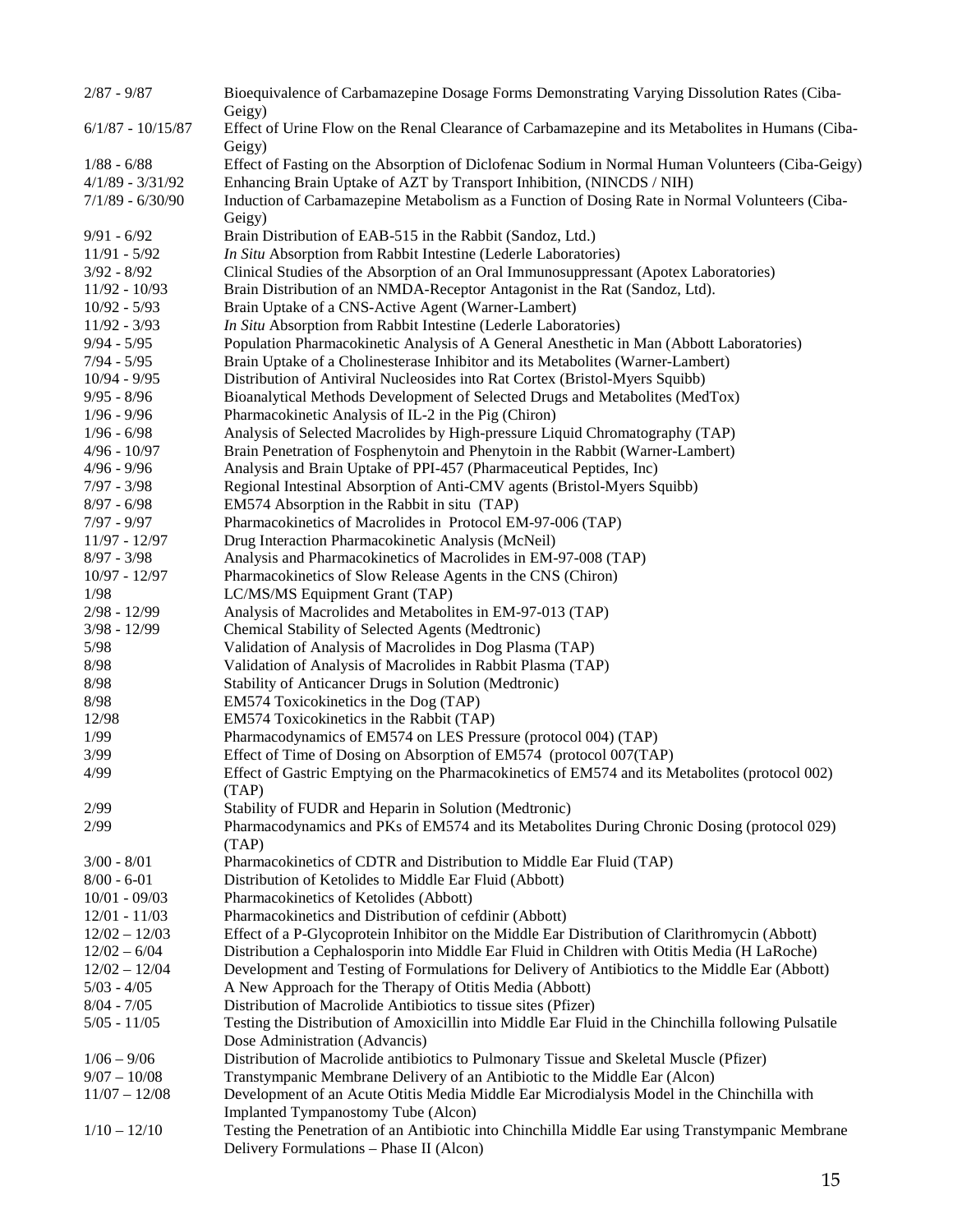| $1/11 - 12/11$ | Testing the Penetration of an Antibiotic into Chinchilla Middle Ear using Transtympanic Membrane   |
|----------------|----------------------------------------------------------------------------------------------------|
|                | Delivery Formulations – Phase II B (Alcon)                                                         |
| $1/12 - 6/12$  | Testing the Penetration of Moxifloxacin into Chinchilla Middle Ear-Phase II, Supplement II (Alcon) |
| $7/12 - 12/12$ | Testing the Penetration of Moxifloxacin into Chinchilla Middle Ear-Phase III (Alcon)               |
| $1/13 - 8/14$  | Testing the Penetration of Fluoroquinolones into Chinchilla Middle Ear-Phase IV (Alcon)            |

## *PATENTS*

United States Patent. Number 7,220,431 "METHODS AND COMPOSITIONS FOR APPLYING PHARMACOLOGIC AGENTS TO THE EAR." UMN Docket # Z01159. RJ Sawchuk and BW Cheung. Issue Date: May 22, 2007. Filing Date: November 27, 2002: #06,306,517

## *PUBLICATIONS*

#### **BOOKS AND CHAPTERS**

J. Blanchard, R.J. Sawchuk and B.B. Brodie, Editors. Principles and Perspectives in Drug Bioavailability. S. Karger, Basel, 1979.

J. Blanchard and R.J. Sawchuk, "Drug Bioavailability: An Overview" in Principles and Perspectives of Drug Bioavailability, J. Blanchard, R.J. Sawchuk and B.B. Brodie (Editors), S. Karger, Basel, 1979.

I.E. Leppik, J. Shope, R.J. Sawchuk, W.A. Hauser and B. Van Dyne, "Variability of Antiepileptic Drug Levels During Chronic Therapy" in Epileptology, M. Dam, L. Gram and K. Penry (Editors), Raven Press, NY, 1981.

R.J. Sawchuk, "Drug Absorption and Disposition in Burn Patients" in The Pharmacokinetic Basis of Drug Treatment, N. Massoud, L.Z. Benet, and J.G. Gambertoglio (Editors), Raven Press, NY, 1984.

"Use of Microdialysis in Drug Delivery Studies."Theme Issue. W.F. Elmquist and R.J. Sawchuk (Editors) *Advanced Drug Delivery Reviews* 45, Nos. 2-3 (2000).

R. J. Sawchuk and B.W.Y. Cheung, "Application of Microdialysis in Pharmacokinetic Studies." in Handbook of Microdialysis: Methods, Applications and Clinical Aspects , B.H.C. Westerink and T.I.F.H. Cremers (Editors), Academic Press, Amsterdam, 2007.

#### **PROFESSIONAL PUBLICATIONS**

R.J. Sawchuk, "The Plateau Principle in Drug Therapy. Part 1: The Principle and Its Application." *Minn. Pharmacist* 27(6): 19 (1973).

R.J. Sawchuk, "The Plateau Principle in Drug Therapy. Part 2: Factors Governing Plateau Levels During Chronic Drug Therapy." *Minn. Pharmacist* 27(7): 8 (1973).

M.C. Meyer, A.B. Straughn, L.J. Leeson, R.H. Levy and R.J. Sawchuk, "Meprobamate Bioavailability Monograph." *JAPhA* NS17, 173 (1977).

R.J. Sawchuk and T.S. Rector, "Burn-Induced Alterations in Drug Absorption and Disposition." *Minn. Pharmacist* 35: 6-9 (1981).

#### **SCIENTIFIC PUBLICATIONS (NON-REFEREED)**

I.E. Leppik, J. Cloyd and R.J. Sawchuk, "Coefficient of Variation as a Measure of Compliance" Letter. *Lancet*, October 14, 1978.

#### **SCIENTIFIC PUBLICATIONS (REFEREED)**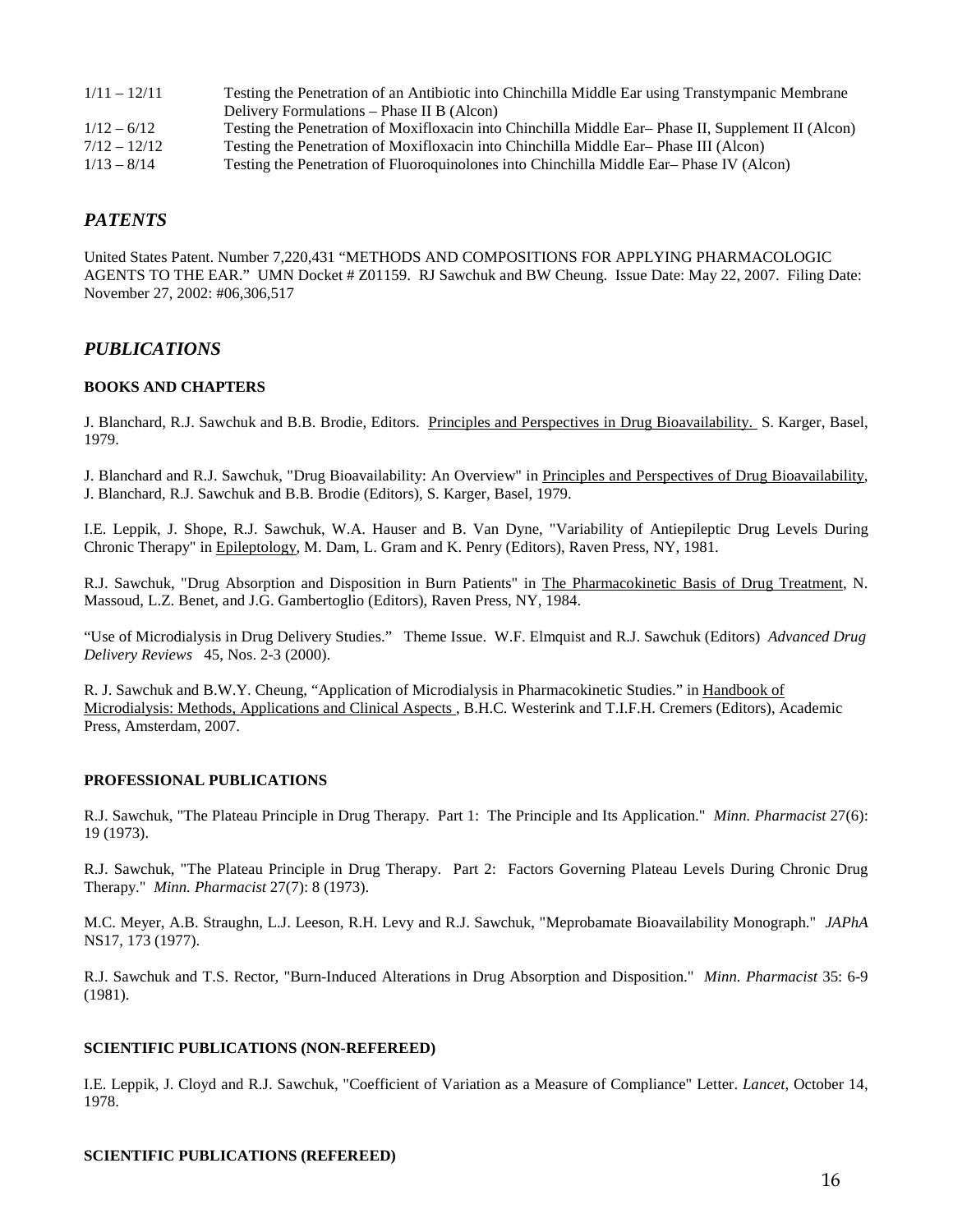- 1. R.J. Sawchuk, J.M. Anderson and J.G. Nairn. "Stirring apparatus for the investigation of unstable strongly adsorbing chemicals." *J. Pharm. Sci.* 55: 1463 (1966).
- 2. R.J. Sawchuk and J.G. Nairn. "Rate studies on the binding of bilirubin by ion-exchange resins." *J. Pharm. Sci.* 57: 1896 (1968).
- 3. R.J. Sawchuk, J. Robayo and K.W. Miller. "The distribution of propranolol between blood and plasma in hypertensive patients." *Br. J. Clin. Pharmacol.* 1: 440 (1974).
- 4. R.J. Sawchuk and D.E. Zaske. "Pharmacokinetics of dosing regimens which utilize multiple intravenous infusions: gentamicin in burn patients." *J. Pharmacokin. Biopharm.* 4: 183 (1976).
- 5. D.E. Zaske, R.J. Sawchuk, D.N. Gerding and R.G. Strate. "Increased dosage requirements of gentamicin in burn patients." *J. Trauma* 16: (1976).
- 6. R.J. Sawchuk, D.E. Zaske, R.J. Cipolle, W.A. Wargin and R.G. Strate. "Kinetic model for gentamicin dosing with the use of individual patient parameters." *Clin. Pharmacol. Therap.* 21: 362 (1977).
- 7. J.C. Cloyd, D.E. Bosch and R.J. Sawchuk. "Concentration-time profile of phenytoin after admixture with small volumes of intravenous fluids." *Am. J. Hosp. Pharm.* 35: 45-48 (1978).
- 8. J.D. Wirtschafter, C.R. Volk and R.J. Sawchuk. "Trans-aqueous diffusion of acetylcholine to denervated iris sphincter muscle: A hypothetical mechanism for the tonic pupil syndrome (Adie's Syndrome). *Annals of Neurology* 4: 1-5 (1978).
- 9. D.E. Zaske, R.J. Sawchuk and R.G. Strate. "The necessity of increased doses of amikacin in burn patients." *Surgery* 84: 603-608 (1978).
- 10. S.M. Ehlers, D.E. Zaske and R.J. Sawchuk. "Massive theophylline overdose: rapid removal by charcoal memoperfusion. *JAMA* 240: 474 (1978).
- 11. I.E. Leppik, V. Ramani, R.J. Sawchuk and R.J. Gumnit. "Increased clearance of phenytoin during mononucleosis." *NEJM* 300: (1979).
- 12. H.G. McCoy, R.J. Cipolle, S.M. Ehlers, R.J. Sawchuk and D.E. Zaske. "Severe methanol poisoning: application of a pharmacokinetic model for ethanol therapy and hemodialysis." *Am. J. Med*. 67: 804-807 (1979).
- 13. R.J. Sawchuk, T.S. Rector, J.J. Fordice and I.E. Leppik. "Effect of influenza vaccination on plasma phenytoin concentrations." *Therap. Drug Monitoring* 1: 285-288 (1979).
- 14. R.J. Sawchuk and T.S. Rector. "Steady-state plasma concentrations as a function of the absorption rate and dosing interval for drugs exhibiting concentration-dependent clearance: consequences for phenytoin therapy." *J. Pharmacokin. Biopharm.* 7: 543-555 (1979).
- 15. S. Pancorbo, R.J. Sawchuk, C. Dashe and M. Schallock. "Use of a pharmacokinetic model for individualizing intravenous doses of aminophylline." *Eur. J. Clin. Pharmacol.* 16: 251-254 (1979).
- 16. I.E. Leppik, J.C. Cloyd, R.J. Sawchuk and S.M. Pepin. "Compliance and variability of plasma phenytoin levels." *Therap. Drug Monitoring* 1: 475-483 (1979).
- 17. R.L. Kriel, J.C. Cloyd, K.H. Green, R.J. Sawchuk, L.A. Lockman and R. Eggerth. "The pharmacokinetics of valproic acid in children." *Ann. Neurology* 6: 179 (1979).
- 18. R.J. Sawchuk and L.L. Cartier. "Liquid-chromatographic method for simultaneous determination of phenytoin and 5-(4-hydroxyphenyl)-5-phenylhydantoin in plasma and urine." *Clin. Chem.* 26: 835-839 (1980).
- 19. N.K. Kouchenour, M. Emery and R.J. Sawchuk. "Phenytoin absorption and metabolism in pregnancy." *Obstetrics and Gynecology* 56: 577-582 (1980).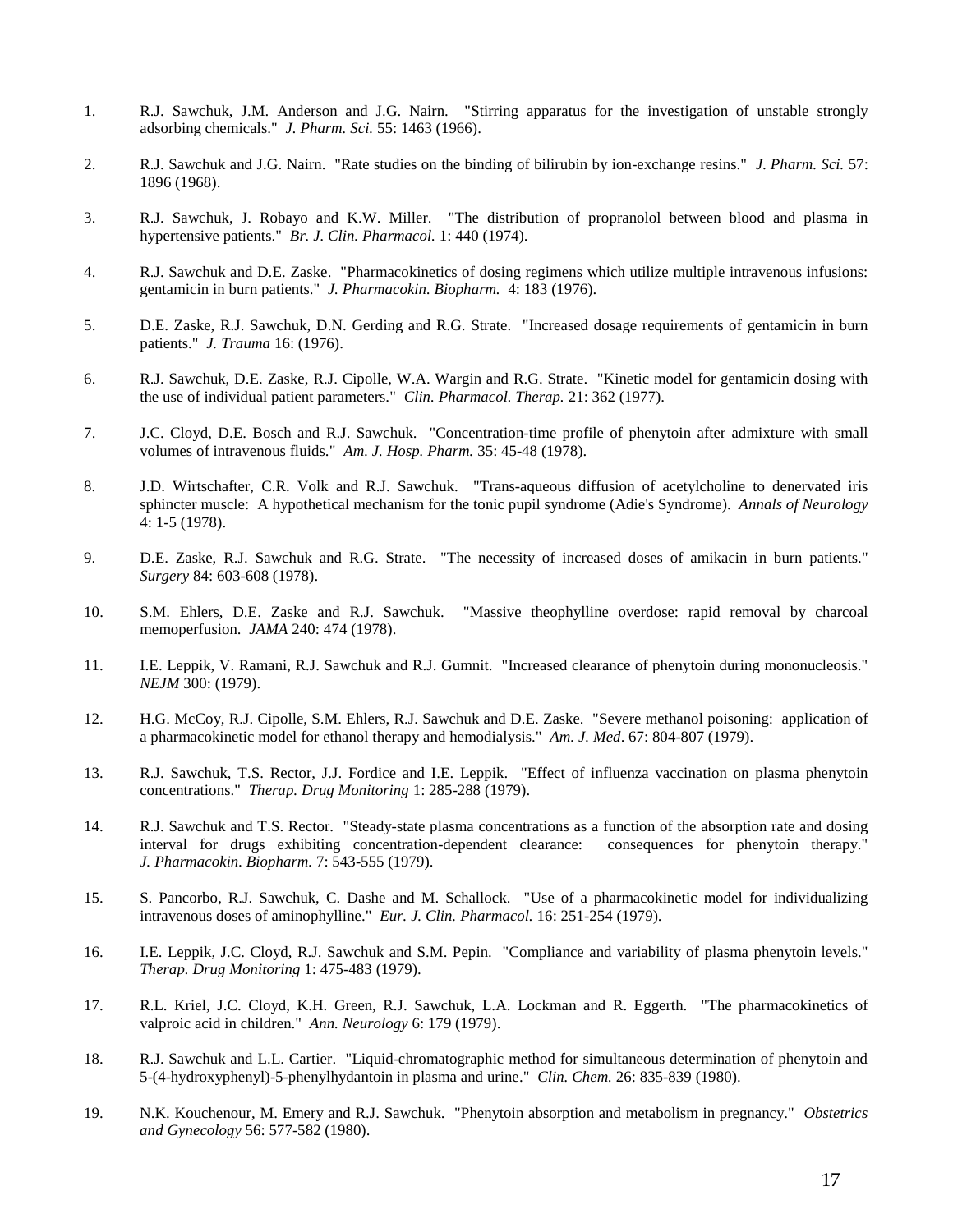- 20. S.E. Chen, R.J. Sawchuk and E.J. Staba. "American ginseng. III. Pharmacokinetics of ginsenosides in the rabbit." *Eur. J. Drug Metab. Pharmacokin.* 5: 161-168 (1980).
- 21. D. Baker, J.C. Rotschafer, R.J. Sawchuk, K.B. Crossley and L.C. Solem. "Vancomycin pharmacokinetics." *J. Pediatr*. 97: 502-503 (1980).
- 22. R.J. Sawchuk\* and T.S. Rector. "Drug kinetics in burn patients." *Clin. Pharmacokinetics* 5: 548-556 (1980).
- 23. G.R. Matzke, J.C. Cloyd and R.J. Sawchuk. "Acute phenytoin and primidone intoxication, a pharmacokinetic analysis." *J. Clin. Pharmacol.* 21: 92-99 (1981).
- 24. A. El-Yazigi and R.J. Sawchuk. "Theophylline absorption and disposition in the rabbit: oral, intravenous, and concentration-dependent kinetic studies." *J. Pharm. Sci.* 70: 452-456 (1981).
- 25. J.H. Fischer, J.C. Cloyd, R.L. Kriel, R. Eggerth and R.J. Sawchuk. "The effect of concomitant antiepileptic therapy on valproic acid pharmacokinetics." *Epilepsia* 22: 237 (1981).
- 26. R.J. Sawchuk and L.L. Cartier. "Liquid-chromatographic determination of cyclosporin A in blood and plasma." *Clinical Chemistry* 27: 1368-1371 (1981).
- 27. G.R. Matzke and R.J. Sawchuk. "Elevated serum phenytoin concentrations in a uremic patient when measured by enzyme-multiplied immunoassay." *Drug Intell. Clin. Pharm.* 15: 386-387 (1981).
- 28. R.J. Sawchuk, S.M. Pepin, I.E. Leppik and R.J. Gumnit. "Rapid and slow release phenytoin in epileptic patients at steady state: comparative plasma levels and toxicity." *J. Pharmacokin. Biopharm.* 10: 365-382 (1982).
- 29. R.J. Sawchuk, S.M. Pepin, I.E. Leppik and R.J. Gumnit. "Rapid and slow release phenytoin in epileptic patients at steady state: assessment of relative bioavailability utilizing Michaelis-Menten parameters." *J. Pharmacokin. Biopharm.* 10: 383-391 (1982).
- 30. J. Rotschafer, K. Crossley, D. Zaske, K. Mead, R.J. Sawchuk and L.D. Solem. "Pharmacokinetics of vancomycin: observations in 28 patients and dosage recommendation." *Antimicrob. Ag. Chemother.* 22: 391-394 (1982).
- 31. R.J. Sawchuk and L.L. Cartier. "Liquid-chromatographic method for simultaneous determination of carbamazepine and its epoxide metabolite in plasma." *Clin. Chem.* 28: 2127-2130 (1982).
- 32. W.A. Wargin, R.J. Sawchuk, J.W. McBride, H.G. McCoy and M.L. Rylander. "Variable first-pass elimination of propranolol following single and multiple oral doses in hypertensive patients." *Eur. J. Drug Metab. Pharmacokin.* 7: 183-189 (1982).
- 33. J.C. Cloyd, R.L. Kriel, J.H. Fischer, R.J. Sawchuk and R.M. Eggerth. "Pharmacokinetics of valproic acid in children. I. Multiple antiepileptic drug therapy." *Neurology* 33: 185-191 (1983).
- 34. R.M. Ferguson, R.K. Fidelus, R.J. Sawchuk and K. Gajl. "The mechanism of action of cyclosporine in man." *Transpl. Proc.* 15(1): (1983).
- 35. D.K. Yu and R.J. Sawchuk. "Gas-liquid chromatographic determination of propylene glycol and plasma and urine." *Clin. Chem.* 29: 2088-2090 (1983).
- 36. R.J. Sawchuk and G.R. Matzke. "Contribution of 5-(4-hydroxyphenyl)-5-phenylhydantoin to the discrepancy between phenytoin analyses by EMIT and high pressure liquid chromatography." *Ther. Drug Monit.* 6: 97-103, (1984).
- 37. R.K. Sylvester, B. Lewis, K. Caldwell, M. Lobell, R. Perri and R.J. Sawchuk. "Phenytoin malabsorption secondary to cisplatinum, vinblastine and bleomycin." *Ther. Drug Monit.* 6: 302-305 (1984).
- 38. W. Awni and R.J. Sawchuk. "The pharmacokinetics of cyclosporine. I. Single-dose and constant-rate infusion studies in the rabbit." *Drug Metab. Disposition* 13(2): 127-132 (1984).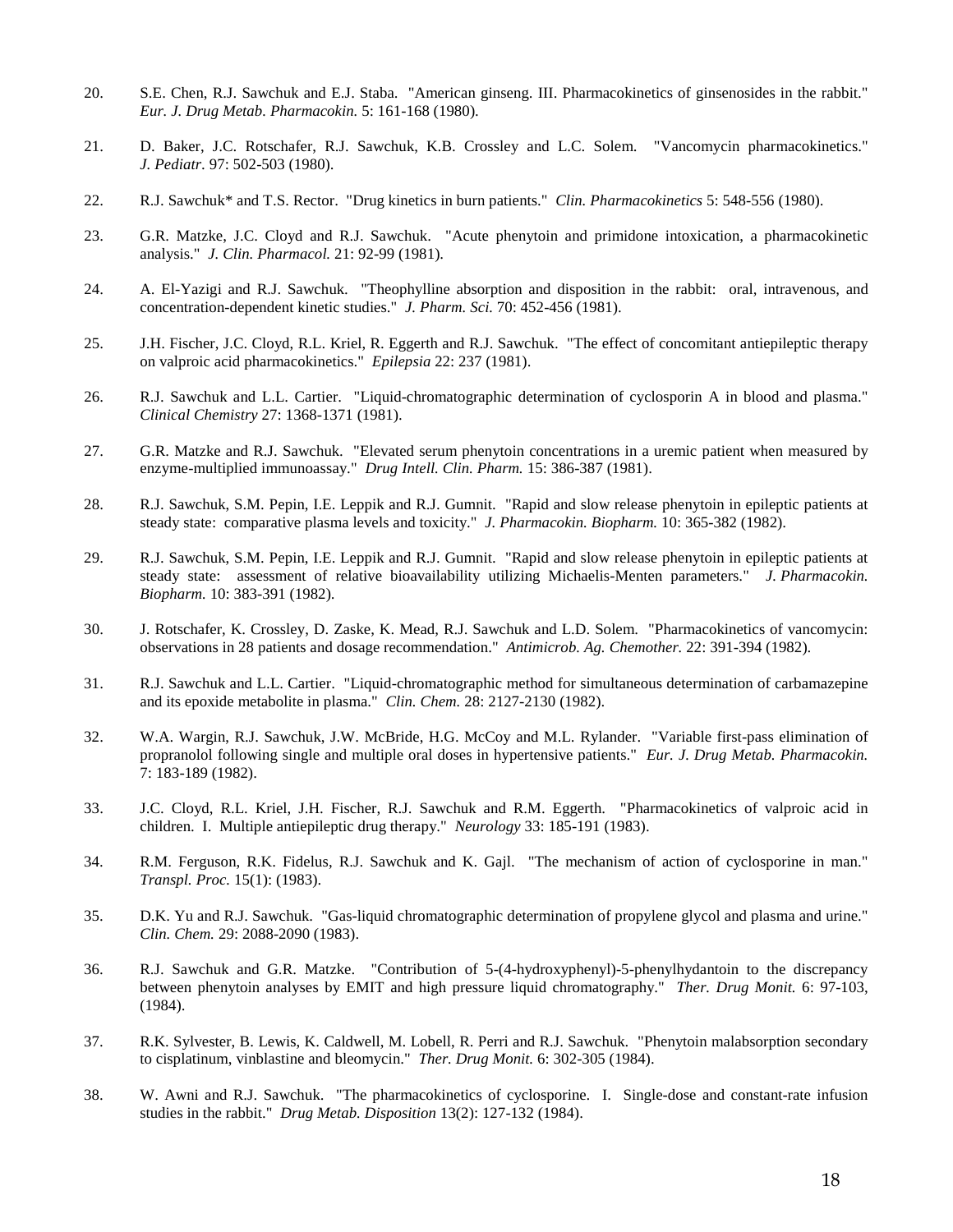- 39. W. Awni and R.J. Sawchuk. "The pharmacokinetics of cyclosporine. II. Blood-plasma distribution and binding studies." *Drug Metab. Disposition* 13(2): 133-138 (1984).
- 40. K.H. Chan, R.J. Sawchuk, T.A. Thompson, E. Redalieu, W.E. Wagner, Jr., A.R. LeSher, B.J. Weeks, N.R. Hall and A. Gerardin. "Bioequivalence of carbamazepine chewable and conventional tablets: single dose of steady-state studies." *J. Pharm. Sci.* 74(8): 866-870 (1985).
- 41. A. El-Yazigi and R.J. Sawchuk. "*In vitro in vivo* correlation and dissolution studies with oral theophylline dosage forms." *J. Pharm. Sci.* 74(2): 161-164 (1985).
- 42. D.K. Yu, W.F. Elmquist and R.J. Sawchuk. "Pharmacokinetics of propylene glycol in humans during multiple dosing regimens." *J. Pharm. Sci.* 74(8): 876-879 (1985).
- 43. R.J. Sawchuk and W. Awni. "Absorption of cyclosporine from rabbit small intestine *in situ*." *J. Pharm. Sci.* 75(12): 1151-1156 (1986).
- 44. G.R. Matzke, R.C. Brundage and R.J. Sawchuk. "Protein binding of phenytoin, p-hydroxyphenytoin, and p-hydroxy phenytoin glucuronide." *J. Clin. Pharmacol.* 26: 677-679 (1986).
- 45. R.M. Ferguson, D.M. Canafax, R.J. Sawchuk and Simmons R.L. Cyclosporine blood level monitoring: the early posttransplant period. *Transplantation Proceedings.* 18(2 Suppl 1):113-22, (1986).
- 46. C. Fletcher, R.J. Sawchuk, B. Chinnock, P. de Miranda and H.H. Balfour. "Human pharmacokinetics of the antiviral drug DHPG." *Clin. Pharmacol. Therap.* 40: 281-286 (1986).
- 47. L.E. Riad, K.K.H. Chan, W.E. Wagner and R.J. Sawchuk. "Simultaneous first- and zero-order absorption of carbamazepine tablets in humans." *J. Pharm. Sci.* 75(9): 897-900 (1986).
- 48. D.K. Yu and R.J. Sawchuk. "Pharmacokinetics of propylene glycol in the rabbit." *J. Pharmacok. Biopharm.* 15: 453-471 (1987).
- 49. A.K. Shah and R.J. Sawchuk. "Liquid chromatographic determination of cyclosporine and its metabolites in blood." *Clinical Chemistry* 34: 1467-1471 (1988).
- 50. M.A. Hedaya and R.J. Sawchuk. "A sensitive liquid chromatographic method for the determination of 3'-azido-3' deoxythymidine (AZT) in plasma and urine." *Clinical Chemistry* 34:1565-1568 (1988).
- 51. L.E. Riad and R.J. Sawchuk. "A sensitive method for the simultaneous determination of carbamazepine, its epoxide and transdiol metabolites in plasma by microbore liquid chromatography." *Clinical Chemistry* 34: 1863-1866 (1988).
- 52. M.A. Hedaya and R.J. Sawchuk. "Effect of probenecid on the renal clearance of zidovudine (AZT) and its distribution into cerebrospinal fluid." *J. Pharm. Sci.* 78: 716-722 (1989).
- 53. R.J. Sawchuk and M.A. Hedaya. "Modeling the enhanced uptake of zidovudine (AZT) into cerebrospinal fluid: the effect of probenecid." *Pharmaceutical Research* 7: 332-338 (1990).
- 54. M.A. Hedaya, W.F. Elmquist and R.J. Sawchuk. "Probenecid inhibits the metabolic and renal clearance of zidovudine (AZT) in human volunteers." *Pharmaceutical Research* 7: 411-417 (1990).
- 55. R. Padmanabhan, J.B. Phipps, G.A. Lattin, and R.J. Sawchuk. "*In vitro* and *in vivo* evaluation of transdermal iontophoretic delivery of hydromorphone." *J. Contr. Rel.* 11: 123-135, (1990).
- 56. M.A. Hedaya and R.J. Sawchuk. "A sensitive and specific liquid-chromatographic assay for determination of ganciclovir in plasma and urine and its application to pharmacokinetic studies in the rabbit." *Pharmaceutical Research* 7: 1113-1118 (1990).
- 57. W.F. Elmquist, L.E. Riad, I.E. Leppik and R.J. Sawchuk. "The relationship between carbamazepine urine and plasma concentrations: implications for therapeutic drug monitoring." *Pharmaceutical Research* 8: 282-284 (1991).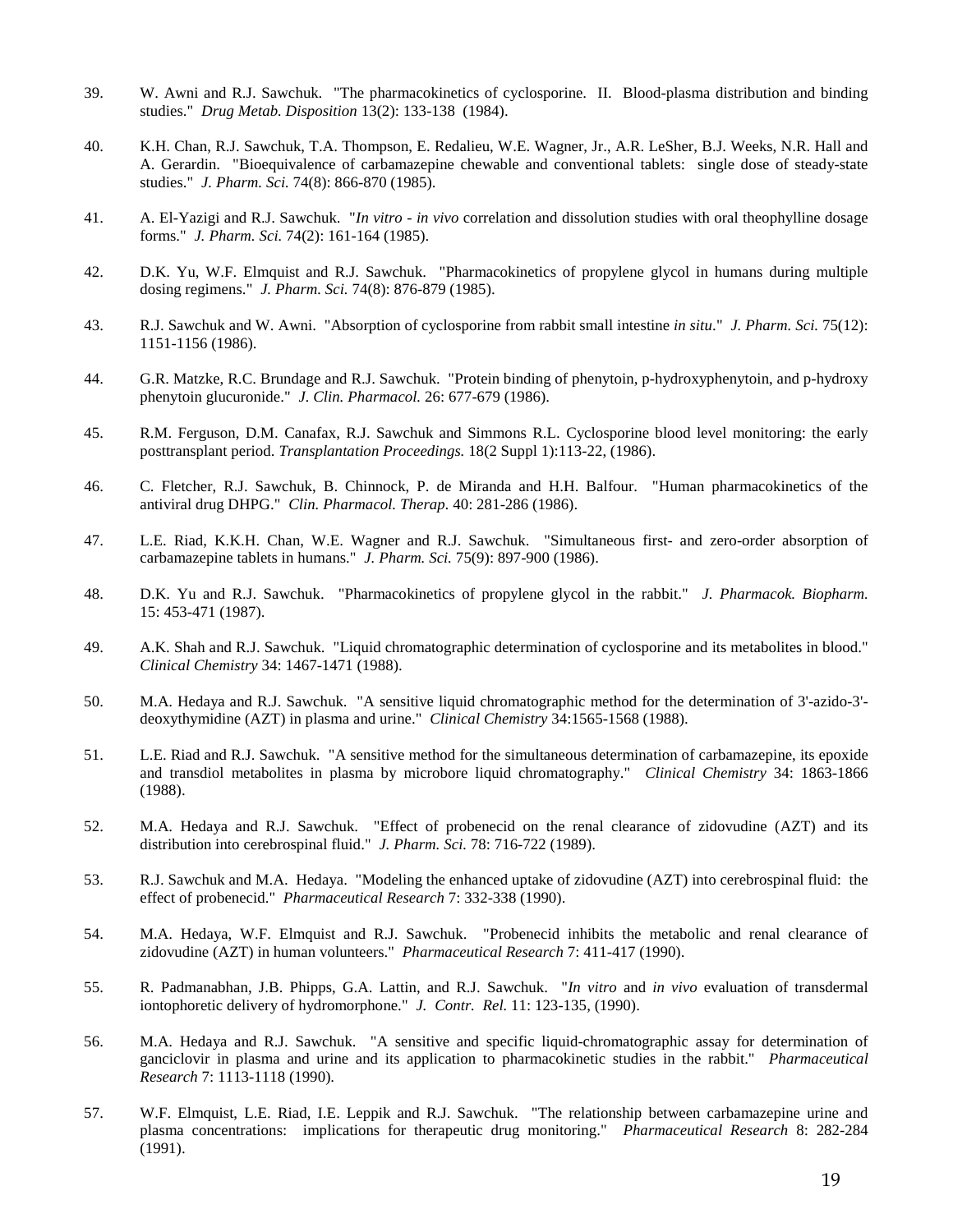- 58. L.E. Riad and R.J. Sawchuk. "Effect of polyethylene glycol 400 on the intestinal permeability of carbamazepine in the rabbit." *Pharmaceutical Research* 8: 491-497 (1991).
- 59. L.E. Riad, K.K. Chan, and R.J. Sawchuk. "Determination of the relative formation and elimination clearance of two major carbamazepine metabolites in humans: a comparison between traditional and pooled sample analysis." *Pharmaceutical Research* 8: 541-543 (1991).
- 60. S.L. Wong and R.J. Sawchuk. "High performance liquid chromatographic determination of 2',3,-didehydro-3' deoxythymidine (D4T) in human and rabbit plasma and urine and its application to pharmacokinetic studies in the rabbit." *Pharmaceutical Research* 8: 619-623 (1991).
- 61. A.K. Shah and R.J. Sawchuk. "Effect of coadministration of intralipid on the pharmacokinetics of cyclosporine in the rabbit." *Biopharm. Drug Disp.* 12: 457-466 (1991).
- 62. L.E. Riad and R.J. Sawchuk. "Absorptive clearance of carbamazepine and selected metabolites in rabbit intestine." *Pharmaceutical Research* 8: 1050-1055 (1991).
- 63. A.K. Shah, R. C. Brundage, A. Gratwohl and R.J. Sawchuk. "Pharmacokinetic model for the subcutaneous absorption of cyclosporine during chronic dosing in the rabbit." *J. Pharm. Sci.* 81: 491-495 (1992).
- 64. S.L. Wong, M.A. Hedaya and R.J. Sawchuk. "Competitive inhibition of zidovudine clearance by probenecid during continuous co-administration." *Pharmaceutical Research* 9: 228-235 (1992).
- 65. S.L. Wong, Y. Wang and R.J. Sawchuk. "Analysis of zidovudine distribution to specific regions in rabbit brain using microdialysis." *Pharmaceutical Research* 9: 332-338 (1992).
- 66. S.L. Wong, K.S. Van Belle and R.J. Sawchuk. "Distributional transport kinetics of zidovudine between plasma and brain extracellular fluid/cerebrospinal fluid in the rabbit: investigation of the inhibitory effect of probenecid utilizing microdialysis." *J. Pharmacol. Exp. Therap.* 264: 899-909 (1993).
- 67. Y. Wang, S.L. Wong, and R.J. Sawchuk. "Microdialysis calibration using retrodialysis and zero-net flux: application to a study of the distribution of zidovudine to rabbit cerebrospinal fluid and thalamus." *Pharmaceutical Research* 10: 1411-1419 (1993).
- 68. L.E. Riad and R.J. Sawchuk. "Transient steady state analysis: application in the determination of the relative formation and elimination clearances of two major carbamazepine metabolites in humans." *Pharmaceutical Research* 10: 1090-1092 (1993).
- 69. E.H. Abdennebi, N. Khales, R.J. Sawchuk and C.M. Stowe. "Thiamphenicol pharmacokinetics in sheep." *J. Vet. Pharmacol. Therap.* 17: 12-16 (1994).
- 70. R.L. Oberle, H. Das, S.L. Wong, K.K.H. Chan, and R.J. Sawchuk. "Pharmacokinetics and metabolism of diclofenac sodium in Yucatan miniature pigs." *Pharmaceutical Research* 11: 698-703 (1994).
- 71. B.K. Malhotra, M. Lemaire, and R.J. Sawchuk. "Investigation of the distribution of EAB 515 to cortical ECF and CSF in freely moving rats utilizing microdialysis." *Pharmaceutical Research* 11: 1223-1232 (1994).
- 72. E.H. Abdennebi, R.J. Sawchuk and C.M. Stowe. "Thiamphenicol pharmacokinetics in beef and dairy cattle." *J. Vet. Pharmacol. Therap.* 17: 365-368 (1994).
- 73. W.F. Elmquist, K.K.H. Chan, V.A. John and R.J. Sawchuk. "Transsynovial distribution: synovial mean transit time of diclofenac and other non-steroidal antiinflammatory drugs." *Pharmaceutical Research* 12: 1689-1697 (1994).
- 74. L.E. Riad, R.J. Sawchuk, M.M. MacAlary, and K.K.H. Chan. "Effect of food on the multiple peak behavior of diclofenac sodium slow release tablets in humans." *Amer. J. Therap.* 2: 1-6 (1995).
- 75. A.K. Shah, R.C. Brundage, K.D. Lake and R.J. Sawchuk. "The estimation of the plasma free fraction of cyclosporine in rabbits and heart transplant patients: the application of a physiologic model of renal clearance." *Biopharm. Drug Disp.* 16: 59-70 (1995).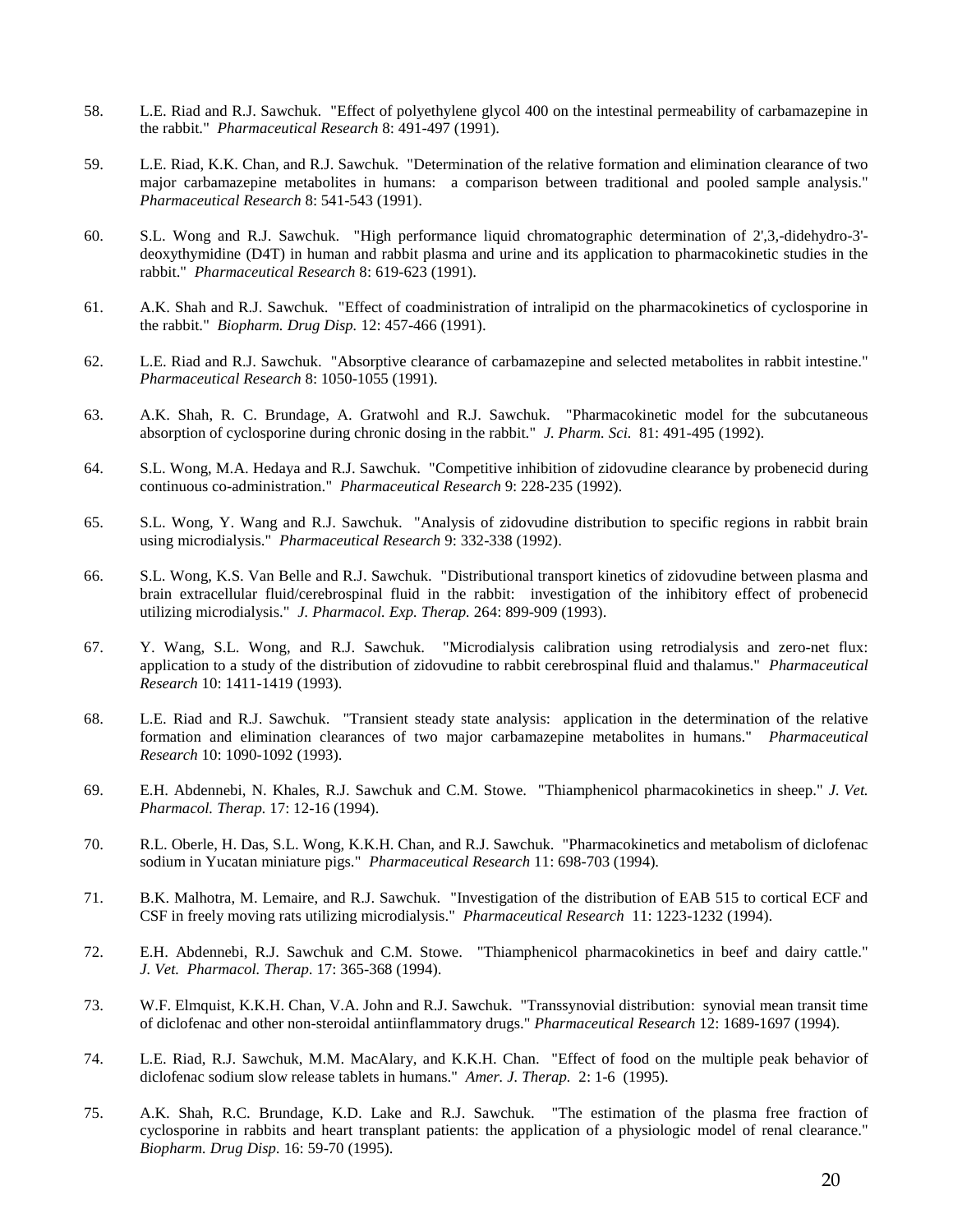- 76. R.J. Sawchuk, J.A. Maloney, L.L. Cartier, R.J. Rackley, K.K.H. Chan and H.S.L. Lau. "Analysis of diclofenac and four of its metabolites in human urine by HPLC." *Pharmaceutical Research* 12: 756-752 (1995).
- 77. Y. Wang and R.J. Sawchuk. "Zidovudine transport in the rabbit brain during intravenous and intracerebroventricular infusion." *J. Pharm. Sci.* , 84: 871-876 (1995).
- 78. E.D. Kharasch, M.D. Karol, C. Lanni and R.J. Sawchuk. "Clinical sevoflurane metabolism and disposition; I. Sevoflurane and metabolite pharmacokinetics." *Anesthesiology* 82: 1369-1378 (1995).
- 79. B.K. Malhotra, M. Lemaire, J.F. Brouillard, and R.J. Sawchuk. "High-performance liquid chromatographic Analysis of (S)- $\square$  amino-5-phosphonomethyl[1,1'-biphenyl]-3-propanoic acid  $\square$ EAB 515) in brain and blood microdialysate (on-line) and in plasma ultrafiltrate of freely moving rats" *J. Chromatog B: Biomed Appl.* 679: 167- 176 (1996).
- 80. B.W.Y. Cheung, Y. Wang, M. Brewster, and R.J. Sawchuk. "Brain delivery of carbamazepine during intravenous administration of polyethylene glycol and hydroxyprpyl- $\Box$ -cyclodextrin formulations. *s.t.p. pharma sciences* 7: 78-84 (1997).
- 81. Z. Yang, RC Brundage, R.H. Barbhaiya, and R.J. Sawchuk "Microdialysis studies of the distribution of stavudine into the central nervous system in the freely-moving rat. *Pharmaceutical Research*. 14: 865-72 (1997)
- 82. J.W. Bartges, C.A. Osborne, L.J. Felice, L.A. Koehler, L.K. Ulrich, K.A. Bird, M. Chen, and R.J. Sawchuk. "Bioavailability and pharmacokinetics of intravenously and orally administered allopurinol in healthy beagles" *American Journal of Veterinary Research*. 58: 504-10 (1997)
- 83. R. Dvorsky, S. Balaz, and R.J. Sawchuk. "Kinetics of subcellular distribution of compounds in simple biosystems and its use in QSAR. J. Theoretical Biology. 185: 213-22 (1997).
- 84. W.F. Elmquist and R.J. Sawchuk. "Application of microdialysis in pharmacokinetics. (Invited Review) Pharmaceutical Research 14: 267-288 (1997).
- 85. M. Brewster, W.R. Anderson, D. Meinsma, D. Moreno, A.I. Webb, L. Pablo, K.S. Estes, H. Derendorf, N. Bodor, R.J. Sawchuk, B.W.Y. Cheung, and E Pop. "Intravenous and Oral Pharmacokinetic Evaluation of a 2 hydroxyprpyl-β-cyclodextrin-based Formulation of Carbamazepine in the dog: Comparison with Commercially Available Tablets and Suspensions. J. Pharm. Sci. 86: 335-339 (1997)
- 86. B.K. Malhotra, R.C. Brundage, M. Lemaire, and R.J. Sawchuk. "Modeling the route of administration-based enhancement in the brain delivery of EAB 515, studied by microdialysis" .J Drug Targetting 4: 277-288 (1997).
- 87. L.E. Riad and R.J. Sawchuk. "A partial area difference method for estimating elimination rate constants and distribution volumes of metabolites." J. Pharm Sci. 87: 769-773 (1998).
- 88. Z. Yang and R.J. Sawchuk "Investigation of distribution, transport and uptake of anti-HIV Drugs to the central nervous system*." Advanced Drug Delivery Reviews* 39: 5-31 (1999).
- 89. S.C. Chen, R. J. Sawchuk, R.C. Brundage, C Horvath, H.V. Mendenhall, R.A. Gunther, and R.A. Braeckman. "Plasma and lymph pharmacokinetics of recombinant human interleukin-2 and PEG-modified interleukin-2 in pigs.". *JPET* 293: 248-259 (2000).
- 90. M,. Davidson, A. Marwah, R.J. Sawchuk, K. Maki, P. Marwah, C. Weeks, and H. Lardy,. "Safety and pharmacokinetics of escalating doses of 3-acetyl-7-oxo-dehydroepianrosterone in healthy male volunteers" *Clin Invest. Med*. 23: 300-310 (2000).
- 91. W.F. Elmquist and R.J. Sawchuk. "Use of microdialysis in drug delivery studies." *Advanced Drug Delivery Reviews*. 45: 123-124 (2000).
- 92. R.J. Sawchuk and W.F. Elmquist. "Microdialysis in the study of drug transporters in the CNS." *Advanced Drug Delivery Reviews*. 45: 295-307 (2000).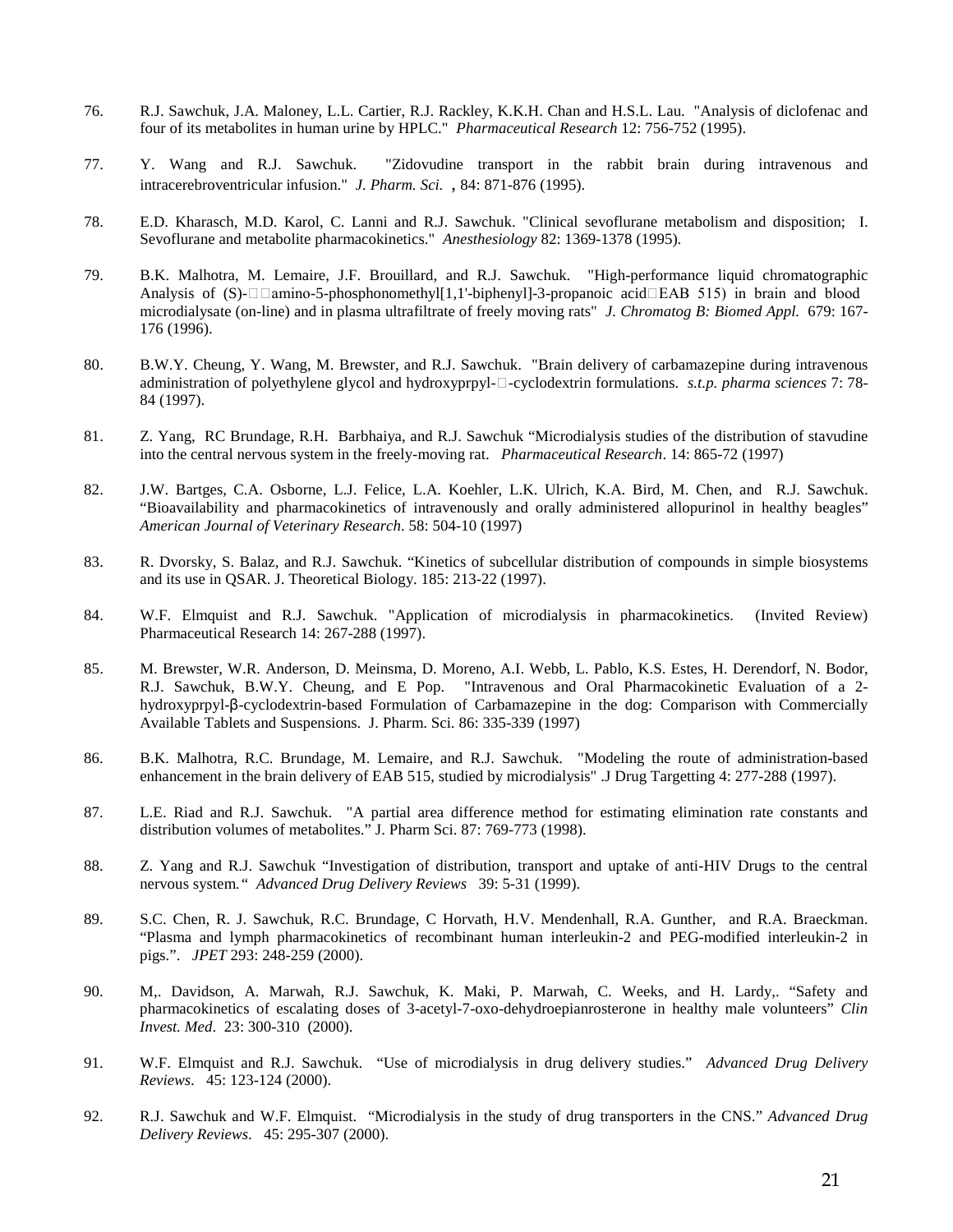- 93. R.J. Sawchuk, D.J. Mulford, and M.D. Mayer. "Pharmacokinetics of a new cephalosporin." *J. Resp. Dis.* 22: No. 8 Suppl. S43-S51 (2001).
- 94. Y. Huang, P. Ji, A. Inano, Z. Yang, G.S. Giebink, and R.J. Sawchuk. "Microdialysis studies of the middle ear distribution kinetics of amoxicillin in the awake chinchilla." *J. Pharm. Sci.*, 90: 2088-2098 (2001).
- 95. G. Gan, L.L. Cartier, Y. Huang, Z. Yang, and R.J. Sawchuk. "Intestinal absorption and presystemic elimination of the prokinetic agent, EM574, in the rabbit." *J. Pharm. Sci*., 91: 218-228 (2002).
- 96. T. Zhu, B.W.Y. Cheung, L.L. Cartier, G.S. Giebink, and R.J. Sawchuk. "Simultaneous Intravenous and Intramiddle-Ear Dosing to Determine Cefditoren Influx and Efflux Clearances in Middle Ear Fluid in Freely Moving Chinchillas." *J. Pharm. Sci*., 92: 1947-1956 (2003).
- 97. J.Z. Peng, R.P. Remmel, and R.J. Sawchuk. "Inhibition of murine cytochrome P4501A by tacrine: in vitro studies." *Drug Metab Dispos* 32: 805-812 (2004).
- 98. B.W.Y. Cheung, L.L. Cartier, H.Q. Russlie and R.J. Sawchuk. "The Application of Sample Pooling Methods for Determining AUC, AUMC and Mean Residence Times in Pharmacokinetic Studies**"** *Fundamental & Clinical Pharmacology*, 19, 347-354 (2005).
- 99. Z.Yang, Y. Huang, G. Gan, and R. J. Sawchuk. "Microdialysis Evaluation of the Brain Distribution of Stavudine Following Intranasal and Intravenous Administration to Rats." *J Pharm. Sci.* 94, 1577-88 (2005).
- 100. P. Jacobson, J. Rogosheske, J. N. Barker, K. Green, J. Ng, D. Weisdorf, Y. Tan, J. Long, R. Remmel, R. Sawchuk, P. McGlave. Relationship of mycophenolic acid exposure to clinical outcome after hematopoietic cell transplantation. *Clin Pharmacol Ther*. 78: 486-500 (2005).
- 101. R.J. Sawchuk, B.W.Y. Cheung, P. Ji, and L. L. Cartier. "Microdialysis Studies of the Distribution of Antibiotics to Chinchilla Middle Ear Fluid." *Pharmacotherapy* 25 (12): Part 2 140S-145S (2005)
- 102. B. W. Y. Cheung, W. Liu, P. Ji, L. L. Cartier, Z. Li, N. Mostafa, and R. J. Sawchuk. "The Chinchilla Microdialysis Model for the Study of Antibiotic Distribution to Middle Ear Fluid." *AAPSJ* 8 (1), E41-E47 (2006)
- 103. Z. Yang, P. Manitpisitkul and R. J. Sawchuk. "In Situ Studies of Regional Absorption of Lobucavir and Ganciclovir from Rabbit Intestine and Predictions of Dose-Limited Absorption and Associated Variability in Humans *J. Pharm. Sci*., 95: 2276-2292 (2006).
- 104. Z. Yang, G. Gan and R. J. Sawchuk. "Correlation between Net Water Flux and Absorptive Clearance Determined from In Situ Intestinal Perfusion Studies Does Not Necessarily Indicate a Solvent Drag Effect." *J. Pharm. Sci*., 96: 517-21 (2007).
- 105. Chaurasia CS. Muller M. Bashaw ED. Benfeldt E. Bolinder J. Bullock R. Bungay PM. DeLange EC. Derendorf H. Elmquist WF. Hammarlund-Udenaes M. Joukhadar C. Kellogg DL Jr. Lunte CE. Nordstrom CH. Rollema H. Sawchuk RJ. Cheung BW. Shah VP. Stahle L. Ungerstedt U. Welty DF. Yeo H. AAPS-FDA Workshop White Paper: microdialysis principles, application, and regulatory perspectives. *Journal of Clinical Pharmacology*. 47(5): 589-603 (2007).
- 106. Y. Huang, Z. Yang,, L. Cartier, B. Cheung, and R. J. Sawchuk "Estimating Amoxicillin Influx/Efflux in Chinchilla Middle Ear Fluid and Simultaneous Measurement of Antibacterial Effect" *Antimicrobial Agents and Chemotherapy*, 51 (12): 4336-4341 (2007).
- 107. J. Karjagin, S. Lefeuvre, K. Oselin, K. Kipper, S. Marchand, A. Tikkerberi, J. Starkopf, W. Couet and R. J. Sawchuk. "Pharmacokinetics of Meropenem Determined by Microdialysis in the Peritoneal Fluid of Patients With Severe Peritonitis Associated With Septic Shock" *Clin Pharmacol Ther*. 83 (3): 452-459 (2008).
- 108. D.P. Scher, R. J. Sawchuk, B. H. Alexander, and J. L. Adgate. "Estimating Absorbed Dose of Pesticides in a Field Setting using Biomonitoring Data and Pharmacokinetic Models. *J Toxicol Environ Health A.* 71 (6): 373-83 (2008).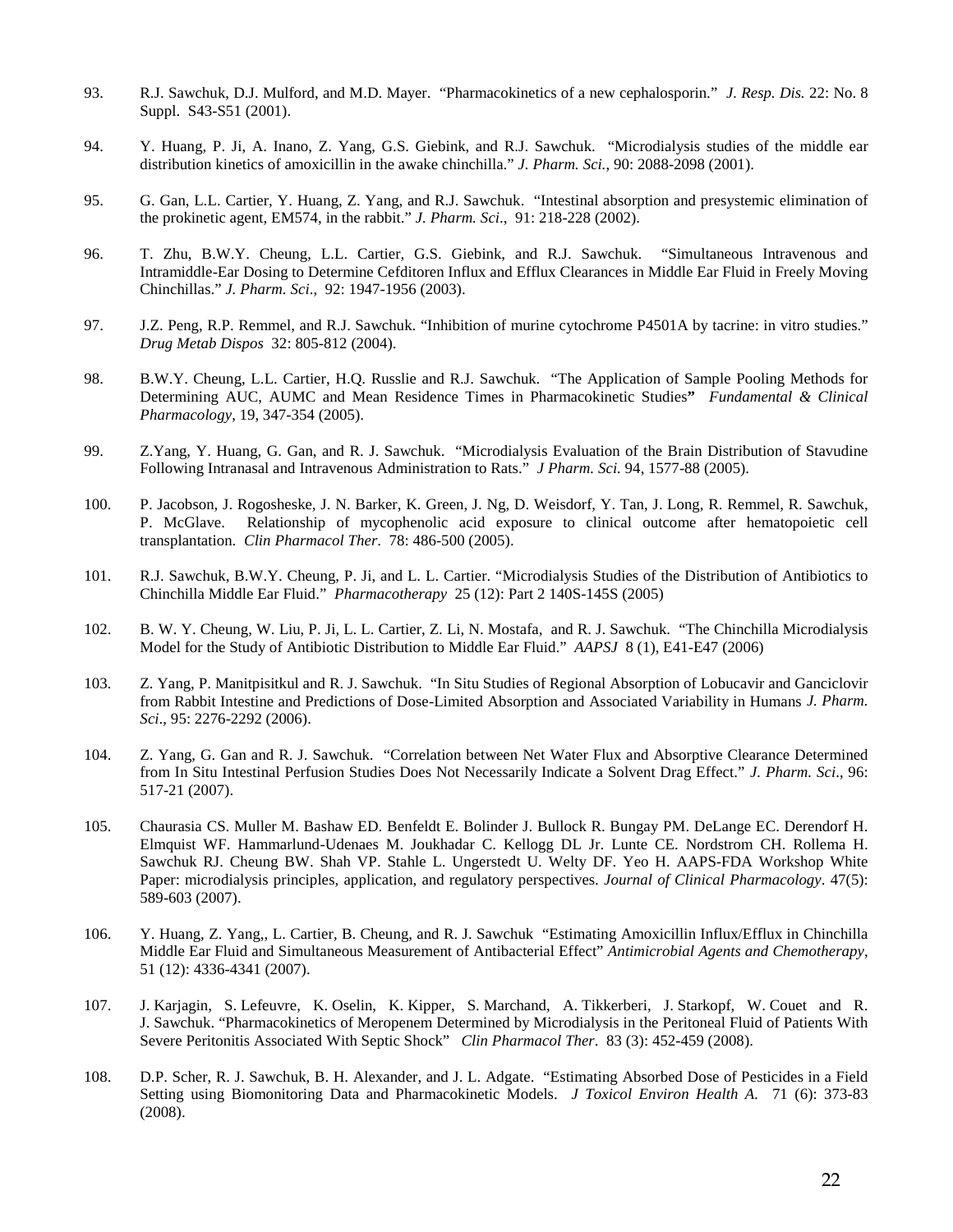- 109. R. J. Sawchuk. Liquid-Chromatographic Determination of Cyclosporin A in Blood and Plasma. Citation Classic. *Clin Chem* 54: 2076-2077 (2008).
- 110. C. Dahyot-Fizelier, S. Lefeuvre, L. Laksiri, S. Marchand, R. J. Sawchuk, W. Couet, and O. Mimoz. Kinetics of Imipenem Distribution into the Peritoneal Fluid of Patients with Severe Peritonitis Studied by Microdialysis. *Clin Pharmacokinetics* 49(5): 323-334 (2010).

#### **ABSTRACTS**

- 1. R.J. Sawchuk and T.N. Tozer. "Mixed first-order and capacity-limited elimination of 4-aminoantipyrine in the rabbit under steady-state conditions." Fifth International Congress of Pharmacology, Abstracts of Volunteer Papers, p. 202, 1972.
- 2. D.E. Zaske, R.B. Johnson, M.T. Spiline, R.J. Sawchuk and K.W. Miller. "Utilization of total body clearance calculations in the determination of I.V. dose therapy of theophylline in asthmatic patients." The Pharmacologist 15, 206 (1973)
- 3. R.J. Sawchuk, O.A. Olusanya, D.E. Zaske and K.W. Miller. "Evaluation of the bioequivalence of three theophylline preparations." Proceedings of the Minnesota Society of Internal Medicine, p. 2, October 1974.
- 4. K.W. Miller, P.B. Johnson, D.E. Zaske and R.J. Sawchuk. "Clinical usefulness of measuring serum theophylline levels." Proceedings of the Minnesota Society of Internal Medicine, p. 2, October 1974.
- 5. D. Schuppan, R.J. Sawchuk, C.S. Hansen, M.L. Funk, R.E. Ober and L.A. Fernandez. "Comparative study of plasma levels produced by two formulations of R-802, a new synthetic urinary tract anti-bacterial agent: pharmacokinetics during single and multiple dosing." APhA Academy of Pharmaceutical Sciences. Abstract. Atlanta, GA, November 1975.
- 6. D.E. Zaske, D.N. Gerding, R.G. Strate, R.J. Sawchuk and R.M. Jager. "Rapid elimination of gentamicin in burn patients." Annual Meeting of the American Burn Association. Abstract. Denver, CO, 1975.
- 7. M.L. Rylander, W.A. Wargin, R.J. Sawchuk, J.W. McBride, E. Haus and D.E. Zaske. "The clinical efficacy and pharmacokinetics of propranolol in hypertensive patients." Eleventh Mid-Year Clinical Meeting of the American Society of Hospital Pharmacists, December 1976.
- 8. D.L. Uden, D.E. Zaske, R.J. Sawchuk and R.G. Strate. "Gentamicin kinetics in burn patients." Eleventh Mid-Year Meeting of the American Society of Hospital Pharmacists, December 1976.
- 9. D.E. Zaske, R.G. Strate and R.J. Sawchuk. "The necessity of increased doses of amikacin in burn patients." Eleventh Mid-Year Meeting of the American Society of Hospital Pharmacists, December 1976.
- 10. W.A. Wargin, R.J. Sawchuk, R.J. Cipolle, D.E. Zaske and R.G. Strate. "Application of a kinetic model for establishing gentamicin dosing regimens based on individual patient parameters." American Pharmaceutical Association Academy of Pharmaceutical Services, November 1976.
- 11. R.J. Cipolle, R.J. Sawchuk, R.G. Strate and D.E. Zaske. "The clinical application of a kinetic model for individualizing gentamicin dose and dosing interval." Interscience Conference on Antimicrobial Agents and Chemotherapy, October 1976.
- 12. K.W. Miller, R.J. Sawchuk, J.J. Fordice and D.E. Zaske. "The clinical pharmacokinetics laboratory of the University of Minnesota College of Pharmacy." American Association of Colleges of Pharmacy, July 1976.
- 13. R.J. Cipolle, R.J. Sawchuk and D.E. Zaske. "Computer-assisted individualized gentamicin dosing." The Second Annual Mid-Western Conference for Clinical Pharmacy Residents, Preceptors and Teachers, 1976.
- 14. J.W. McBride, M.L. Rylander, W.A. Wargin, R.J. Sawchuk and D.E. Zaske. "Propranolol kinetics in hypertension: a single dose study." Minnesota Society of Internal Medicine, October 1976.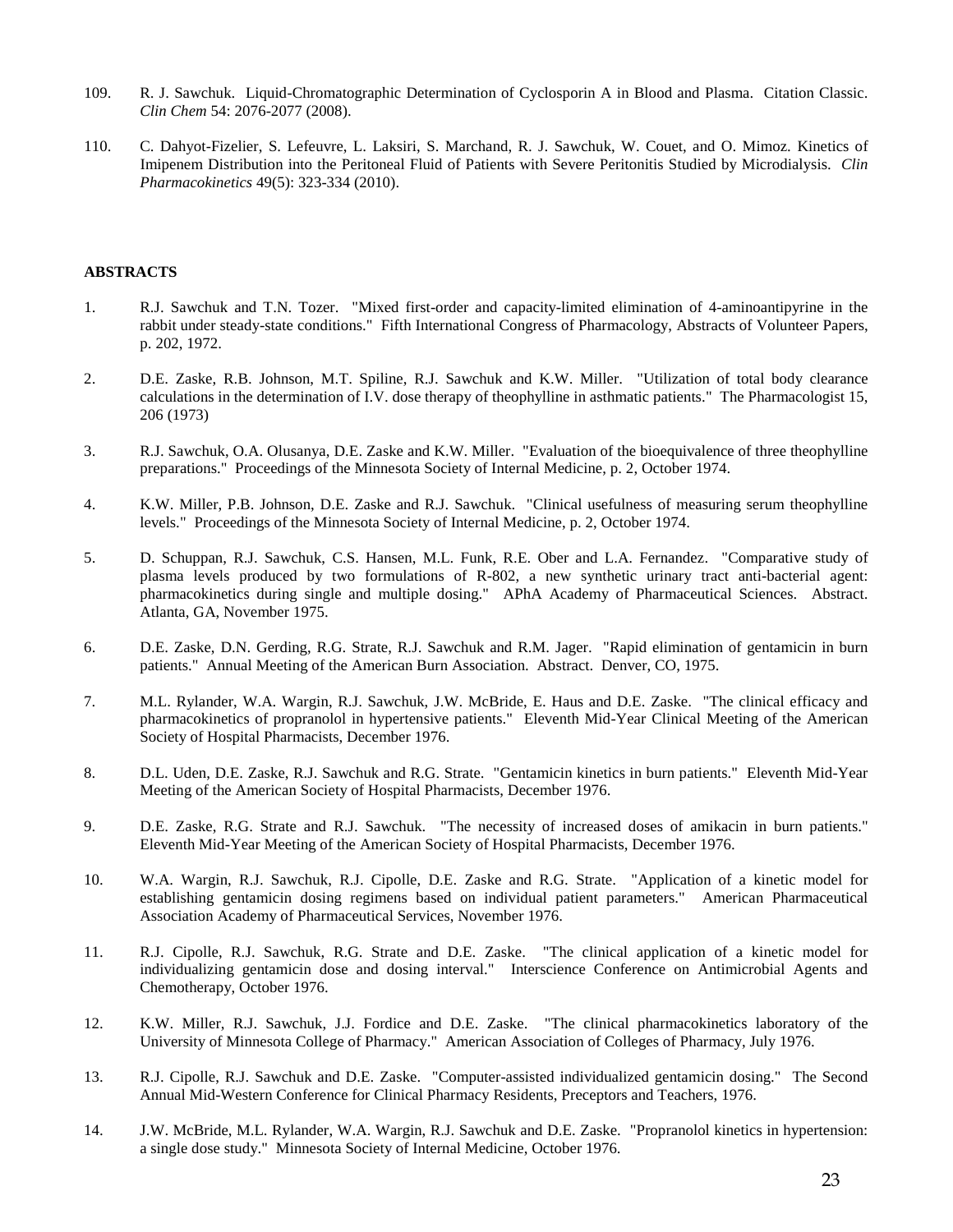- 15. R.A. Whyte, D.L. Larson, R.J. Sawchuk and P.S. Portoghese. "Relationships of mouse brain-plasma transfer constants of N-substituted normeperidines to their partition coefficients." Fourteenth Annual Medicinal Chemistry Meeting-in-Miniature, Minneapolis, MN, 1976.
- 16. D.E. Zaske, R.G. Strate and R.J. Sawchuk. "Increased dosage requirements of amikacin in burn patients." Ninth Annual American Burn Association, Anaheim, CA, March 1977.
- 17. H.G. McCoy, R.J. Cipolle, S.M. Ehlers, R.J. Sawchuk and D.E. Zaske. "Severe methanol poisoning: pharmacokinetic basis for successful treatment with ethanol." 12th Annual ASHP Midyear Clinical Meeting, Atlanta, GA, December 1977.
- 18. J.C. Cloyd, D.E. Bosch and R.J. Sawchuk. "Concentration-time profile of phenytoin after admixture with small volumes of intravenous fluids." 12th Annual ASHP Midyear Clinical Meeting, Atlanta, GA, December 1977.
- 19. R.J. Sawchuk, S.M. Pepin, J.C. Cloyd, I.E. Leppik and R.J. Gumnit. "Steady-state analysis of phenytoin kinetics applied to dose adjustments in epileptic patients with comparison to nomogram." 12th Annual ASHP Midyear Clinical Meeting, Atlanta, GA, December 1977.
- 20. G.R. Matzke, J.C. Cloyd, R.J. Sawchuk. "Acute phenytoin and primidone intoxication: A pharmacokinetic analysis." 12th Annual ASHP Midyear Clinical Meeting, Atlanta, GA, December 1977.
- 21. J.C. Rotschafer, C. Foley, D. Zaske and R. Sawchuk. "Glutethimide overdose: clinical and kinetic observations of glutethimide and a metabolite." 12th Annual ASHP Midyear Clinical Meeting, Atlanta, GA, December 1977.
- 22. R. Carter, D. Zaske, S. Ehlers and R. Sawchuk. "Charcoal hemoperfusion: an effective method for removal of theophylline in a severe overdose." 12th Annual ASHP Midyear Clinical Meeting, Atlanta, GA, December 1977.
- 23. R.J. Sawchuk, I.E. Leppik and R.E. Cranford. "Pharmacokinetics of large dose intravenous phenytoin therapy." 11th World Congress of Neurology Meeting, Amsterdam, The Netherlands, September 11-16, 1977.
- 24. J.D. Wirtschafter, C.R. Volk and R.J. Sawchuk. "Trans-aqueous diffusion of acetylcholine to denervated iris sphincter muscle: a hypothetical mechanism for the tonic pupil syndrome (Adie's Syndrome)." Association of Research in Vision and Ophthalmology, Sarasota, FL, May 1978.
- 25. W.A. Wargin, M.L. Rylander, R.J. Sawchuk and J.W. McBride. "The pharmacokinetics of orally administered propranolol in hypertensive patients." APhA Academy of Pharmaceutical Sciences, Phoenix, AZ, 1977.
- 26. R.J. Sawchuk, J.C. Cloyd, I.E. Leppik, S.M. Pepin and R.J. Gumnit. "Steady-state analysis of phenytoin kinetics applied to dose adjustments in epileptic patients." APhA Academy of Pharmaceutical Sciences, Phoenix, AZ, 1977.
- 27. R.J. Cipolle, R.G. Strate, D.E. Zaske and R.J. Sawchuk. "Amikacin pharmacokinetics: effect of age on elimination." Inter-Science Conference on Antimicrobial Agents and Chemotherapy, New York, 1977.
- 28. D.E. Zaske, K.B. Crossley, R.J. Sawchuk, D.L. Uden and K.E. Mead. "Vancomycin kinetics: excessive steadystate serum levels resulting from recommended dosages." Interscience Conference on Antimicrobial Agents and Chemotherapy, New York, 1977.
- 29. D.E. Zaske, R.J. Sawchuk and R.G. Strate. "Increased dosage requirements of amikacin in burn patients." American Burn Assoc., 9th Annual Meeting, Anaheim, CA, April 1977.
- 30. S.E. Chen, R.J. Sawchuk and E.J. Staba. "Pharmacokinetics of ginseng compounds." 2nd International Ginseng Symposium, Seoul, Korea, 1978.
- 31. J.C. Cloyd, R.J. Sawchuk, I.E. Leppik and S.M. Pepin. "The direct linear plot: use in estimating Michaelis-Menten parameters and individualizing phenytoin dosage regimens in epileptic patients." Symposium, Vancouver, Canada, September 10-14, 1978.
- 32. I.E. Leppik, V. Ramani, R.J. Sawchuk and R.J. Gumnit. "Seizures and altered phenytoin metabolism in mononucleosis." Epilepsy International Symposium, Vancouver, Canada, September 10-14, 1978.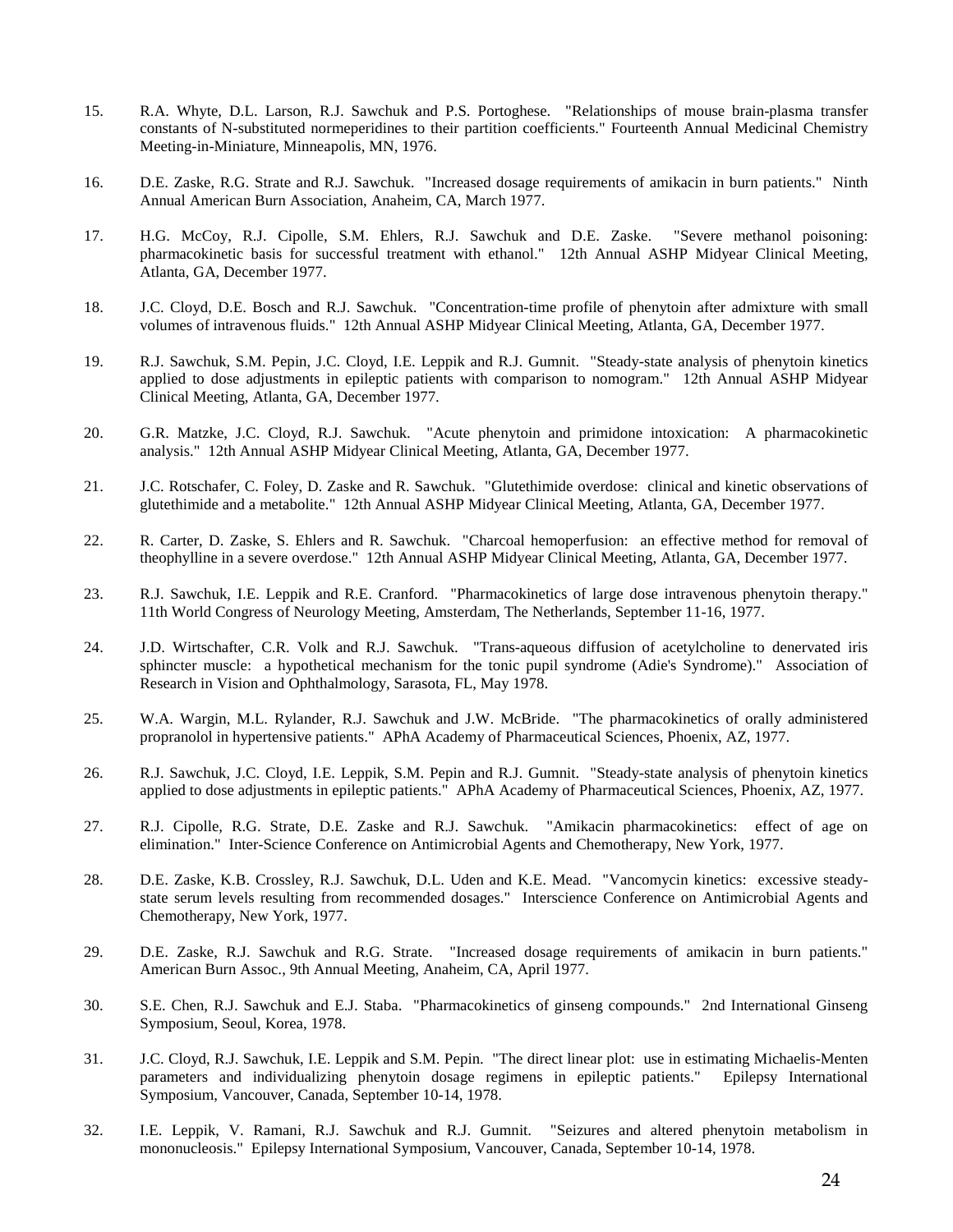- 33. I.E. Leppik, J. Cloyd, R. Sawchuk and D. Fryd. "Coefficient of variation as an objective measure of compliance." Epilepsy International Symposium, Vancouver, Canada, September 10-14, 1978.
- 34. E. Ramsay, I. Leppik, R. Strauss, B.J. Wilder and R.J. Sawchuk. "Plasma clearance and volume of distribution of phenytoin during pregnancy." Epilepsy International Symposium, Vancouver, Canada, September 10-14, 1978.
- 35. R.L. Kriel, J.C. Cloyd , K.H. Green, R.J. Sawchuk, L.A. Lockman and R.M. Eggerth. "The pharmacokinetics of valproic acid in children." Child Neurology Society, Hanover, NH, September 1979.
- 36. P. Subronto, C.M. Stowe and R. Sawchuk. "Pharmacokinetics of aminophylline in dairy cattle." Sixtieth Conference of Research Workers in Animal Diseases, Chicago, IL, November 26-27, 1979.
- 37. I.E. Leppik, J. Shope, R.J. Sawchuk, W.A. Hauser and B. Van Dyne. "Variability of antiepileptic drug levels during chronic therapy." American Academy of Neurology, New Orleans, April 28-May 3, 1980.
- 38. R.M. Eggerth, J.C. Cloyd, R.L. Kriel and R.J. Sawchuk. "Valproic acid pharmacokinetics in epileptic children." 12th Annual Graduate Student Pharmaceutics Research Meeting, Columbus, OH, June 25, 1980.
- 39. R. Sylvester, R.J. Sawchuk and R. Perri. "Decreased phenytoin absorption with cis-platinum, vinblastine and bleomycin therapy." American Society of Clinical Oncology Abstracts, 1981.
- 40. I.E. Leppik, J. Fischer, R. Kriel and R.J. Sawchuk. "Altered phenytoin clearance during febrile illness." American Academy of Neurology, Toronto, Ontario, April 1981.
- 41. W.M. Awni and R.J. Sawchuk. "Preliminary pharmacokinetic studies of cyclosporin A in animals." Fourteenth Annual Graduate Student Pharmaceutics Research Meeting, Morgantown, WV, June 1982.
- 42. R.M. Ferguson, R. Fidelus-Gort, J.J. Rynasiewicz, K. Gajl-Peczalska, and R.J. Sawchuk. "The immunosuppressive action of cyclosporin A (CSA) in man." Annual Meeting of the American Society of Transplant Surgery, London, August 1982.
- 43. J.H. Fischer, I.E. Leppik, R.L. Kriel, J.D. MacDonald and R.J. Sawchuk. "Clinical significance of absorption differences between carbamazepine tablet and suspension formulations." Fourteenth Epilepsy International Symposium, London, August 1982.
- 44. L.E. Riad and R.J. Sawchuk. "The pharmacokinetics of carbamazepine in the rabbit." The Second University of Minnesota/3M Research Poster Session, Minneapolis, MN, May 1984.
- 45. W.M. Awni and R.J. Sawchuk. "Cyclosporine pharmacokinetics in the rabbit." The Second University of Minnesota/3M Research Poster Session, Minneapolis, MN, May 1984.
- 46. W.F. Elmquist, D.K. Yu and R.J. Sawchuk. "Propylene glycol pharmacokinetics." The Second University of Minnesota/3M Research Poster Session, Minneapolis, MN, May 1984.
- 47. C. Fletcher, R. Sawchuk, B. Chinnock, C. Vicary, L.E. Kirk, P. De Miranda, and H.H. Balfour, Jr. "Human pharmacokinetics of 9-[2-Hydroxy-1-(hydroxymethyl)ethoxymethyl]guanine." Interscience Conference on Antimicrobial Agents and Chemotherapy, Minneapolis, MN, September 28, 1985.
- 48. R.J. Sawchuk, L. Riad and K.K.H. Chan. "Simultaneous first- and zero-order absorption of carbamazepine (Tegretol ) tablets in humans." 16th Epilepsy International Congress, Hamburg, West Germany, September 6, 1985.
- 49. W.M. Awni and R.J. Sawchuk. "Differential absorption of cyclosporine from two consecutive anatomic regions of the small intestine using an *in situ* perfusion model." Academy of Pharmaceutical Sciences Meeting, Minneapolis, MN, October 20, 1985.
- 50. H.A. Abou-Auda and R.J. Sawchuk. "Absorption and metabolism of salicylate esters in rabbit small intestine." Academy of Pharmaceutical Sciences Meeting, Minneapolis, MN, October 18-24, 1985.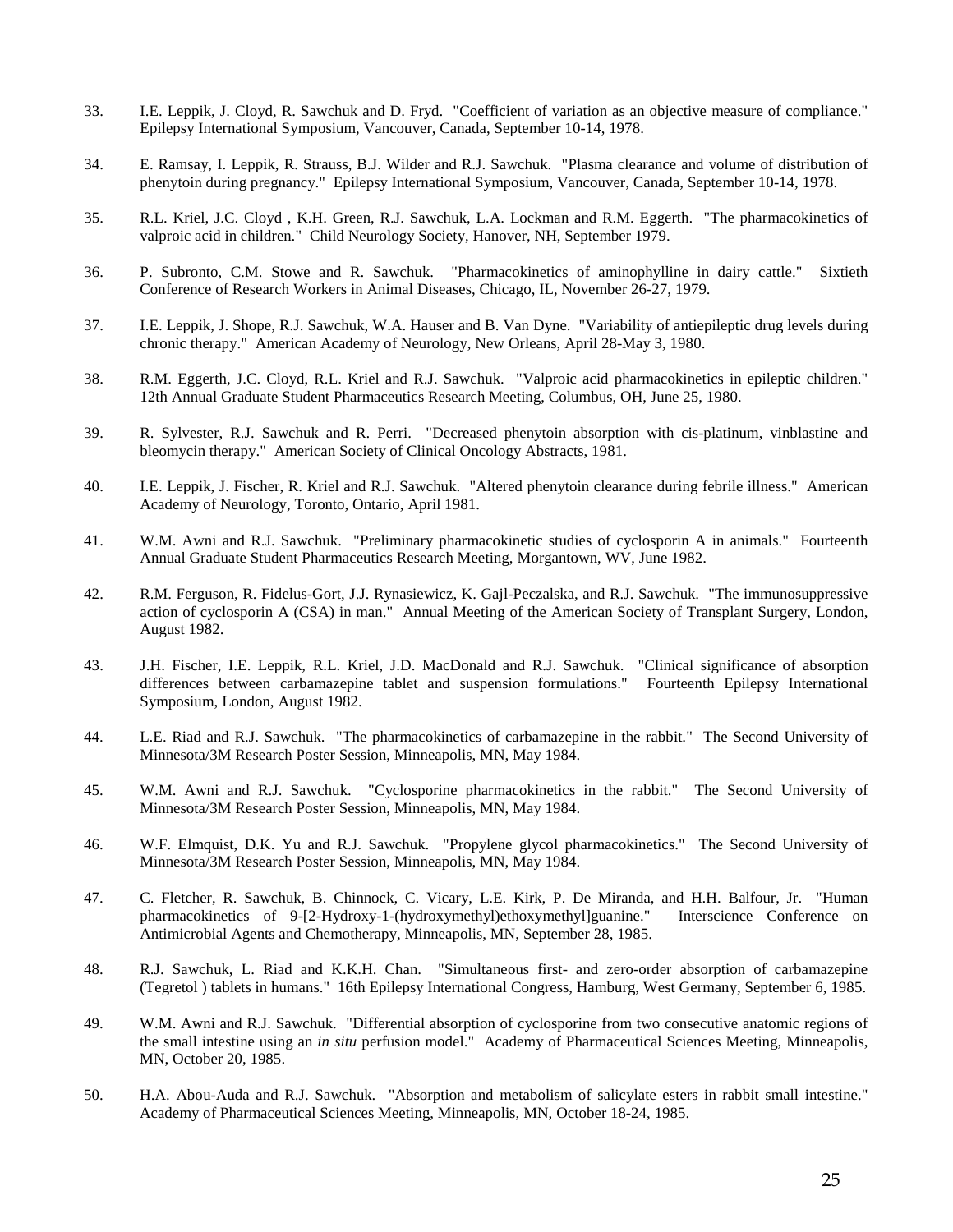- 51. L.E. Riad, K.K.H. Chan and R.J. Sawchuk. "Contribution of epoxide pathway to induction of carbamazepine metabolism during multiple dosing in humans." Academy of Pharmaceutical Sciences meeting, Minneapolis, MN, October 18-24, 1985.
- 52. L.E. Riad and R.J. Sawchuk. "Contribution of epoxide formation to the auto-induction of carbamazepine in the rabbit." Academy of Pharmaceutical Sciences Meeting, Minneapolis, MN, October 18-24, 1985.
- 53. R.M. Eggerth and R.J. Sawchuk. "Investigation of the dose-dependent elimination of phenytoin in the rabbit." Academy of Pharmaceutical Sciences Meeting, Minneapolis, MN, October 18-24, 1985.
- 54. L.E. Riad and R.J. Sawchuk. "Determination of the relative formation of elimination clearance of carbamazepine metabolites in humans: a comparison of traditional and pooled sample analysis." Third European Congress of Biopharmaceutics and Pharmacokinetics, Freiburg, Germany, April 21, 1987.
- 55. W.F. Elmquist, D.K. Yu, G. Solis and R.J. Sawchuk. "Physiological modelling of the dependence of renal clearance on urine flow: propylene glycol pharmacokinetics in man." Third European Congress of Biopharmaceutics and Pharmacokinetics, Freiburg, Germany, April 21, 1987.
- 56. A.K. Shah, K.D. Lake and R.J. Sawchuk. "Blood levels of cyclosporine A and its metabolites in rabbit and man." American Association of Pharmaceutical Scientists Annual Meeting, Boston, MA, June 1987.
- 57. K.D. Lake, Pharm.D.\*, A.K. Shah, Ph.D., R. Emery, M.D. and R.J. Sawchuk, Ph.D. "Measurement of cyclosporine metabolites in the blood of heart transplant recipients." American College of Clinical Pharmacy Annual Meeting, May 1987.
- 58. A.K. Shah, A. Gratwohl and R.J. Sawchuk. "Subcutaneous absorption of cyclosporine in rabbits." 2nd International Congress on Cyclosporine, Washington, DC, November 4-7, 1987.
- 59. M.A. Hedaya and R.J. Sawchuk. "The effect of probenecid on the renal excretion of azidothymidine (AZT) in the rabbit." Third Annual Meeting, AAPS, Orlando, FL, October 29-November 4, 1988.
- 60. W.F. Elmquist, K.K.H. Chan, V.A. John and R.J. Sawchuk. "Transsynovial distribution of diclofenac. " Third Annual Meeting, AAPS, Orlando, FL, October 29-November 4, 1988.
- 61. L.E. Riad and R.J. Sawchuk. "Administration of site-related differences in carbamazepine disposition in the rabbit." Third Annual Meeting, AAPS, Orlando, FL, October 29-November 4, 1988.
- 62. A.K. Shah and R.J. Sawchuk. "Effect of urine flow on the renal clearance of cyclosporine in rabbit." Third Annual Meeting, AAPS, Orlando, FL, October 29-November 4, 1988.
- 63. W.F. Elmquist, L.E. Riad, I.E. Leppik and R.J. Sawchuk. "Physiological modelling of the dependence of renal clearance on urine flow: carbamazepine and two metabolites in man." Third Annual Meeting, AAPS, Orlando, FL, October 29-November 4, 1988.
- 64. M.A. Hedaya and R.J. Sawchuk. "Pharmacokinetic analysis of the enhanced distribution of zidovudine into rabbit cerebrospinal fluid caused by probenecid." V. International Conference on AIDS, Montreal, June 4-9, 1989.
- 65. Y. Wang, M.A. Hedaya and R.J. Sawchuk. "Effect of mannitol IV infusion on distribution of zidovudine between plasma and cerebrospinal fluid in rabbits." V. International Conference on AIDS, Montreal, June 4-9, 1989.
- 66. M.A. Hedaya, W.F. Elmquist and R.J. Sawchuk. University of Minnesota, Minneapolis, Minnesota, USA. "Probenecid inhibits the metabolic and renal clearances of zidovudine in human volunteers." V. International Conference on AIDS, Montreal, June 4-9, 1989.
- 67. M.A. Hedaya and R.J. Sawchuk. "A sensitive and specific HPLC method for the determination of zidovudine and zidovudine glucuronide in plasma and urine." V. International Conference on AIDS, Montreal, June 4-9, 1989.
- 68. M.A. Hedaya and R.J. Sawchuk. "A simple and specific liquid-chromatographic method for determination of ganciclovir (DHPG) in plasma and urine." Fourth Annual Meeting, AAPS, Atlanta, GA, October 21-26, 1989.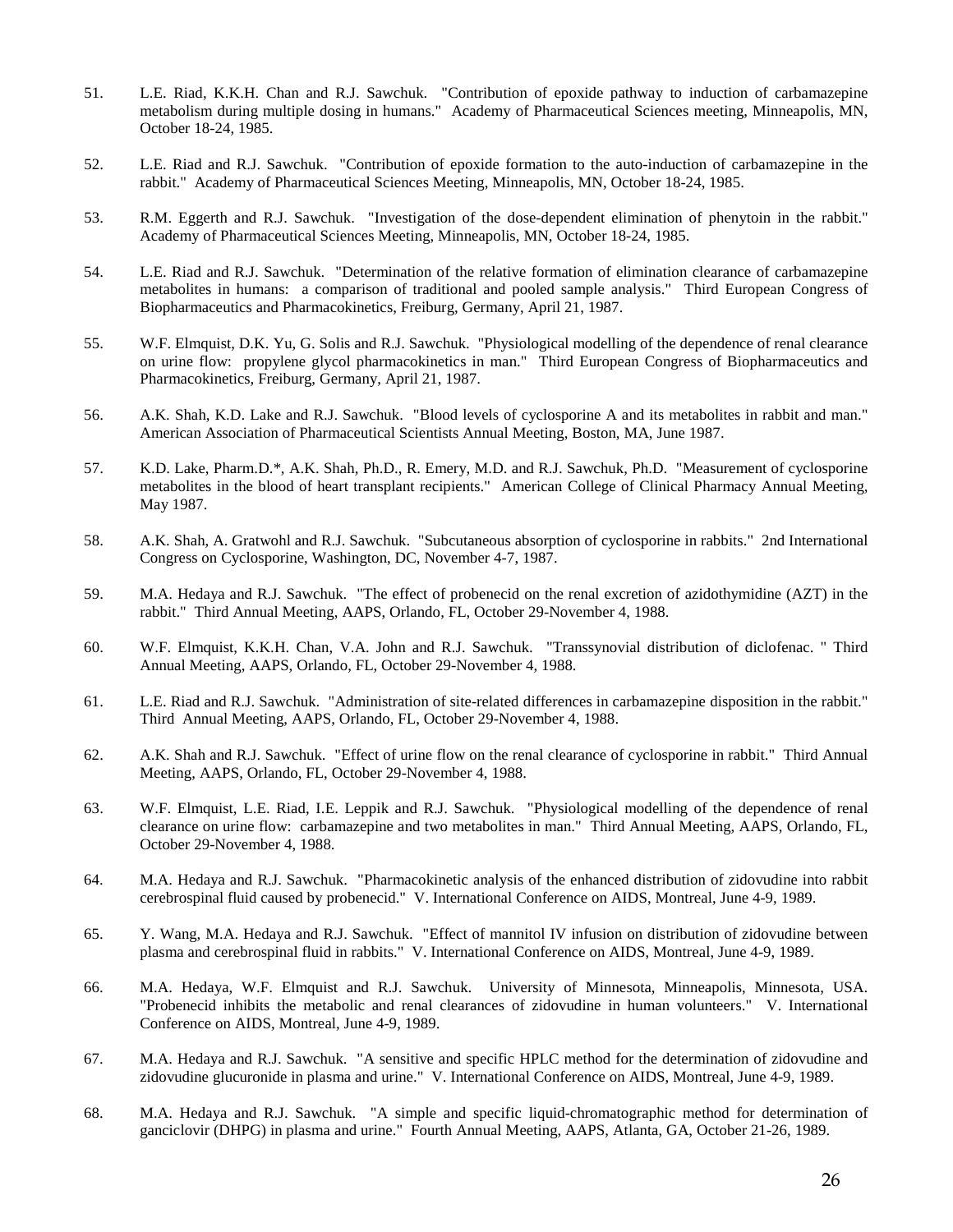- 69. L.E. Riad and R.J. Sawchuk. "Intestinal absorption of carbamazepine in the rabbit." Fourth Annual Meeting, AAPS, Atlanta, GA, October 21-26, 1989.
- 70. A.J. Shah and R.J. Sawchuk. "The effect of altering blood lipids on the pharmacokinetics of cyclosporine in the rabbit." Fourth Annual Meeting, AAPS, Atlanta, GA, October 21-26, 1989.
- 71. M.A. Hedaya, W.F. Elmquist and R.J. Sawchuk. "Mechanism of zidovudine (AZT) dose-sparing by probenecid in humans." Fourth Annual Meeting, AAPS, Atlanta, GA, October 21-26, 1989.
- 72. W.F. Elmquist and R.J. Sawchuk. "Tissue mean transit time determination from steady-state partition coefficients and tissue/plasma concentration ratios in the post-distributive phase." Fourth Annual Meeting, AAPS, Atlanta, GA, October 21-26, 1989.
- 73. L.E. Riad and R.J. Sawchuk. "Relative bioavailability and effects of food on plasma levels of diclofenac sodium following a single oral dose of Voltaren 100-mg SR tablet." Fourth Annual Meeting, AAPS, Atlanta, GA, October 21-26, 1989.
- 74. O.H. Chan and R.J. Sawchuk. "Intestinal absorption of diltiazem in the rabbit." Fourth Annual Meeting, AAPS, Atlanta, GA, October 21-26, 1989.
- 75. R.J. Sawchuk. "Pharmacokinetic and analytical considerations in monitoring zidovudine (AZT) levels in children with AIDS." The Fourth International Congress on Pediatric Laboratory Medicine, Washington, DC, August 23, 1989.
- 76. K.D. Lake, A.K. Shah, R.W. Emery, D.R. Holder and R.J. Sawchuk. "The effect of urine flow rate on the renal clearance of cyclosporine in heart transplant recipients." International Society for Heart Transplantation, Tenth Annual Meeting, Fort Lauderdale, FL, April 4-6, 1990.
- 77. R.J. Sawchuk. "Effect of temperature and medium of analysis on CsA concentration." Canadian Consensus Meeting on Cyclosporine Monitoring, Minaki Lodge, Ontario, May 10-13, 1990.
- 78. H. Das, S.W. Wong, K. Chan, R.J. Sawchuk and R.L. Oberle. "Pharmacokinetics and metabolism of diclofenac sodium (Voltaren) after IV and oral administration to Yucatan miniswine." Eastern Regional AAPS meeting, New Brunswick, NJ, June 3-5, 1990.
- 79. S.M. Wong and R.J. Sawchuk. "Interaction of zidovudine and probenecid at steady state." NATO Advanced Study Institute Symposium "New Trends in Pharmacokinetics." Erice, Sicily, September 4-15, 1990.
- 80. W.F. Elmquist and R.J. Sawchuk. "Tissue mean transit time determination from steady-state partition coefficients and tissue/plasma concentration ratios in the postdistributive phase." NATO Advanced Study Institute Symposium "New Trends in Pharmacokinetics," Erice, Sicily, September 4-15, 1990.
- 81. A.K. Shah, R.J. Sawchuk, A. Gratwohl and R.C. Brundage. "Modeling subcutaneous absorption of cyclosporine A in rabbits." NATO Advanced Study Institute Symposium "New Trends in Pharmacokinetics," Erice, Sicily, September 4-15, 1990.
- 82. L.E. Riad, K.K.H. Chan and R.J. Sawchuk. "Effects of dosing rate on carbamazepine enzymatic induction in normal volunteers." NATO Advanced Study Institute Symposium "New Trends in Pharmacokinetics," Erice, Sicily, September 4-15, 1990.
- 83. W.F. Elmquist, L.E. Riad, I.E. Leppik and R.J. Sawchuk. "The relationship between carbamazepine urine and plasma concentrations: implications for therapeutic drug monitoring." AAPS Fifth Annual Meeting, Las Vegas, NV, November 4-8, 1990.
- 84. S.M. Wong, L.E. Riad, P. Degen, V. John, K. Chan and R.J. Sawchuk. "Comparison of plasma concentrations of diclofenac sodium and its metabolites during single and multiple dosing of Voltaren SR tablet in humans." AAPS Fifth Annual Meeting, Las Vegas, NV, November 4-8, 1990.
- 85. O.H. Chan and R.J. Sawchuk. "Saturable first-pass elimination of diltiazem during intestinal absorption in the rabbit." AAPS Fifth Annual Meeting, Las Vegas, NV, November 4-8, 1990.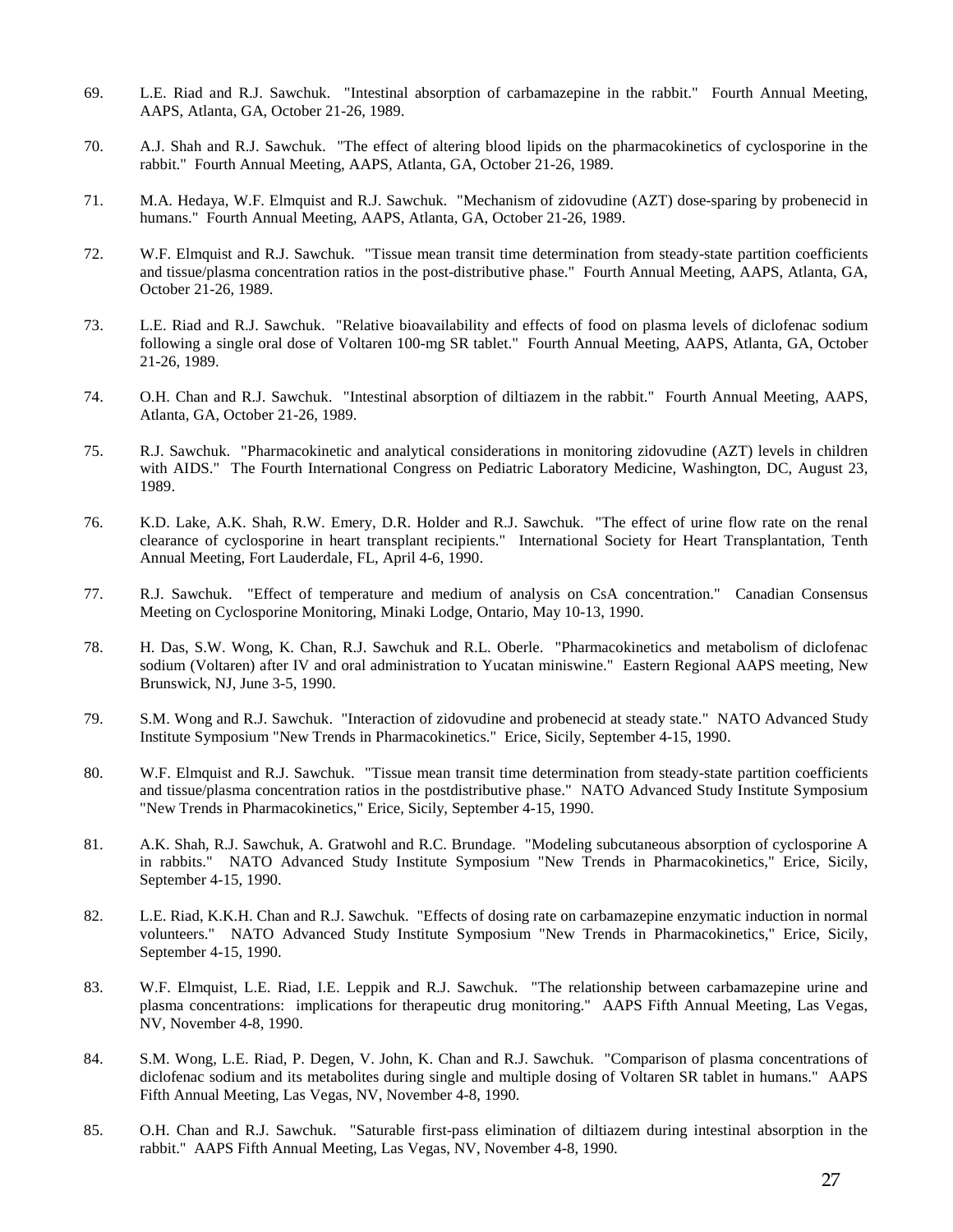- 86. L.E. Riad and R.J. Sawchuk. "Carbamazepine enzymatic induction: extent and effects of dosing rate in normal volunteers." AAPS Fifth Annual Meeting, Las Vegas, NV, November 4-8, 1990.
- 87. Y.-F. Wang, M.A. Hedaya and R.J. Sawchuk. "Comparative absorption and disposition pharmacokinetics of AZT and AZddU in rabbits." AAPS Fifth Annual Meeting, Las Vegas, NV, November 4-8, 1990.
- 88. S.L. Wong and R.J. Sawchuk. "Investigation of distribution of zidovudine into the brain by microdialysis." AAPS Fifth Annual Meeting, Las Vegas, NV, November 4-8, 1990.
- 89. S.L. Wong and R.J. Sawchuk. "Interaction of zidovudine and probenecid at steady state." AAPS Fifth Annual Meeting, Las Vegas, NV, November 4-8, 1990.
- 90. S.L. Wong, Y.-F. Wang and R.J. Sawchuk. "Brain/plasma distribution kinetics of zidovudine (AZT) in the rabbit using microdialysis." 1991 Symposium on Microdialysis and Allied Analytical Techniques, Indianapolis, IN, May 16-17, 1991.
- 91. K. Van Belle, S.L. Wong, Y.-F. Wang and R.J. Sawchuk. "Comparative delivery and distribution kinetics of zidovudine (AZT) and AZddU into the rabbit brain by microdialysis." 1991 Symposium on Microdialysis and Allied Analytical Techniques, Indianapolis, IN, May 16-17, 1991.
- 92. Y.-F. Wang, S.L. Wong and R.J. Sawchuk "*In vitro* and *in vivo* calibration of microdialysis probes using retrodialysis." 1991 Symposium on Microdialysis and Allied Analytical Techniques, Indianapolis, IN, May 16-17, 1991.
- 93. B.W. Cheung, L.E. Riad and R.J. Sawchuk. "Comparative uptake of selected anticonvulsant drugs into rabbit brain." 1991 Symposium on Microdialysis and Allied Analytical Techniques, Indianapolis, IN May 16-17, 1991.
- 94. L.E. Riad, K.K. Chan, J.A. Maloney and R.J. Sawchuk. "Reversibility of carbamazepine autoinduction upon dose termination in normal volunteers." AAPS Sixth Annual Meeting, Washington, DC, November 17-21, 1991.
- 95. S.L. Wong, M.A. Hedaya and R.J. Sawchuk. "Modeling the competitive inhibition of renal and nonrenal clearance of zidovudine by probenecid." AAPS Sixth Annual Meeting, Washington, DC, November 17-21, 1991.
- 96. K. Van Belle, S.L. Wong, Y.-F. Wang and R.J. Sawchuk. "Comparison of pharmacokinetics and CNS distribution of coadministered AZT and AZddU by microdialysis." AAPS Sixth Annual Meeting, Washington, DC, November 17-21, 1991.
- 97. Y.-F. Wang, S.L. Wong and R.J. Sawchuk. "*In vitro* and *in vivo* calibration of microdialysis probes using retrodialysis: application to the study of brain/plasma distribution of zidovudine." AAPS Sixth Annual Meeting, Washington, DC, November 17-21, 1991.
- 98. W.F. Elmquist, L.E. Riad, I.E. Leppik and R.J. Sawchuk. "The relationship between urine and plasma concentrations of carbamazepine and phenytoin in epileptic patients on chronic therapy." AAPS Sixth Annual Meeting, Washington, DC, November 17-21, 1991.
- 99. S.L. Wong, Y.-F. Wang, and R.J. Sawchuk. "Effect of dose on distribution of zidovudine (AZT) into rabbit brain using microdialysis with *in vivo* calibration." AAPS Sixth Annual Meeting, Washington, DC, November 17-21, 1991.
- 100. W.F. Elmquist, I.E. Leppik and R.J. Sawchuk. "Physiological modeling of the dependence of renal clearance on urine flow II: phenytoin and HPPH in humans." American Association of Pharmaceutical Scientists Annual Meeting, Washington, DC, November 17-21, 1991.
- 101. R.J. Sawchuk. "Study of zidovudine distribution into the CNS utilizing microdialysis." 25th Annual Higuchi Research Seminar, Lake of the Ozarks, MO, March 8-11, 1992.
- 102. Y.F. Wang and R.J. Sawchuk. "Microdialysis studies of brain/plasma distribution of AZT during intraventricular and intravenous infusion." AAPS Seventh Annual Meeting, San Antonio, TX, November 15-19, 1992.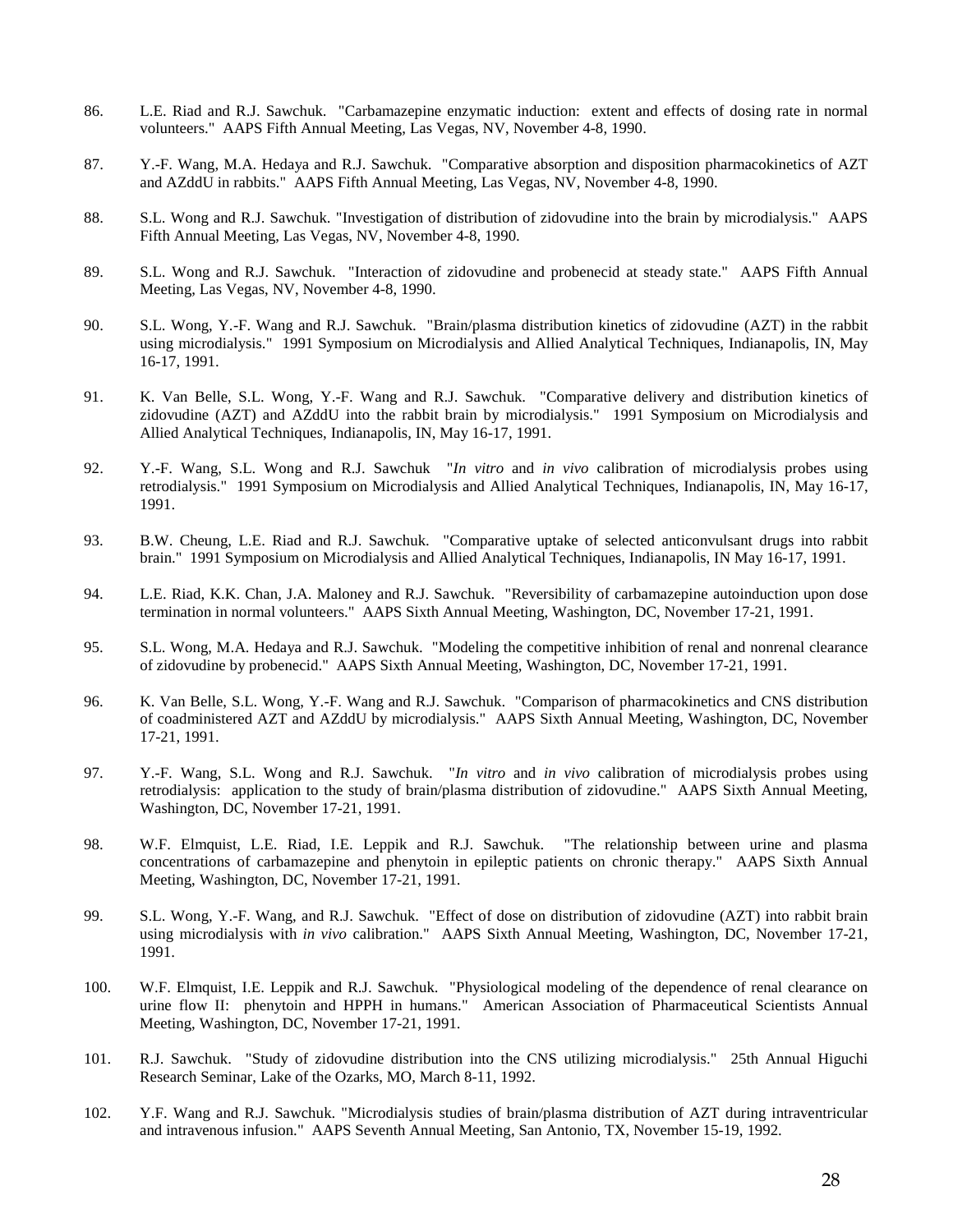- 103. S.L. Wong, K. Van Belle, and R.J. Sawchuk. "A microdialysis study of probenecid's effect on the transport kinetics of zidovudine in rabbit brain." AAPS Seventh Annual Meeting, San Antonio, TX, November 15-19, 1992.
- 104. S.L. Wong, and R.J. Sawchuk. "Pharmacokinetic interaction of zidovudine and salicylic acid during continuous infusion." AAPS Seventh Annual Meeting, San Antonio, TX, November 15-19, 1992.
- 105. S.L. Wong, and R.J. Sawchuk. "Effect of salicylic acid on the distribution of zidovudine between plasma and cerebrospinal fluid." AAPS Seventh Annual Meeting, San Antonio, TX, November 15-19, 1992.
- 106. R.C. Brundage, K.K.H. Chan, and R.J. Sawchuk. "Population pharmacokinetic modeling of nicotine following transdermal drug administration." AAPS Seventh Annual Meeting, San Antonio, TX, November 15-19, 1992.
- 107. R.C. Brundage, K.K.H. Chan, and R.J. Sawchuk. "Population pharmacokinetics of diclofenac potassium using routinely collected experimental data." AAPS Seventh Annual Meeting, San Antonio, TX, November 15-19, 1992.
- 108. W.F. Elmquist and R.J. Sawchuk. "Simulation of the effect that the time delay in sampling from the bladder has on urine concentrations: implications for therapeutic drug monitoring using urine specimens." AAPS Seventh Annual Meeting, San Antonio, TX, November 15-19, 1992.
- 109. J.P. Zhong, Y.F. Wang and R.J. Sawchuk. "Absorption of three antiviral nucleosides from different anatomic regions of rabbit intestine." AAPS Seventh Annual Meeting, San Antonio, TX, November 15-19, 1992.
- 110. Y.F. Wang, S.L. Wong, and R.J. Sawchuk. "On-line microdialysis calibration using retrodialysis and the zero-net flux method: application to a study of the distribution of AZT to rabbit CSF and thalamus." AAPS Seventh Annual Meeting, San Antonio, TX, November 15-19, 1992.
- 111. R.J. Sawchuk. "Comparative distribution of AZT into brain tissue extracellular fluid during intravenous and intraventricular infusion using microdialysis." 26th Annual Higuchi Research Seminar, Lake of the Ozarks, MO, March 14-17, 1993.
- 112. Y. Wang and R.J. Sawchuk, "Comparison of renal clearance of AZdU following IV bolus and constant-rate Infusion." 8th Annual Meeting, American Association of Pharmaceutical Scientists, Orlando, FL, November 14-18, 1993.
- 113. Y. Wang and R.J. Sawchuk. "Assessment of oral absorption of AZT and AZdU in the rabbit using deconvolution." 8th Annual Meeting, American Association of Pharmaceutical Scientists, Orlando, FL, November 14-18, 1993.
- 114. Y. Wang, Y. Wei and R.J. Sawchuk. "Microdialysis studies of carrier-mediated transport of AZT from brain to plasma during intracerebroventricular infusion." 8th Annual Meeting, American Association of Pharmaceutical Scientists, Orlando, FL, November 14-18, 1993.
- 115. B.K. Malhotra, M. Lemaire, and R.J. Sawchuk. "Investigation of the CNS distribution of EAB 515 in freely moving rats by microdialysis." 8th Annual Meeting, American Association of Pharmaceutical Scientists, Orlando, FL, November 14-18, 1993.
- 116. A.K. Shah, R.C. Brundage, K.D. Lake and R.J. Sawchuk. "Estimation of plasma free fraction (fu) of cyclosporine (CYA) in the rabbit and heart transplant (HT) patients by NONMEM using a physiological model of renal clearance (CLr)." 8th Annual Meeting, American Association of Pharmaceutical Scientists, Orlando, FL, November 14-18, 1993.
- 117. B.K. Malhotra, R.C. Brundage, M. Lemaire, and R.J. Sawchuk. "Modeling of the CNS distribution of EAB 515 following IV and ICV administration." 5th Symposium: Frontiers of Pharmacokinetics and Pharmacodynamics, Baltimore, MD, April 18-20, 1994.
- 118. R.C. Brundage, B.K. Malhotra, J.A. Maloney and R.J. Sawchuk. "Brain distribution of tacrine and the 1-hydroxy and 2-hydroxy tacrine metabolites determined by microdialysis in freely-moving rats." 5th Symposium: Frontiers of Pharmacokinetics and Pharmacodynamics, Baltimore, MD, April 18-20, 1994.
- 119. Y. Wang and R.J. Sawchuk. "CNS Distribution of inulin- $[14C]$ -carboxylic acid in rabbits." 9th Annual Meeting, American Association of Pharmaceutical Scientists, San Diego, CA, November 6-10, 1994.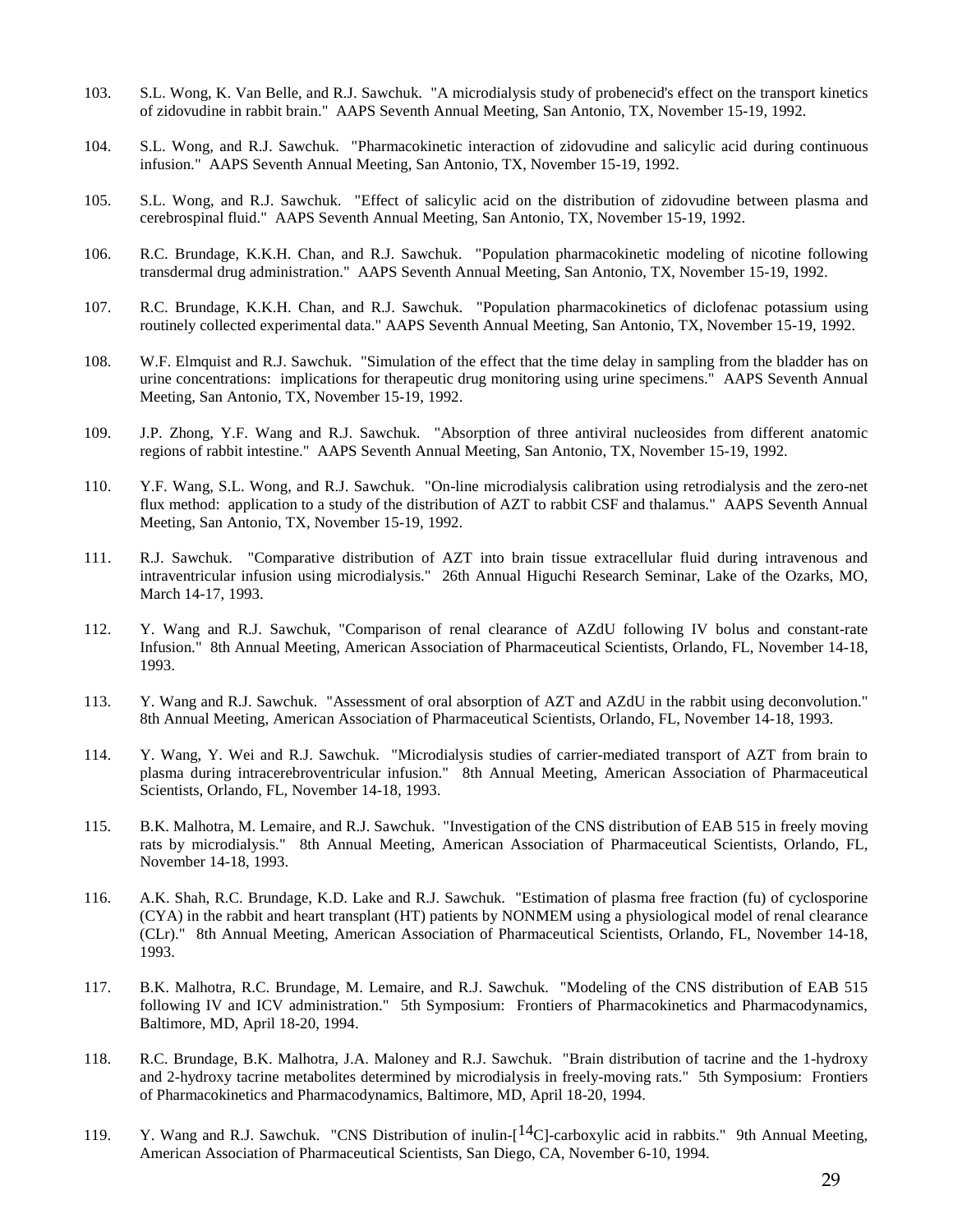- 120. B.K. Malhotra, R.C. Brundage and R.J. Sawchuk. "Simultaneous microdialysis of portal and jugular blood following IV bolus and oral lavage in freely-moving rats." 9th Annual Meeting, American Association of Pharmaceutical Scientists, San Diego, CA, November 6-10, 1994.
- 121. R.C. Brundage, B.K. Malhotra, J.A. Maloney and R.J. Sawchuk. "Brain distribution of tacrine and its 1- and 2 hydroxylated metabolites determined by microdialysis in freely-moving rats." 9th Annual Meeting, American Association of Pharmaceutical Scientists, San Diego, CA, November 6-10, 1994.
- 122. B.K. Malhotra, R.C. Brundage, Y. Wang and R.J. Sawchuk. "Dialysis membrane-limited and aqueous boundary layer-limited *in vitro* microdialysis recovery." 9th Annual Meeting, American Association of Pharmaceutical Scientists, San Diego, CA, November 6-10, 1994.
- 123. B.W.Y. Cheung, Y. Wang and R.J. Sawchuk. "Preliminary studies of effects of hydroxy-propyl-beta-cyclodextrin on carbamazepine distribution into rabbit brain." 9th Annual Meeting, American Association of Pharmaceutical Scientists, San Diego, CA, November 6-10, 1994.
- 124. R.J. Sawchuk, J.A. Maloney, L.L. Cartier, R.J. Rackley, K.K.H. Chan and H.S.H. Lau. "Analysis of diclofenac and four of its metabolites in human urine by HPLC." 9th Annual Meeting, American Association of Pharmaceutical Scientists, San Diego, CA, November 6-10, 1994.
- 125. R.C. Brundage, M. Lemaire and R.J. Sawchuk. "Modeling of the CNS distribution of EAB 515 following IV and ICV administration." 9th Annual Meeting, American Association of Pharmaceutical Scientists, San Diego, CA, November 6-10, 1994.
- 126. B.K. Malhotra, M. Lemaire, J.F. Brouillard and R.J. Sawchuk. "High-performance liquid chromatographic (HPLC) analysis of EAB 515 in brain and blood microdialysate (on-line) and in plasma ultrafiltrate of freely-moving rats." 10th Annual Meeting, American Association of Pharmaceutical Scientists, Miami Beach, FL, November 5-9, 1995.
- 127. R.J. Sawchuk, R.C. Brundage, E.D. Kharasch and M.D. Karol. "Physiological-based pharmacokinetic (PBPK) modeling of sevoflurane, a volatile anesthetic." 10th Annual Meeting, American Association of Pharmaceutical Scientists, Miami Beach, FL, November 5-9, 1995.
- 128. R.C. Brundage, S. Thomas Forgue and R.J. Sawchuk. "Comparative distribution of a series of aminoacridines of varying polarities into rat cortex using microdialysis." 10th Annual Meeting, American Association of varying polarities into rat cortex using microdialysis." Pharmaceutical Scientists, Miami Beach, FL, November 5-9, 1995.
- 129. Z. Yang, R.C. Brundage, L.L. Cartier, J.A. Maloney and R.J. Sawchuk. "Development of a microdialysis method to study brain distribution of stavudine (d4t) in freely-moving rats." 10th Annual Meeting, American Association of Pharmaceutical Scientists, Miami Beach, FL, November 5-9, 1995.
- 130. B.K. Malhotra, R.C. Brundage and R.J. Sawchuk. "Estimation of presystemic disposition of drugs based upon combination of area ratios and deconvolution." 10th Annual Meeting, American Association of Pharmaceutical Scientists, Miami Beach, FL, November 5-9, 1995.
- 131. M.A. Osman, R. J. Sawchuk, and M.K. Youssef. "In Situ Absorption of the Antiviral drug, stavudine, from the rabbit intestine." European Symposium on Formulation of Poorly Available Drugs for Oral Administration, Paris, February 5- 6, 1996.
- 132. M.A. Osman, R.J. Sawchuk, and M.K. Youssef. "Ganciclovir (DHPG), an antiviral nucleoside that exhibits high absorptive clearance in the rabbit colon *in situ*." European Symposium on Formulation of Poorly-available Drugs for Oral Administration, Paris, February 5- 6, 1996.
- 133. B. K. Malhotra, M. Lemaire, J.F. Brouillard, and R.J. Sawchuk. "High-performance liquid chromatographic (HPLC) analysis of EAB 515 in brain and blood microdialysate (on-line) and in plasma ultrafiltrate of freelymoving rats." 11th Annual Meeting, American Association of Pharmaceutical Scientists, Seattle, WA, October 29- 31, 1996.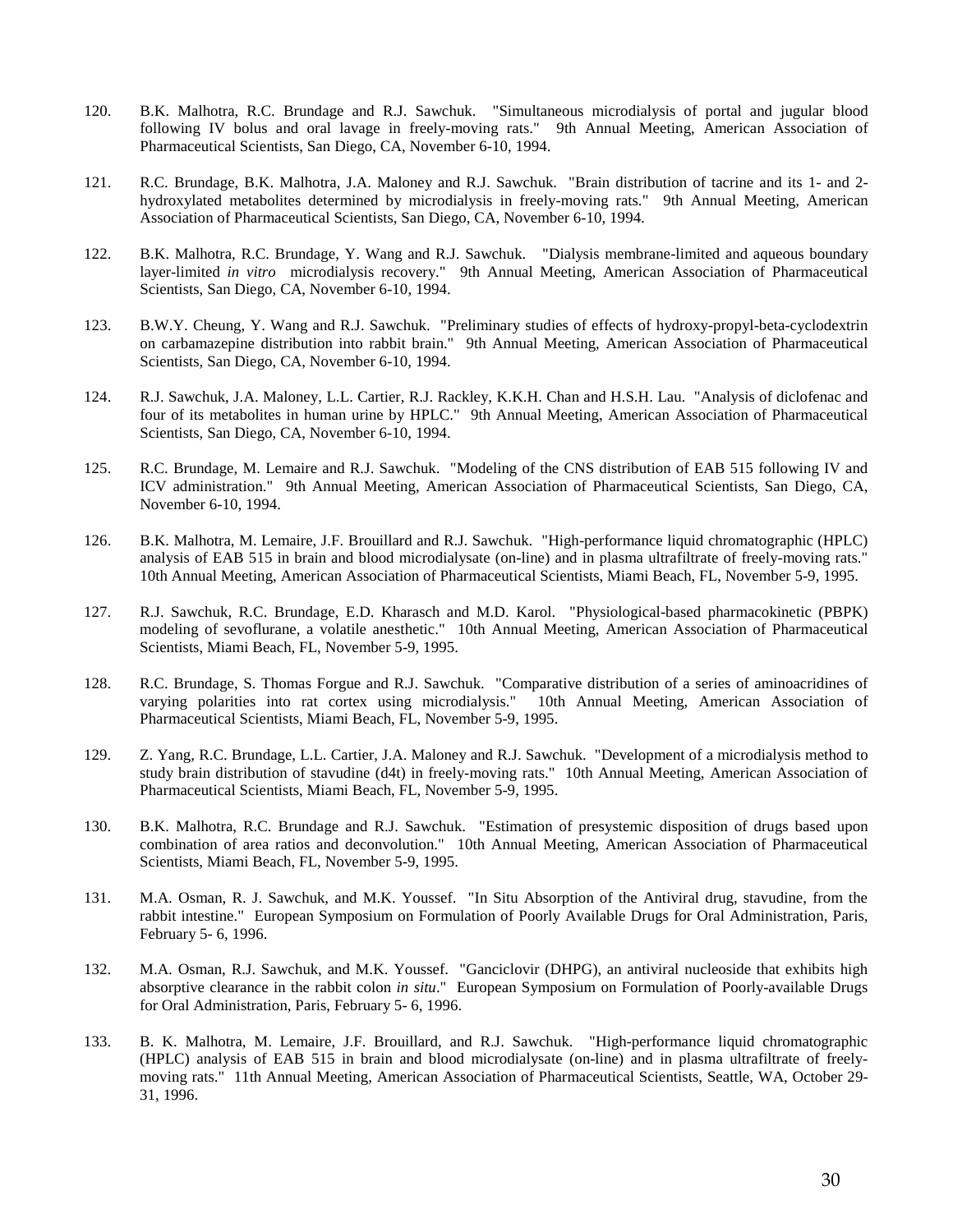- 134. R.J. Sawchuk, R.C. Brundage, E.D. Kharasch, and M.D. Karol. "Physiologically-based pharmacokinetic (PBPK) modeling of sevoflurane, a volatile anesthetic." 11th Annual Meeting, American Association of Pharmaceutical Scientists, Seattle, WA, October 29-31, 1996.
- 135. R.C. Brundage, S.T. Forgue, and R.J. Sawchuk. "Comparative distribution of a series of aminoacridines of varying polarities into rat cortex using microdialysis." 11th Annual Meeting, American Association of Pharmaceutical Scientists, Seattle, WA, October 29-31, 1996.
- 136. Z. Yang, R.C. Brundage, L.L. Cartier, J.A. Maloney, and R.J. Sawchuk. "Development of a microdialysis method to study brain distribution of stavudine (d4T) in freely-moving rats." 11th Annual Meeting, American Association of Pharmaceutical Scientists, Seattle, WA, October 29-31, 1996.
- 137. B.K. Malhotra, R. C. Brundage, and R. J. Sawchuk. "Estimation of presystemic disposition of drugs based upon combination of area ratios and deconvolution." 11th Annual Meeting, American Association of Pharmaceutical Scientists, Seattle, WA, October 29-31, 1996.
- 138. Z. Yang and R.J. Sawchuk. "A modified solvent drag model and its application in studying intestinal absorption of polar drugs." 12th Annual Meeting, American Association of Pharmaceutical Scientists, Boston, MA, November 2- 6, 1997.
- 139. Z. Yang and R.J. Sawchuk. "Estimating the intestinal absorptive clearance of drugs: consideration of water absorption during in situ single-pass perfusion studies." 12th Annual Meeting, American Association of Pharmaceutical Scientists, Boston, MA, November 2-6, 1997.
- 140. Z. Yang, P. Manitpisitkul, F.P. LaCreta, C.K. Knupp, R.H. Barbhaiya, and R.J. Sawchuk. "*In situ* studies of the regional absorption of lobucavir and ganciclovir from rabbit intestine." American Association of Pharmaceutical Scientists Annual Meeting, San Francisco, CA, November 15-19, 1998.
- 141. Z. Yang, Y. Huang, G. Gan, and R.J. Sawchuk. "Microdialysis evaluation of the brain distribution of stavudine following intranasal administration." American Association of Pharmaceutical Scientists Annual Meeting, San Francisco, CA, November 15-19, 1998.
- 142. Z Yuan, P. Ji, S. Giebink, and R.J. Sawchuk. "Antibiotic Middle Ear Pharmacokinetics by Microdialysis." American Association of Pharmaceutical Scientists Annual Meeting, San Francisco, CA, November 15-19, 1998.
- 143. R.J. Sawchuk, P. Ji, Y. Huang. "Distribution of Amoxicillin to Middle Ear Fluid Using Microdialysis Sampling." Higuchi Research Seminar, Lake of the Ozarks, MO, March 14-17, 1999.
- 144. Y. Huang, and R.J. Sawchuk. "Antibiotic Pharmacokinetics in Chinchilla Middle Ear using Microdialysis." Association of Pharmaceutical Scientists Midwest Regional Meeting, Chicago, IL, May 17, 1999
- 145. R.J. Sawchuk, P. Ji, Y. Huang, and S. Giebink. "Kinetics of Transport of Antibiotics to Middle Ear Fluid Using Microdialysis Sampling." Seventh International Symposium on Recent Advances in Otitis Media, Fort Lauderdale, FL, June 1-5, 1999.
- 146. G. Gan, and R.J. Sawchuk. "Intestinal Absorption and Pre-Systemic First Pass Elimination of Minocycline and Propranolol in Rabbits" *American Association of Pharmaceutical Scientists Annual Meeting*, New Orleans, LA, November 14-18, 1999.
- 147. B.W.Y. Cheung, L.L. Cartier, H. Q. Russlie, and R.J. Sawchuk. "Using Sample Pooling Methods in the Determination of AUC and AUMC in Pharmacokinetic Studies" *American Association of Pharmaceutical Scientists Annual Meeting*, New Orleans, LA, November 14-18, 1999.
- 148. Y. Huang, L.L. Cartier, and R.J. Sawchuk. "Analysis of Clarithromycin by Chemiluminescence: In Vitro/InVivo Microdialysis Studies" *American Association of Pharmaceutical Scientists Annual Meeting*, New Orleans, LA, November 14-18, 1999.
- 149. P. Guo, P. Ji, B.W.Y. Cheung, J.B. McCarthy, and R.J. Sawchuk. "Fibronectin Peptide (FN C/H V-Y) Assay and Stability in Human and Rat Plasma" *American Association of Pharmaceutical Scientists Annual Meeting*, New Orleans, LA, November 14-18, 1999.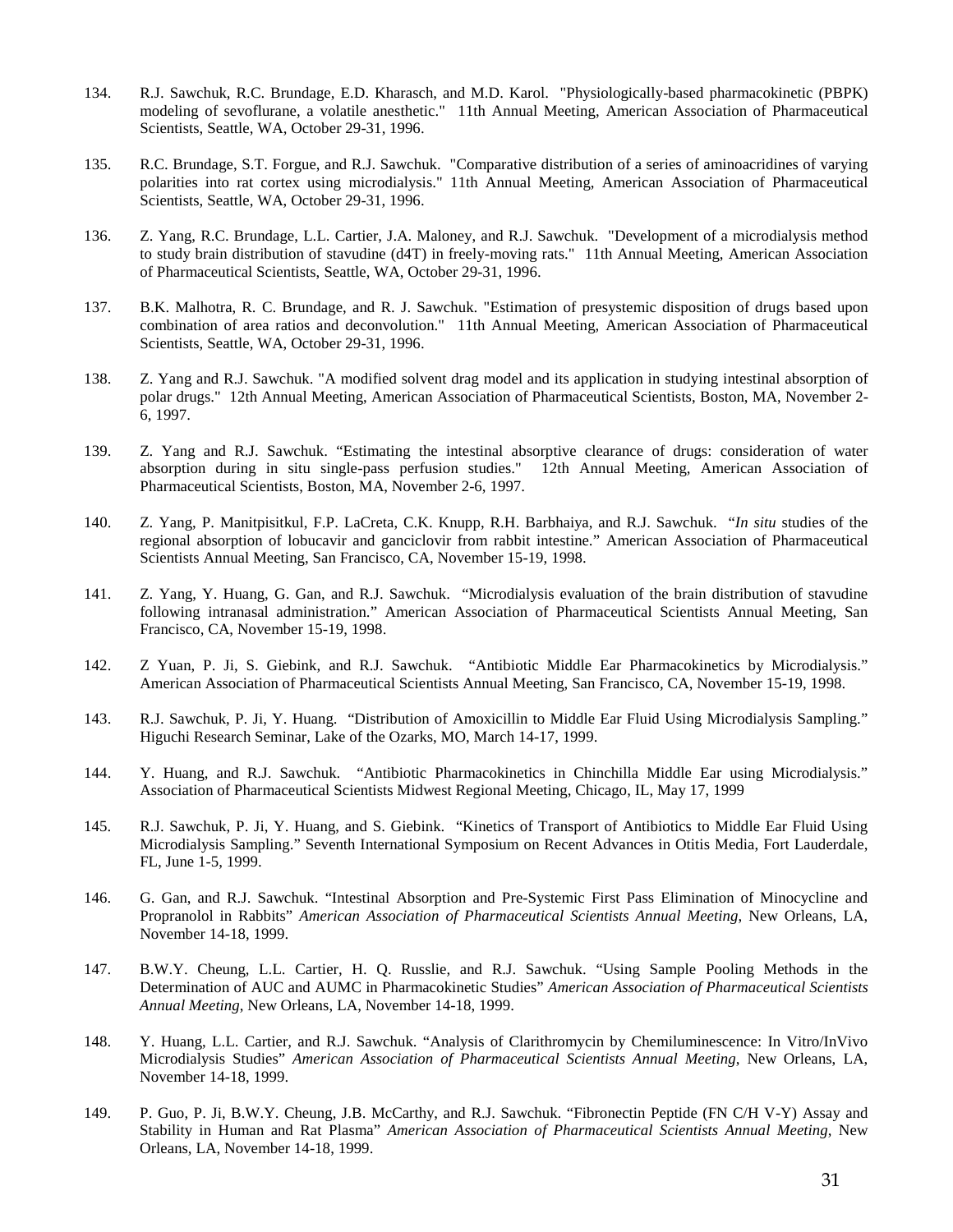- 150. R. J. Sawchuk, B. W. Y. Cheung, L. L. Cartier, H. Q. Russlie, T. Zhu, Y. Huang, G. S. Giebink, D. Mulford and M. Mayer. "Kinetics of Cefditoren Distribution to Middle Ear Fluid in The Unanesthetized Chinchilla" *40th Interscience Conference on Antimicrobial Agents and Chemotherapy.* Toronto, ON, September 17-20, 2000
- 151. G.S. Giebink, T.M. Sheehy, M. Quartey, R.J. Sawchuk, M. Mayer Cefditoren Pharmacodynamics for Streptococcus Pneumoniae (Pnc) Acute Otitis Media (AOM) in the Chinchilla Model" *40th Interscience Conference on Antimicrobial Agents and Chemotherapy.* Toronto, ON, September 17-20, 2000.
- 152. Y. Huang, R. J. Sawchuk. "Studies of the Middle Ear Distribution Kinetics of Amoxicillin in the Awake Chinchilla Using Microdialysis". *American Association of Pharmaceutical Scientists Annual Meeting*, Indianapolis, IN, October 29- November 2, 2000.
- 153. J.Z. Peng, R.C. Brundage, and R.J. Sawchuk. "Study of Presystemic Elimination of 4-mono-methylaminoantipyrine (MAAP) after Consecutive Doses in Freely Moving Rats Using On-line Microdialysis". *American Association of Pharmaceutical Scientists Annual Meeting*, Indianapolis, IN, October 29- November 2, 2000.
- 154. T. Zhu, Y. Huang, L.L. Cartier, R. J. Sawchuk "In Vitro Microdialysis and Protein Binding Studies of Cefditoren" *American Association of Pharmaceutical Scientists Annual Meeting*, Indianapolis, IN, October 29- November 2, 2000.
- 155. G. Gan, L. L. Cartier, Y. Huang, Z. Yang, R. J. Sawchuk "Intestinal Absorption and Presystemic Elimination of the Prokinetic Agent, EM574, in Rabbits" *American Association of Pharmaceutical Scientists Annual Meeting*, Indianapolis, IN, October 29- November 2, 2000.
- 156. L. C. Musib, J. C. Cloyd, A.K. Birnbaum, T. J. Hietpas, R. J. Sawchuk, I. E. Leppik, T. R. Browne, S. F. Holloway, G. S. Holden, J. O. Rarig. "Preliminary Report on Phenytoin Bioavailability in the Elderly Using an Intravenous Stable-Labeled Isotope". *American Association of Pharmaceutical Scientists Annual Meeting*, Indianapolis, IN, October 29- November 2, 2000.
- 157. Z. Yang, L. M. Zadjura, C. J. D'Arienzo, D. B. Wang-Iverson, R. J. Sawchuk "Use of Sample Pooling in Drug Discovery to Screen for Pharmacokinetic Properties of Compounds in Rats" *American Association of Pharmaceutical Scientists Annual Meeting*, Indianapolis, IN, October 29- November 2, 2000.
- 158. R.J. Sawchuk, Y. Huang, P. Ji, M. Quartey, G.S. Giebink. "Influx/Eflux Penetration Clearance of Amoxicillin between Plasma and Middle Ear Fluid in Freely Moving Chinchillas using Microdialysis" *4th Extraordinary International Symposium on Recent Advances in Otitis Media,* Sendai, Japan, April 16-20, 2001.
- 159. T. Zhu, B. W. Cheung, L.L. Cartier, G. S. Giebink, D.J. Mulford, M.D. Mayer, R.J. Sawchuk. "Study of Cefditoren Distribution Kinetics to Middle Ear Fluid in Freely-moving Chinchillas Using Microdialysis." *American Association of Pharmaceutical Scientists Annual Meeting*, Denver, CO, October 21-25, 2001.
- 160. W. Liu, B.W. Cheung, L.L. Cartier, T. Zhu, M.M. Paris, R.J. Sawchuk. "In vitro/In vivo Microdialysis and Protein Binding Studies of the ketolide antibiotic, ABT-773." *American Association of Pharmaceutical Scientists Annual Meeting*, Denver, CO, October 21-25, 2001.
- 161. Y. Huang, R.J. Sawchuk. "Estimation of Amoxicillin Influx and Efflux Clearance between Plasma and Middle Ear Fluid Following Simultaneous Systemic and Local Ear Doses in Awake Chinchilla Using Microdialysis." *American Association of Pharmaceutical Scientists Annual Meeting*, Denver, CO, October 21-25, 2001.
- 162. J.Z. Peng, R.C. Brundage, R.J. Sawchuk. "The Influence of Drug Pre-exposure on First-pass Metabolism of Tacrine in Rats." *American Association of Pharmaceutical Scientists Annual Meeting*, Denver, CO, October 21-25, 2001.
- 163. J.Peng, R.J.Sawchuk, and R.P.Remmel "Mechanism-based inactivation of CYP1A2 by tacrine" *11th North American Meeting of the International Society for the Study of Xenobiotics*, Orlando, FL. October 27-31, 2002.
- 164. Y. Song, L.L.Cartier, B.W Cheung, R J Sawchuk. "An Animal Model for Multi-site CSF Disposition Studies of Intrathecally Administered Agents". *American Association of Pharmaceutical Scientists Annual Meeting*, Toronto, Ontario, Canada. November 10-14, 2002.